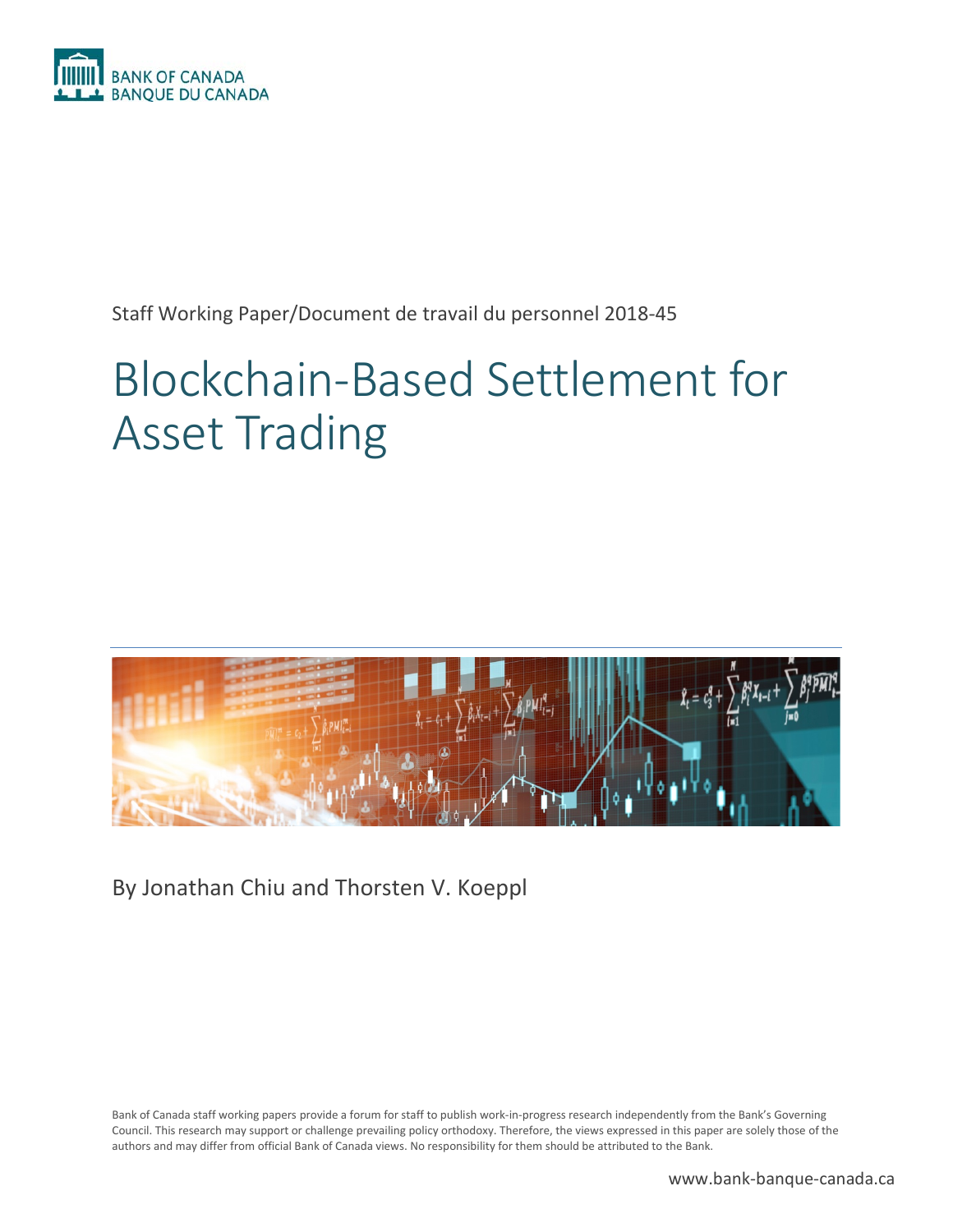Bank of Canada Staff Working Paper 2018-45

September 2018

# **Blockchain-Based Settlement for Asset Trading**

**by**

# **Jonathan Chiu<sup>1</sup> and Thorseten V. Koeppl<sup>2</sup>**

<sup>1</sup> Funds Management and Banking Department Bank of Canada Ottawa, Ontario, Canada K1A 0G9 [jchiu@bankofcanada.ca](mailto:jchiu@bankofcanada.ca)

> <sup>2</sup> Economics Department Queens University Kingston, Ontario, Canada, K7L 3N6 [thor@econ.queensu.ca](mailto:thor@econ.queensu.ca)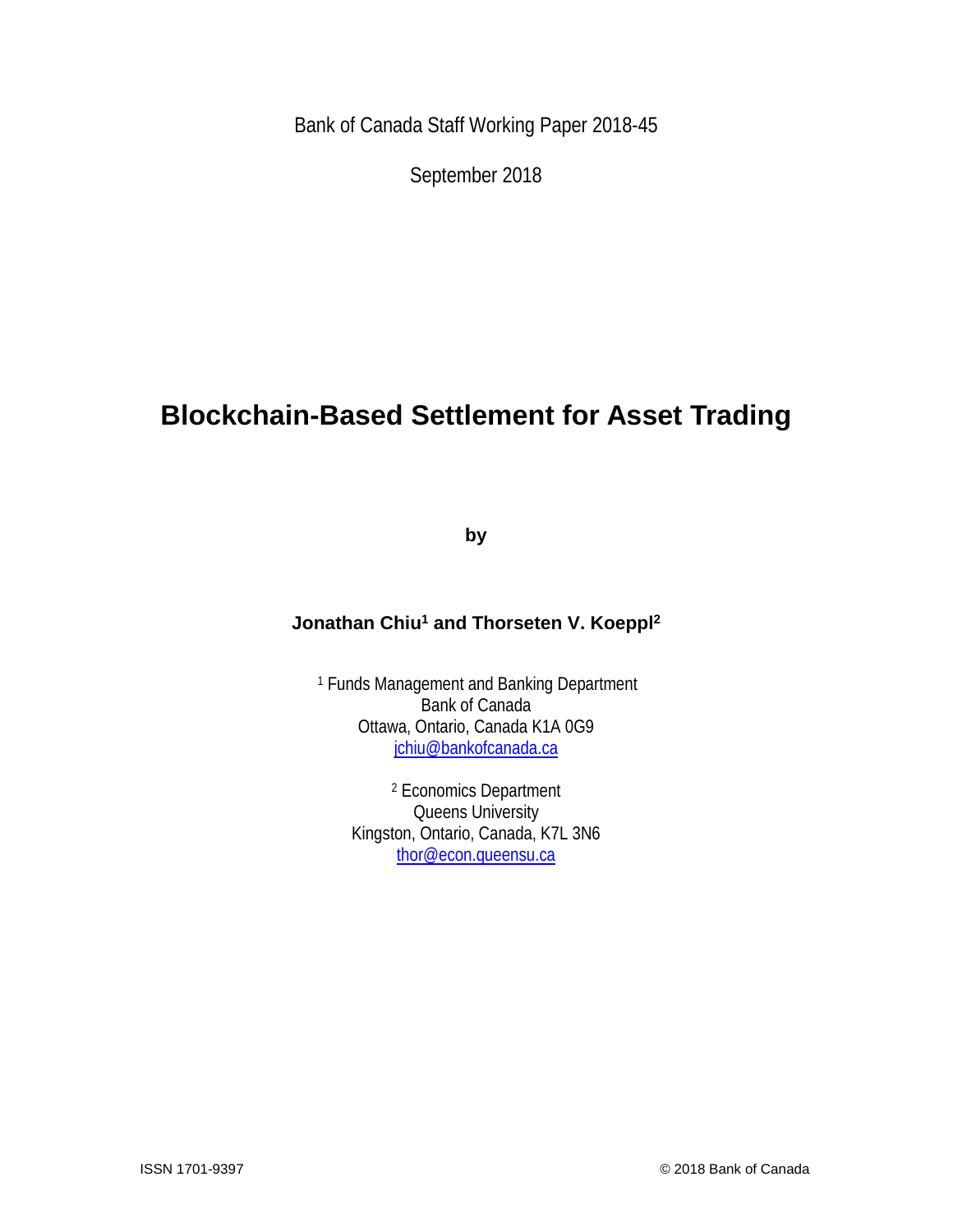# **Acknowledgements**

We thank our discussant, Larry Glosten, the audience of the RFS FinTech conference, two anonymous referees, and the editor for their comments. This research was supported by the Social Sciences and Humanities Research Council (SSHRC) Insight Grant 435-2014-1416. The authors declare they have no relevant or material financial interests that relate to the research described in this paper.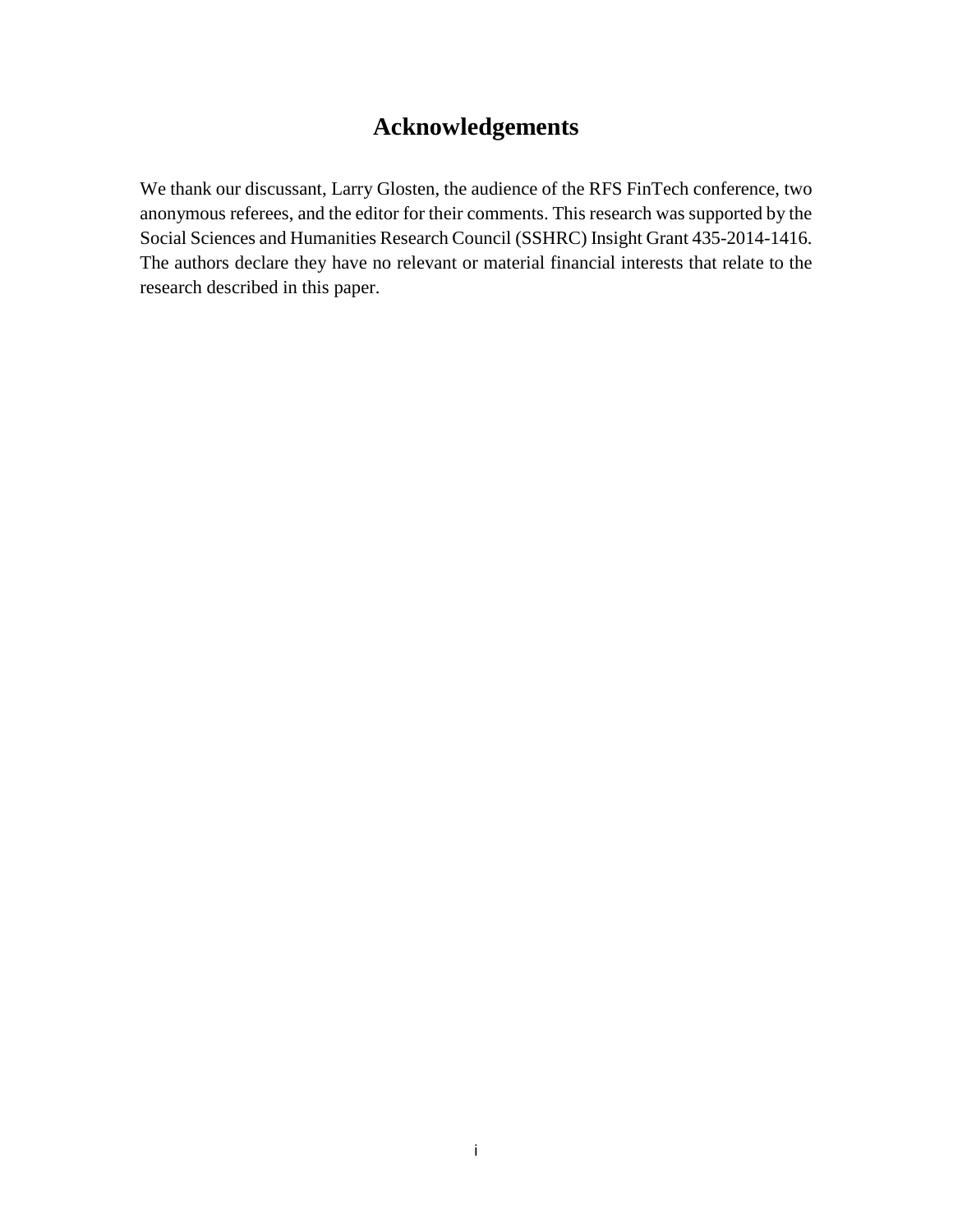# **Abstract**

Can securities be settled on a blockchain and, if so, what are the gains relative to existing settlement systems? We consider a blockchain that ensures delivery versus payment by linking transfers of assets with payments and operates using a proof-of-work protocol. The main benefit of a blockchain is faster and more flexible settlement, whereas the challenge is to avoid settlement fails when participants fork the chain to get rid of trading losses. To deter forking, the blockchain needs to restrict settlement speed through block size and block time to generate sufficient transaction fees, which finance costly mining. We show that large enough trading volume, sufficiently strong preferences for fast settlement and limited trade size and risk are necessary conditions for blockchain-based settlement to be feasible. Despite mining being a deadweight cost, our estimates based on the market for US corporate debt show that gains from moving to faster and more flexible settlement are in the range of 1 to 4 basis points relative to existing legacy settlement systems.

*Bank topic(s): Digital Currencies; Payment clearing and settlement systems; Economic models; Financial markets JEL code(s): G2, H4, P43*

# **Résumé**

Est-il possible de procéder au règlement de titres dans une chaîne de blocs? Dans l'affirmative, quels sont les avantages de la chaîne par rapport aux systèmes de règlement existants? Nous étudions une chaîne de blocs qui assure la livraison contre paiement en liant les transferts d'actifs aux paiements et dont le fonctionnement repose sur un protocole de preuve de travail. Le principal avantage de la chaîne de blocs tient à la plus grande rapidité et à la plus grande souplesse de règlement qu'elle permet. En revanche, le défi est d'éviter les défauts de règlement lorsque les participants créent un embranchement dans la chaîne afin d'éliminer les pertes transactionnelles. Pour empêcher ce phénomène, il faut que la taille et la fréquence des blocs de la chaîne limitent la vitesse de règlement afin de générer des frais de transactions suffisants, lesquels financent le minage, qui est coûteux en soi. Nous montrons que les règlements dans une chaîne de blocs ne sont faisables qu'à trois conditions : le volume de transactions doit être suffisamment important, les préférences pour des règlements rapides doivent être suffisamment marquées, le montant et le risque des transactions doivent être limités. Même si le minage représente une perte sèche, nos estimations, fondées sur le marché des titres d'emprunt de sociétés américaines,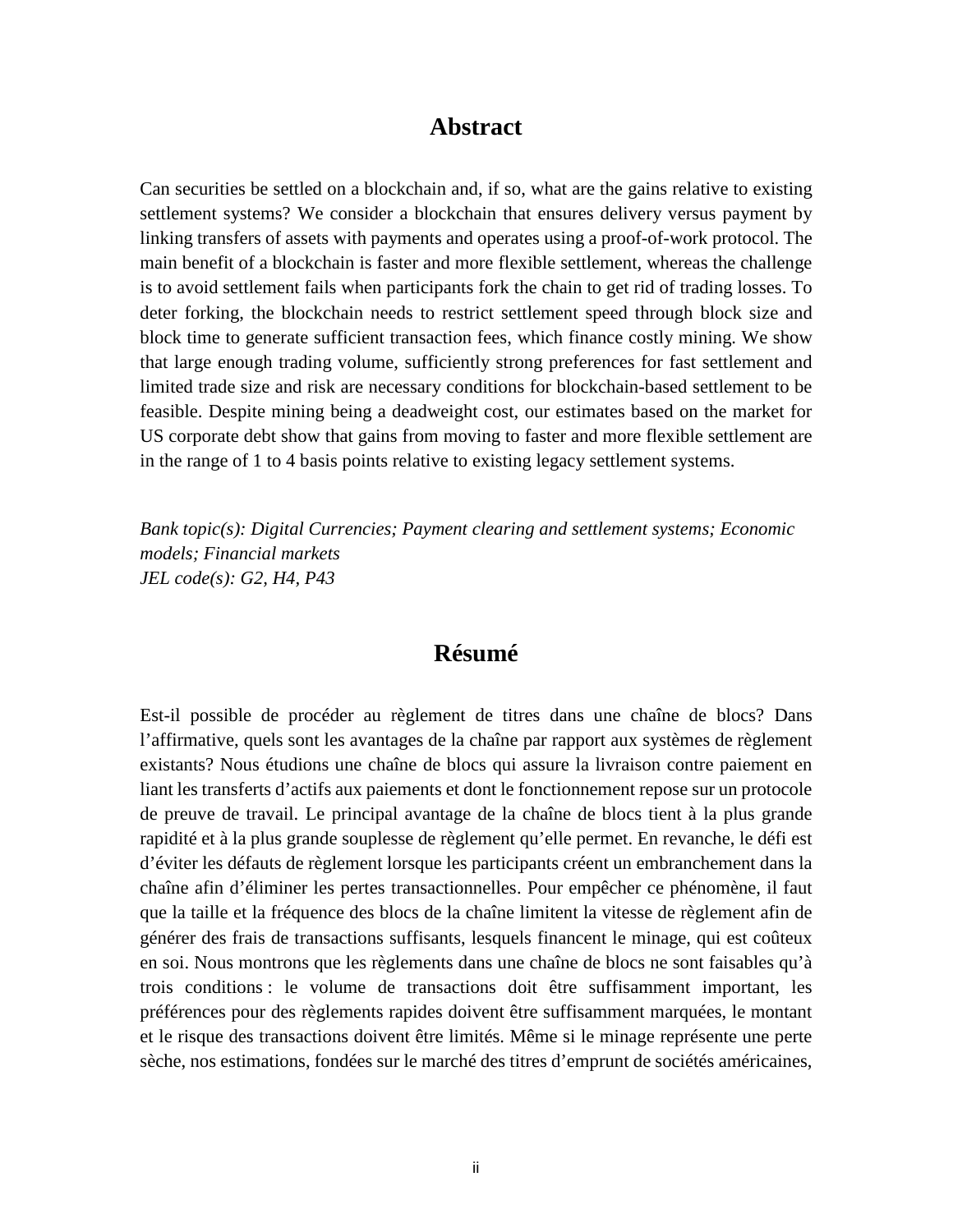montrent que les gains associés à l'adoption d'un système de règlement plus rapide et plus souple sont de l'ordre de un à quatre points de base par rapport aux systèmes déjà en place.

*Sujets : Monnaies numériques; Systèmes de compensation et de règlement des paiements; Modèles économiques; Marchés financiers Codes JEL : G2, H4, P43*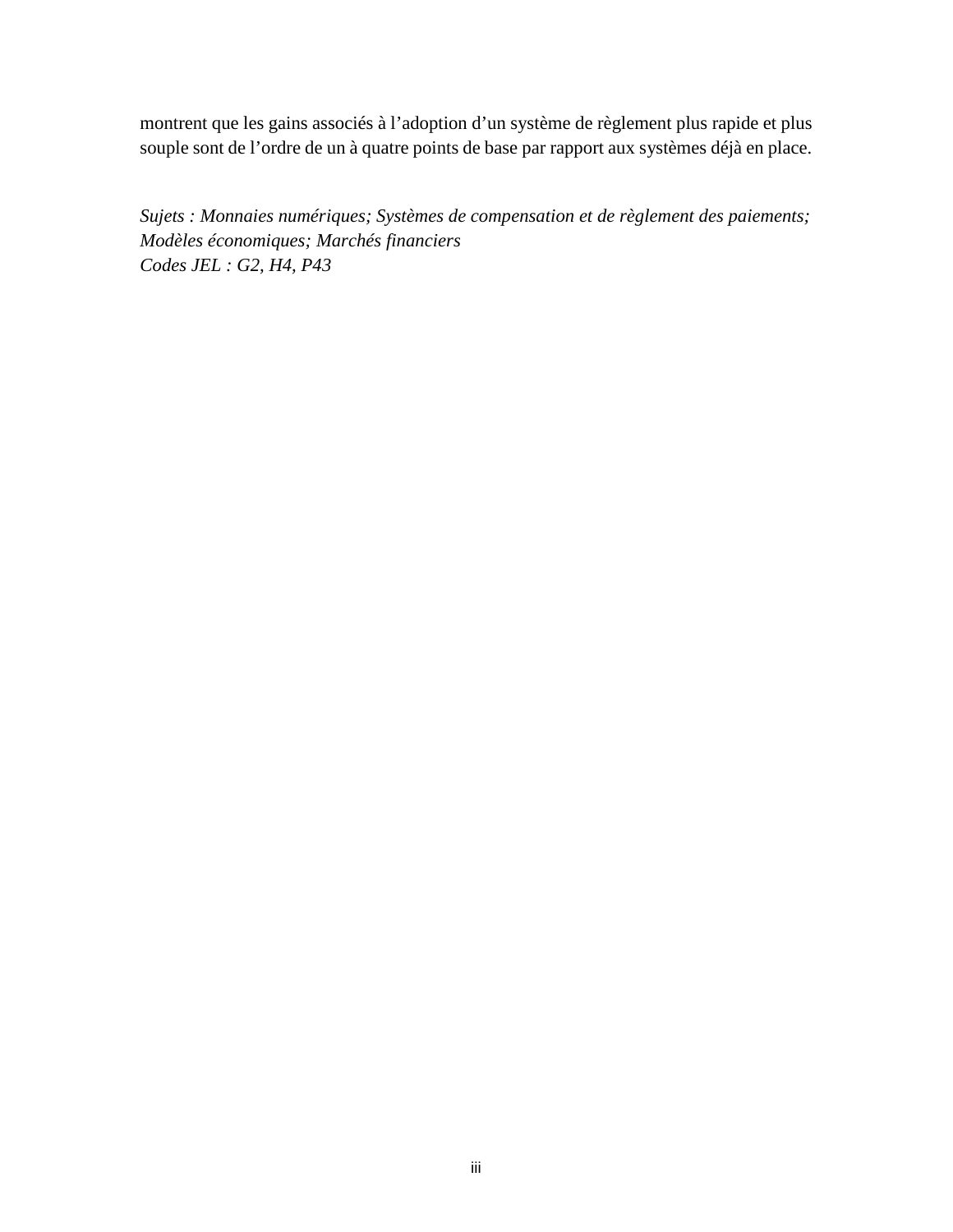#### Non-technical Summary

Securities settlement systems have been put in place in many financial markets to ensure a delivery versus payment (DvP) mechanism where the settlement of the cash and the securities legs in a trade are intrinsically linked. However, settlement cycles in many fragmented securities markets tend to be fairly long and fixed at particular time intervals  $-\text{ such as } T+2, T+3 \text{ or even longer. Many}$ practitioners believe that blockchain, or distributed ledger technology (DLT), has the potential to radically transform securities settlement.

This paper studies whether it is feasible to settle securities on a blockchain and investigates the gains from faster and more flexible settlement relative to using the current settlement infrastructure. We model the blockchain as a recordkeeping system that keeps track of securities ownership as well as payments related to securities trades. The updating of records is based on a proof of work (PoW) protocol. A group of transaction validators  $\overline{\phantom{a}}$  called miners  $\overline{\phantom{a}}$  is tasked with solving a computationally intensive problem. This process is called mining.

We find that mining is a public good. Once there is a sufficient amount of mining activities, settlement fails can be prevented independent of the total number of transactions, making settlement a free resource. Hence, blockchainbased settlement systems need to make fast settlement a scarce resource in order for investors to pledge transaction fees that generate rewards for mining. The system can limit the settlement speed through the design of the blockchain by restricting the block size (how many transactions can be included in each new record) and the block time (how frequently new records are incorporated).

Overall, the system needs to balance transaction fees and settlement speed while ensuring that the blockchain is tamper proof. We find that a trustless blockchain tends to be more viable for an asset market with a large volume of small transactions. In addition, the incentive to tamper with the ledger increases with the trade exposure to post-trade price movements. Also, a blockchain is more viable for time-critical transactions because investors are willing to pay a higher fee for timely settlement. The optimal design of a permissionless blockchain chooses a block time and block size to maximize the expected net trade surplus. Furthermore, we show that it is optimal to choose the block time and block size that jointly minimize the time to settle all transactions over a trade period, while still generating sufficient fees to rule out settlement fails.

We then calibrate our model to the US corporate debt market to provide an estimate of the gains from blockchain-based settlement. Assuming that intentional forking incurs a small fixed cost, we find that trades can be settled quite cost-effectively on a permissionless blockchain. For a block time of 5 minutes, the optimal block size would optimally lead to a throughput rate of 2.6 transactions per second. This implies an average settlement time of 148 minutes and fees of roughly 0.34 bps per trade.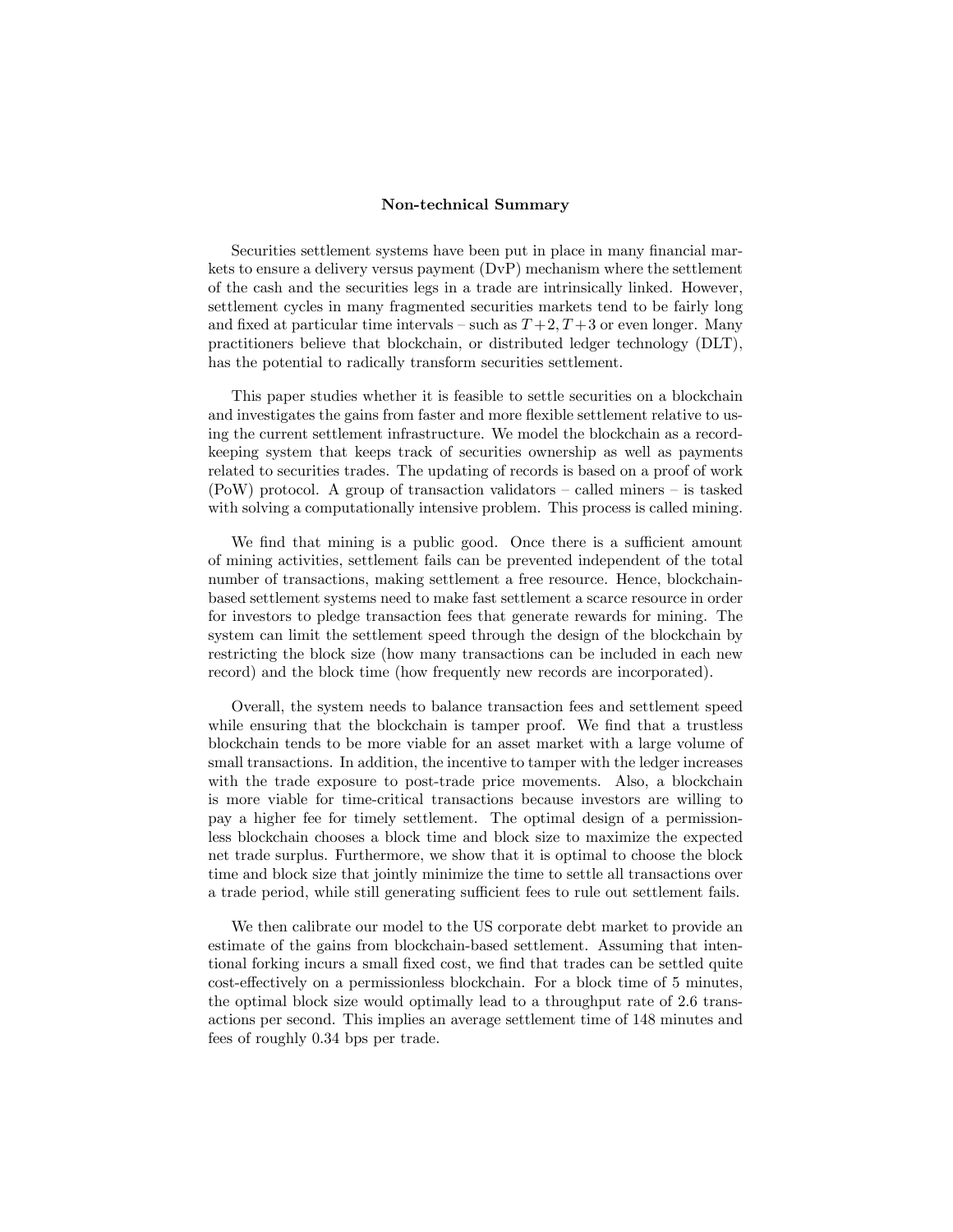# 1 Introduction

The principal risk in securities markets is settlement risk, where the seller of a security fails to deliver the security while receiving payment or where the buyer of a security fails to deliver payment while receiving the security. To deal with such risk, securities settlement systems have been put in place in many markets to ensure a delivery versus payment (DvP) mechanism where the settlement of the cash and the securities leg in a trade are intrinsically linked.

These systems are typically organized around a specialized third party, called the Central Securities Depository (CSD), which transfers legal ownerships of securities against payment. Still, many other intermediaries, such as brokers, custodians and payment agents, are involved in facilitating the clearing and settlement of a trade, making the settlement process rather time and cost intensive.<sup>1</sup> As a consequence, settlement cycles in many fragmented securities markets tend to be fairly long and fixed at particular time intervals – such as  $T + 2$ ,  $T + 3$  or even longer – to coordinate actions among intermediaries.

Many practitioners believe that *blockchain* or *distributed ledger technology* (DLT) has the potential to radically transform securities settlement. The key innovation is to have a shared database of securities ownership that can be updated without relying on multiple, specialized intermediaries or a third-party infrastructure. Settlement risk can be contained by employing smart contracts that are built to automatically provide DvP in the absence of a central authority (see Wall and Malm  $(2016)$ ).

The main advantage of blockchain technology is that it can speed up settlement, both by getting rid of a fragmented post-trade infrastructure and by implementing a more flexible settlement cycle. Financial market participants often list faster settlement times as a main concern in modern financial markets.<sup>2</sup> The consensus here is that shorter settlement times tend to reduce *technical*  $defaults$  where – even with a DvP mechanism in place – a trading party gains from a short-term settlement fail on a transaction even though the party could settle the transaction.<sup>3</sup> Moreover,

<sup>1</sup>For example, see the discussion in Benos, Garratt and Gurrola-Perez (2017).

<sup>2</sup>See, for example, the survey of market participants by Depository Trust and Clearing Corporation (Boston Consulting Group (2012)).

<sup>&</sup>lt;sup>3</sup>Fleming and Garbade (2005) describe the occurrence and reasons of such settlement fails in the Treasuries market. Besides miscommunication or operational problems, such fails occur if the short-term cost of settling a trade exceeds the short-term value of settling a trade for a counterparty. Our model below will capture such incentives.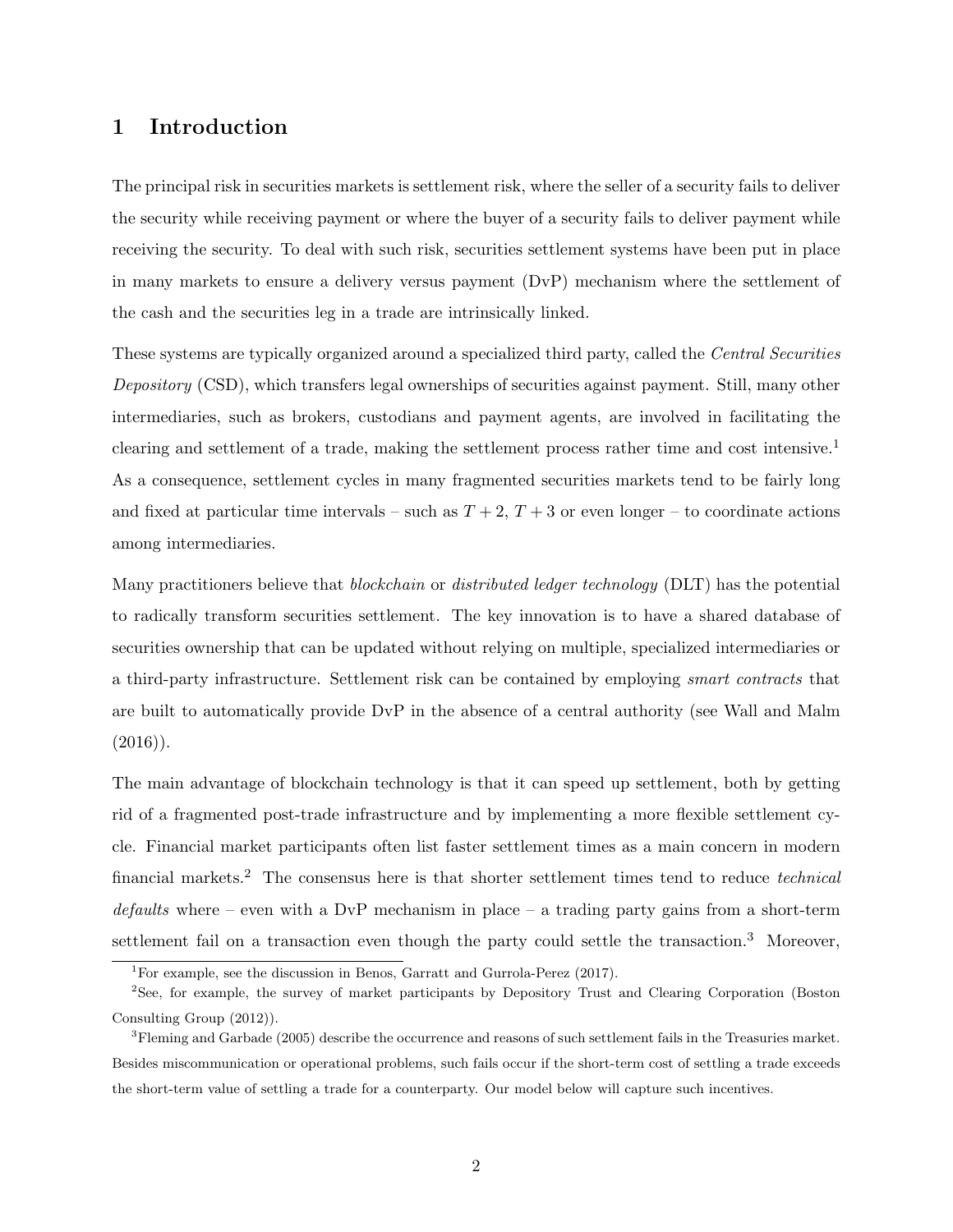a blockchain could offer the opportunity for market participants to choose how fast a transaction settles, which is important for time-critical transactions. According to FINRA (2017), "... the adoption of DLT may not necessarily lead to implementation of real-time settlement, [but] it has the potential to make settlement time more a feature of the actual market needs of the parties instead of being based on operational constraints." Consequently, using a blockchain for settling securities could allow for flexible settlement times, creating value beyond what can be offered by traditional settlement systems.

Under what condition is it then feasible to settle securities on a blockchain, and what are the gains from faster and more flexible settlement relative to using the settlement infrastructure that is currently in place? To answer these questions, we do not rely on any existing blockchain design, but build a model of a hypothetical blockchain for securities settlement that has three distinctive features. First, we assume that the blockchain handles ownership transfers of both securities and payments. This enables a DvP mechanism and, thus, the blockchain has the potential to directly rule out settlement risk. Second, we assume that the blockchain is permissionless. There are no designated, third parties that are in charge of updating the information stored on the blockchain.<sup>4</sup> Third, the design of the blockchain controls the speed of settlement. The block time determines how frequently a batch of securities transactions is being settled, while block size controls the maximum size of each batch. Participants will select how fast they would like to settle by posting transaction fees to have their transactions incorporated into a block.

The blockchain in our paper is thus a record-keeping system that keeps track of securities ownership as well as payments related to securities trades. For securities trades to be settled, the transaction information (transfer of ownership and payment) needs to be recorded on the blockchain. To this end, the investors involved in the trade communicate this information to a peer-to-peer network that is charged with updating the blockchain.

The updating of records is based on a proof-of-work (PoW) protocol. A group of transaction validators – called miners – is tasked with solving a computationally intensive problem. Whoever solves the problem first obtains a reward and, in addition, is allowed to update the blockchain.

<sup>&</sup>lt;sup>4</sup>Alternatively, a blockchain could be *permissioned* where some trusted parties have been designated to update and manage the information stored. Not surprisingly, this model has been favoured by existing financial intermediaries. Some start-ups, however, have worked on a permissionless blockchains such as CoinSpark or Colu (based on coloured coins technology in the Bitcoin network) and Lykke, which is working on an integrated, secure global marketplace for the exchange of different financial assets.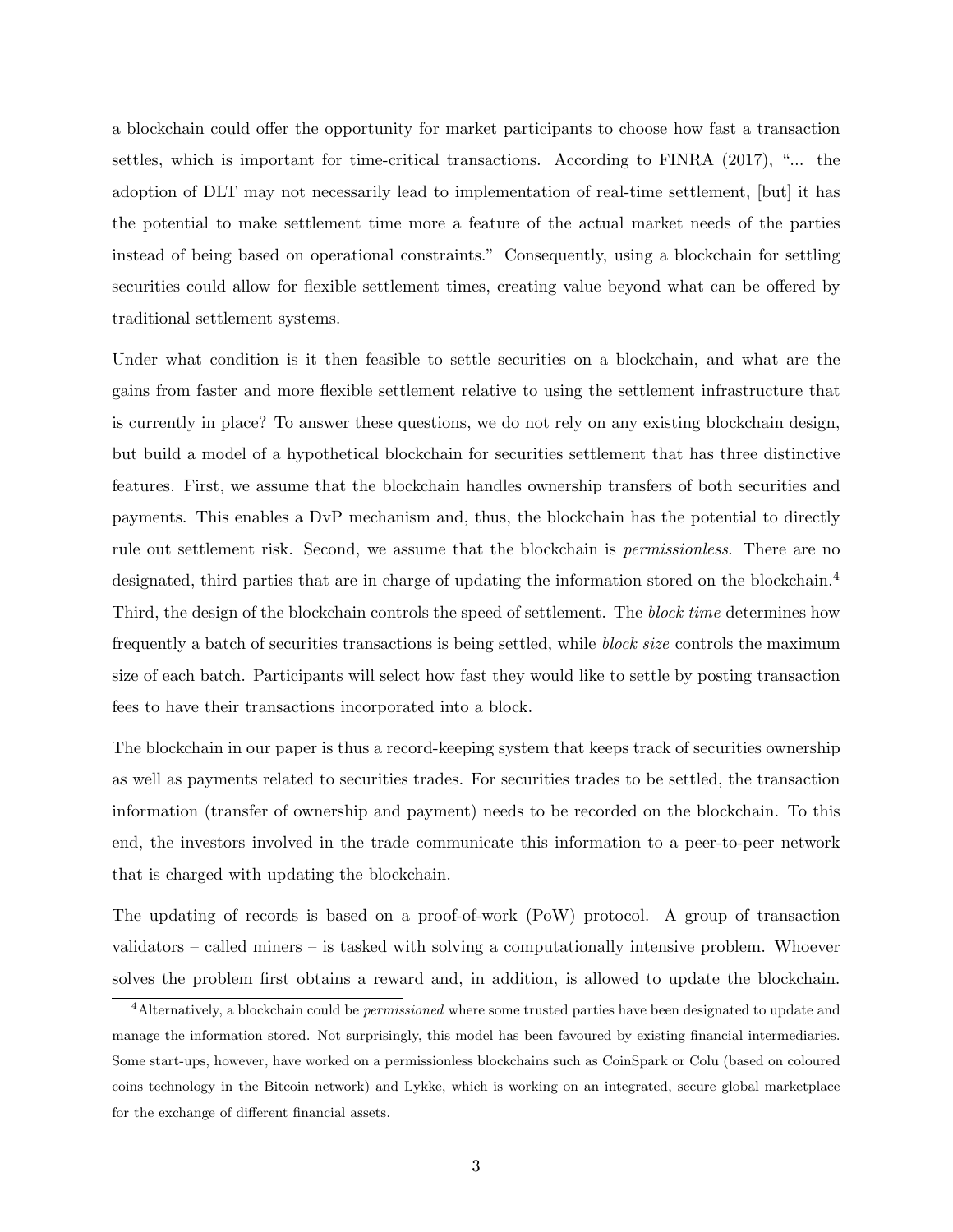Such competition helps to protect the integrity of the blockchain. After a securities transaction has taken place and has been communicated to the network, an investor can still undo it by creating a fork on the chain, which is an alternative history of records. If the investor trying to fork wins the competition, he can convince the entire network that the transaction has not been conducted. To avoid such settlement fails, the blockchain system needs to offer large rewards to make the mining competition sufficiently difficult.

The key issue here is that mining is a public good. Once there is a sufficient amount of mining activities, settlement fails can be prevented independent of the total number of transactions, making settlement a free resource. Hence, blockchain-based settlement systems need to make fast settlement a scarce resource in order for investors to pledge transaction fees that generate rewards for mining.

A blockchain can generate fees by limiting the speed at which it is updated.<sup>5</sup> This can be achieved through the design of the blockchain, by restricting the block size (how many transactions can be included in each new record) and the block time (how frequently new records are incorporated). When investors have a desire to settle early, slowing down block time and making blocks smaller creates congestion on the blockchain. Investors are then willing to pay larger transaction fees in order to get into blocks faster and, hence, settle their trades faster. In essence, congestion makes fast settlement scarce, turning a public good into a club good.

Congestion, however, creates two types of costs for investors. First, investors must pledge transaction fees that have to be sufficiently high to discourage incentives to fork the chain. Second, settlement lags arise as settlement becomes a scarce resource. The system thus needs to balance transaction fees and settlement speed while ensuring that the blockchain is tamper-proof. When settlement is too costly or too slow, investors will choose not to conduct a transaction. Hence, the feasibility of a trustless blockchain depends on whether the system can rule out settlement fails in a cost-effective manner.

A trustless blockchain tends to be more viable for an asset market with a large volume of small transactions. This insight is again related to the public good character of settling trades on a blockchain. The benefit for revoking a trade is related to the individual transaction size, while the cost of doing so depends on the mining reward, which is related to the aggregate transaction

<sup>&</sup>lt;sup>5</sup>An alternative way of generating revenue for the blockchain would be seignorage, through issuing additional cryptocurrency for payment. However, a blockchain is likely to rely on tokenized money balances issued by a central bank for settling transactions. Hence, new cryptocurrency creation may not be an option.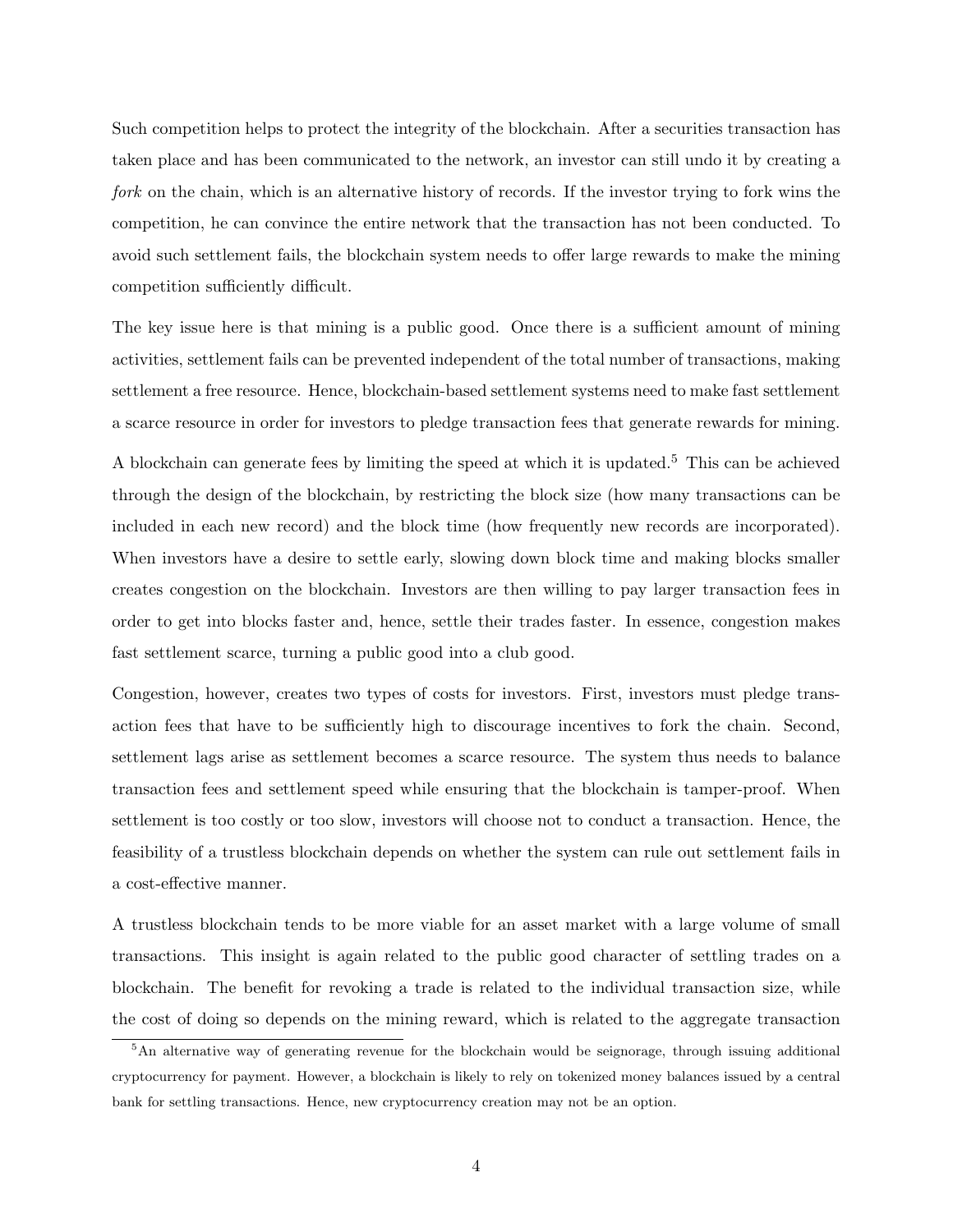volume. Larger trades tend to have greater incentives to cause settlement fails; larger volume raises the potential for the blockchain to generate mining rewards. In addition, the incentive to fork the chain increases with the trade exposure to post-trade price movements. Thus, assets with lower price risk are more conducive to blockchain-based settlement. Finally, a blockchain is more viable for time-critical transactions because investors are willing to pay a higher fee for timely settlement. This enables the blockchain to raise more mining rewards.

The optimal design of a permissionless blockchain chooses a block time and block size to maximize the expected net trade surplus. We first derive a constraint that summarizes the incentives for any investors not to fork and cause a settlement fail. This constraint becomes tighter as congestion for settlement decreases. Consequently, one cannot set arbitrarily large block sizes to speed up settlement. Interestingly, one cannot set an arbitrarily low block time either. A shorter block time implies that the total number of blocks needed to be support settlement over a time interval increases. Total rewards have to be split over more blocks, reducing the reward per block and, hence, reducing mining competition. This introduces a trade-off between faster block time and smaller block size. Overall, we show that it is optimal to choose the block time and block size that jointly minimize the time to settle all transactions over a trade period, while still generating sufficient fees to rule out settlement fails.

We then calibrate our model to the US corporate debt market to provide an estimate of the gains from blockchain-based settlement. Assuming that intentional forking incurs a small fixed cost, we find that trades can be settled quite cost effectively on a permissionless blockchain. For a block time of 5 minutes, the optimal block size would optimally lead to a throughput rate of 2.6 transactions per second. This implies an average settlement time of 148 minutes and fees of roughly 0.34 basis points (bps) per trade.

Interestingly, these results could be improved further by lengthening block time and, simultaneously, increasing block size to satisfy the condition that there are no settlement fails. We find that a block time equal to about 27 minutes is optimal together with a very large block size. This would be a vast improvement relative to the existing settlement regime, which has a settlement cycle of  $T + 2$ . Using our calibration, we find that the gains from moving to faster settlement fall in the neighborhood of about 1 to 4 bps: investors would still prefer a permissionless blockchain even if one subsidized a legacy settlement system by this amount.<sup>6</sup>

<sup>6</sup>Our result, of course, depends on the calibrated utility gains from faster settlement of trades.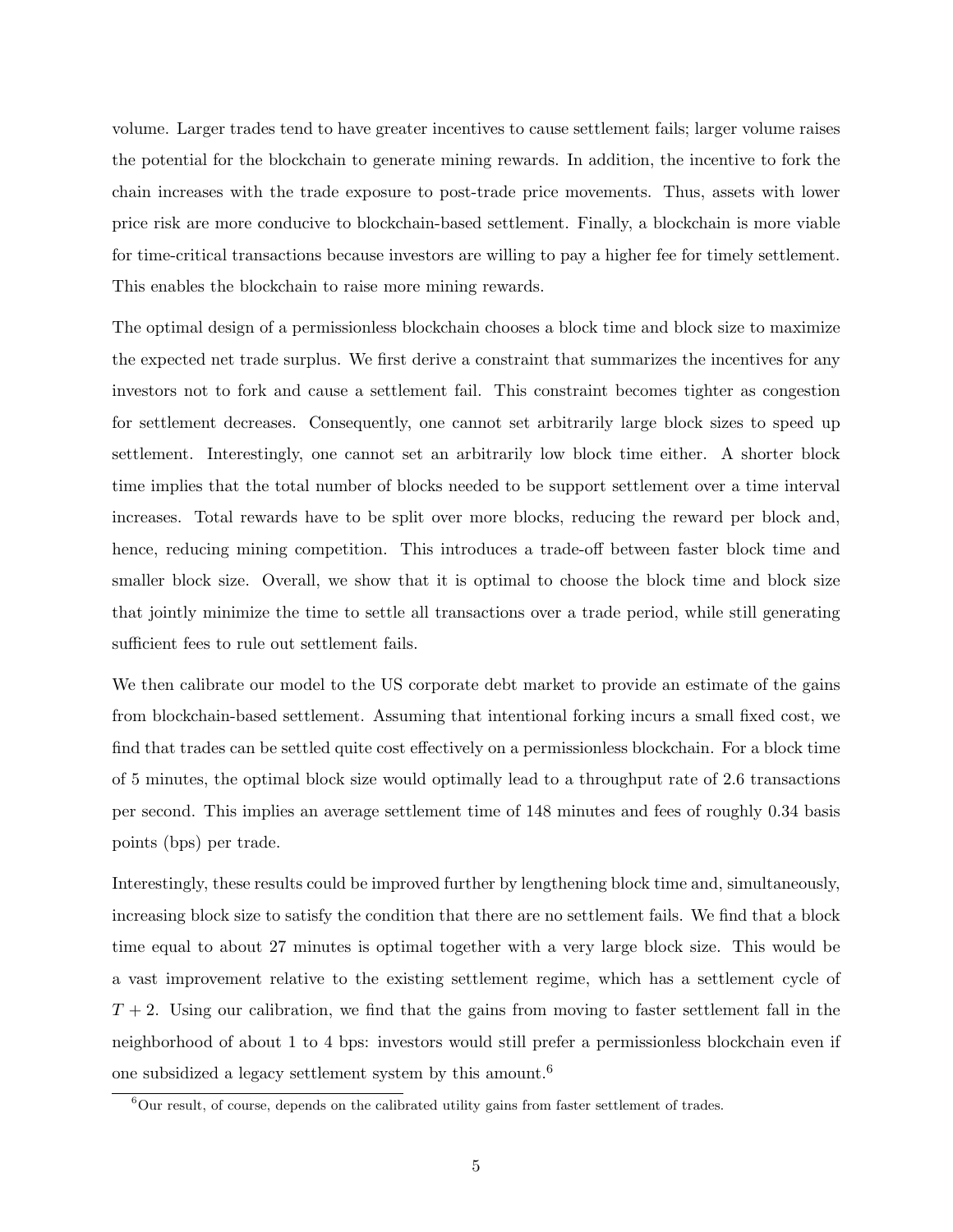To the best of our knowledge, our work is the first paper that explicitly models the distinctive technological features of a blockchain for asset settlement and investigates its feasibility and optimal design both qualitatively and quantitatively. It is still uncertain whether and in what form this technology will be adopted to reform securities settlement systems. For instance, Pinna and Ruttenberg (2016) envisage different potential future scenarios. At one extreme, DLT could be fully implemented via a permissionless blockchain; at the other extreme, the existing core players could simply adopt the database features of a DLT to improve internal efficiency, while still relying on known intermediaries to update the database. It is reasonable to conclude that different systems could be adopted for different environments depending on specific factors such as market structure, characteristics of participants and assets, and the regulatory framework.

We have chosen to look at a permissionless blockchain based on PoW because it is currently the best understood implementation of the technology. Notwithstanding, we extend our analysis to point out that neither the trade-offs nor our conclusion change radically under different assumptions. Using alternative protocols that do not rely on sunk resources still gives rise to the problem of forking while incurring a range of other potential issues for trusted record-keeping. Similarly, designating trusted parties such as brokers to maintain and update a blockchain will still, at least qualitatively, feature the same trade-offs.

The academic literature on blockchain, while growing rapidly, is fairly small and mostly focused on computer science.<sup>7</sup> Research in this area has concentrated on the incentives of miners in a blockchain (see, for example, Eyal and Sirer (2014) or Sapirshtein et al. (2016)) and technological aspects such as scalability (see, for example, Croman et al. (2016) or Eyal et al. (2016)). A main limitation of this literature is that it does not model the underlying transactions that determine both the value of the system and the users' incentives to tamper with the system. Modeling the value of trades (and their settlement) for investors is necessary to derive their willingness to pay fees for settlement and their incentives to intentionally fork the chain to cause a settlement fail. Using actual data from a specific asset market makes it then possible to estimate the gains for investors to move to blockchain-based settlement.

The economics and finance literature on blockchain are also very thin. Most contributions are of empirical nature and focus on cryptocurrencies such as Bitcoin.<sup>8</sup> For example, Huberman et al.

<sup>7</sup>The Bitcoin system popularizing the idea of DLT in a financial context was first proposed by Nakamoto (2008).

<sup>8</sup>Harvey (2016) provides an overview of different issues related to Bitcoin and cryptofinance. Aune et al. (2017) discuss information leakage when trading in distributed ledgers.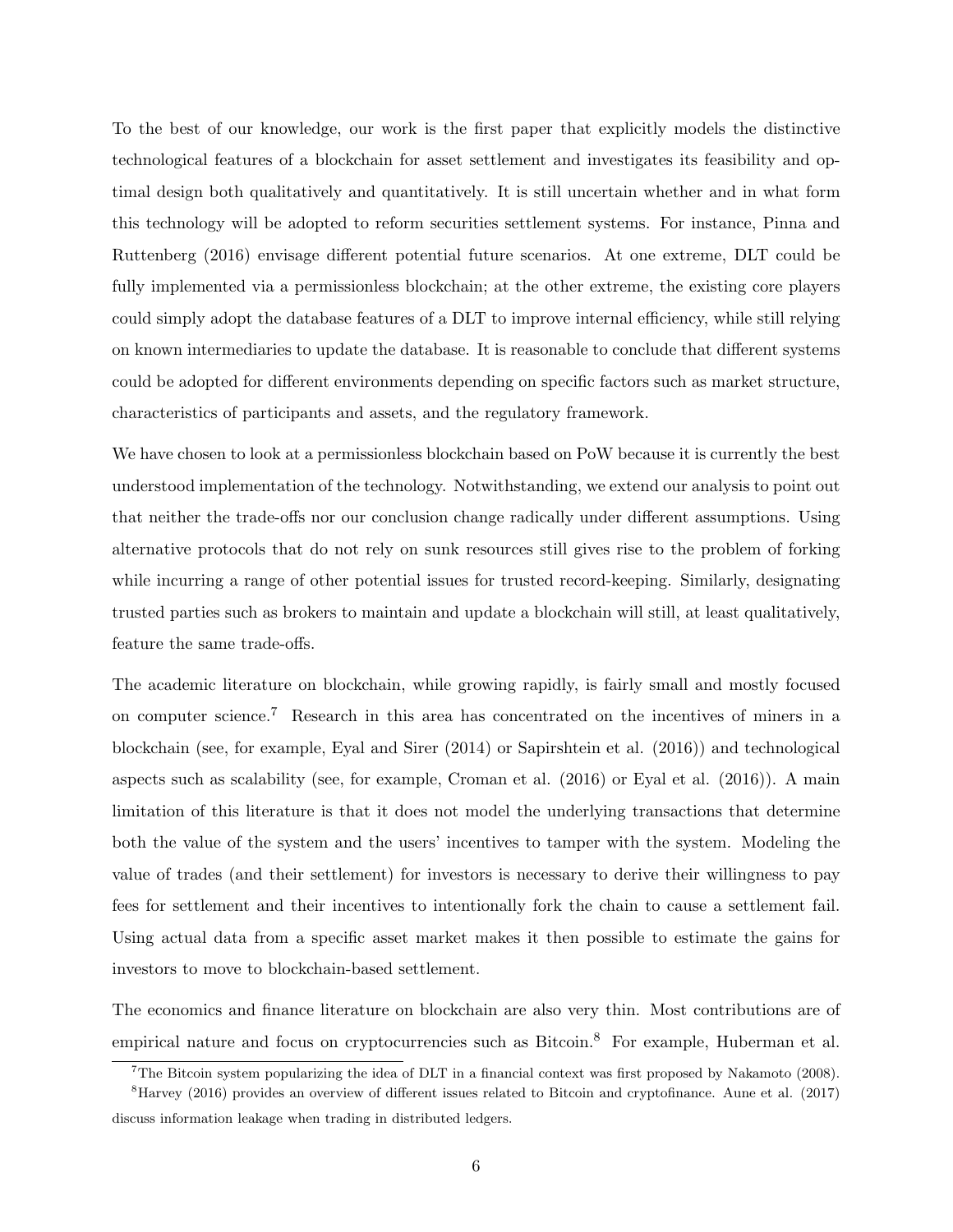(2017) and Easley et al. (2017) study mining activities and transaction fees in the Bitcoin network. Two exceptions are Cong et al. (2017), who model the formation of decentralized consensus on a blockchain, and Biais et al. (2017), who provide a game-theoretical analysis of strategic mining and how it influences consensus about blockchain information.

Our own work on cryptocurrency (Chiu and Koeppl (2017)) is also related to this paper. It shares the idea that any blockchain analysis needs to consider the incentives of participants to alter the ledger to their advantage. Indeed, many essential features of the blockchain (e.g. its consensus protocol, mining, reward scheme) are precisely introduced to ensure the immutability of the ledger. Hence, both papers develop incentive constraints – albeit different ones – that the optimal design of a blockchain has to respect and that, therefore, limit the benefits of using the technology.

The key difference of this paper to Chiu and Koeppl (2017) is that the latter studies double-spending in a blockchain for goods trading. A blockchain for securities trading is fundamentally different from a cryptocurrency system for goods trading for several reasons. First, in a securities settlement system, both securities and cash are digital assets recorded in digital ledgers. Hence, DvP can be ensured automatically by a smart contract, as discussed in Section 2. This is not possible for goods trading because the ownership of goods that are traded is typically not recorded on the blockchain. To ensure DvP there, settlement needs to be delayed until a transaction has been confirmed sufficiently often in the blockchain. This introduces a trade-off between a verification lag and higher mining rewards that is absent with blockchain-based securities settlement. Second, the incentive problem in a goods-trading environment is often asymmetric. Buyers have an incentive to cheat by "double spending," while merchants are typically more trustworthy. In contrast, an asset transaction is usually subject to a two-sided incentive problem since both the buyer and the seller can have an incentive to default via a settlement fail. Third, the price of financial assets tends to fluctuate more than that of goods, with larger price movement over shorter horizons. As a result, the incentive to revoke a financial transaction is higher and, hence, settlement speed is more critical. All these factors play important roles in our model, causing the analysis to be fundamentally different from our earlier work.

The paper proceeds as follows. Section 2 briefly reviews blockchain technology. In Section 3, we introduce the trading environment, while in Section 4 we model how financial trades are settled on a permissionless blockchain without trust. Section 5 and Section 6 study the optimal design of a permissionless blockchain qualitatively and quantitatively. Our paper concludes by presenting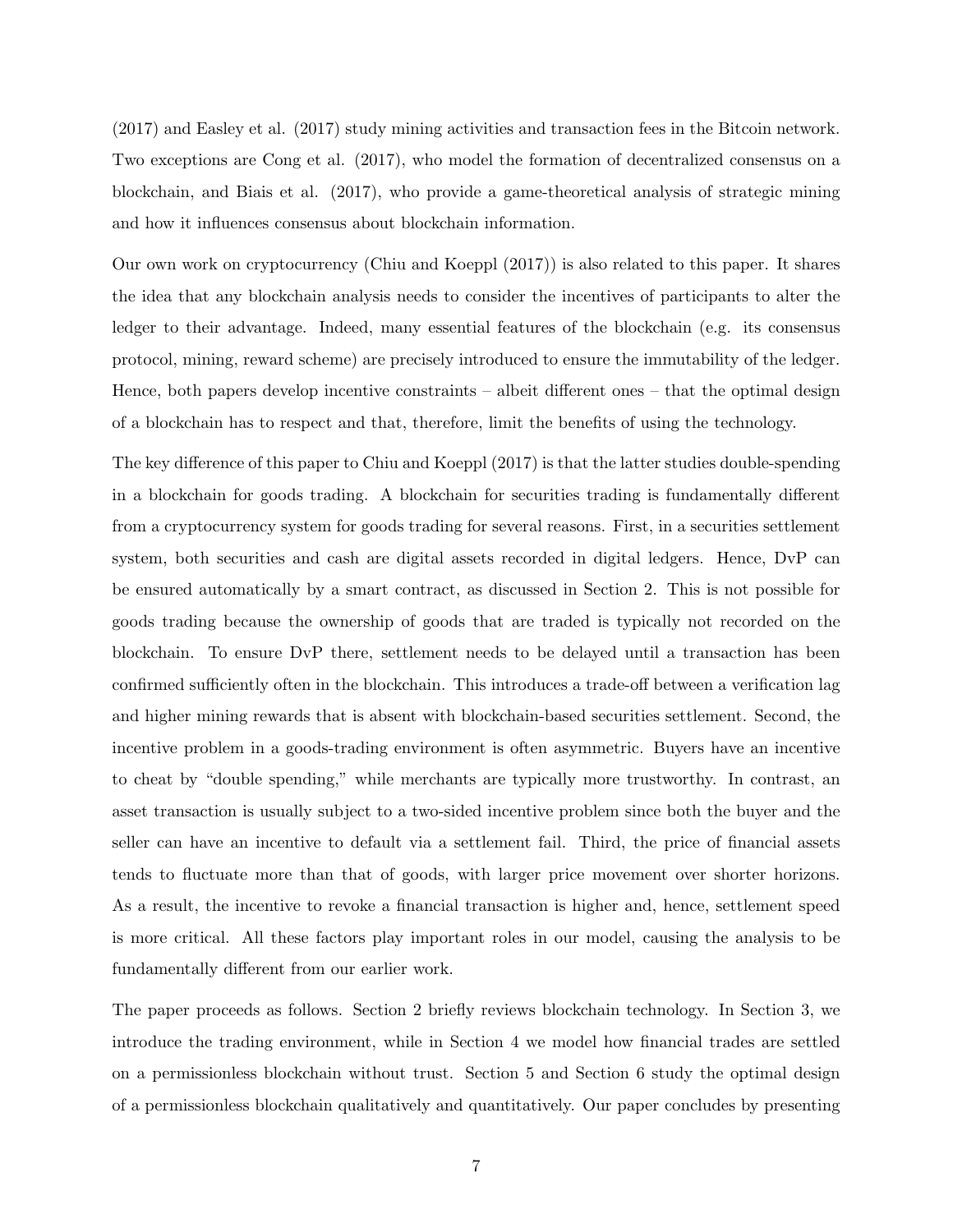some extensions and showing that our insights are more broadly applicable (Section 7 and 8).

# 2 Review of Blockchain and Current Settlement Technology

It is useful to first review the basic idea of how to use blockchain technology for settling security trades. A securities settlement system facilitates the transfer of legal ownership of financial assets among investors. Traditionally, this function has been performed by a trusted third party. This party maintains a centralized ledger that records the ownership of securities and the transfer thereof by crediting and debiting buyers' and sellers' accounts after every transaction.

Distributed ledger technology (DLT) – often referred to simply as "blockchain" – allows for the verification, updating and storage of the record of transaction histories without the use of a designated third party. It relies on a single ledger that is distributed among many different parties, but that is updated without having a dedicated central administrator. There are two basic versions of DLT. The first one is trustless, where anyone can access and potentially update the ledger. Consequently, it is often referred to as a permissionless blockchain. In the other version, some institutions or individuals are entrusted with direct access to the blockchain and with updating it. Hence, the expression commonly used is blockchain with trust or permissioned blockchain.

#### 2.1 What is a blockchain and what problem does it solve?

The key problem for keeping digital records such as ownership is time stamping, which ensures that a transaction has been conducted at a particular time in the past. This is achieved via a blockchain. Transactions are grouped into blocks at particular times and consecutively chained together over time to form a blockchain. Hence, the blockchain contains the entire history of past transactions that can be used to create a ledger to verify asset ownership.

To ensure that this record of ownership is accurate, each block is built upon the previous one. Hence, to change a past block, one needs to change all blocks that have been created since that particular block. Since this becomes more costly as the chain increases, older blocks are more secure and one can trust the information stored in the block. Distributing the blockchain among participants provides a decentralized dataset architecture that permits the storage and sharing of transaction records without the need of a third, central party.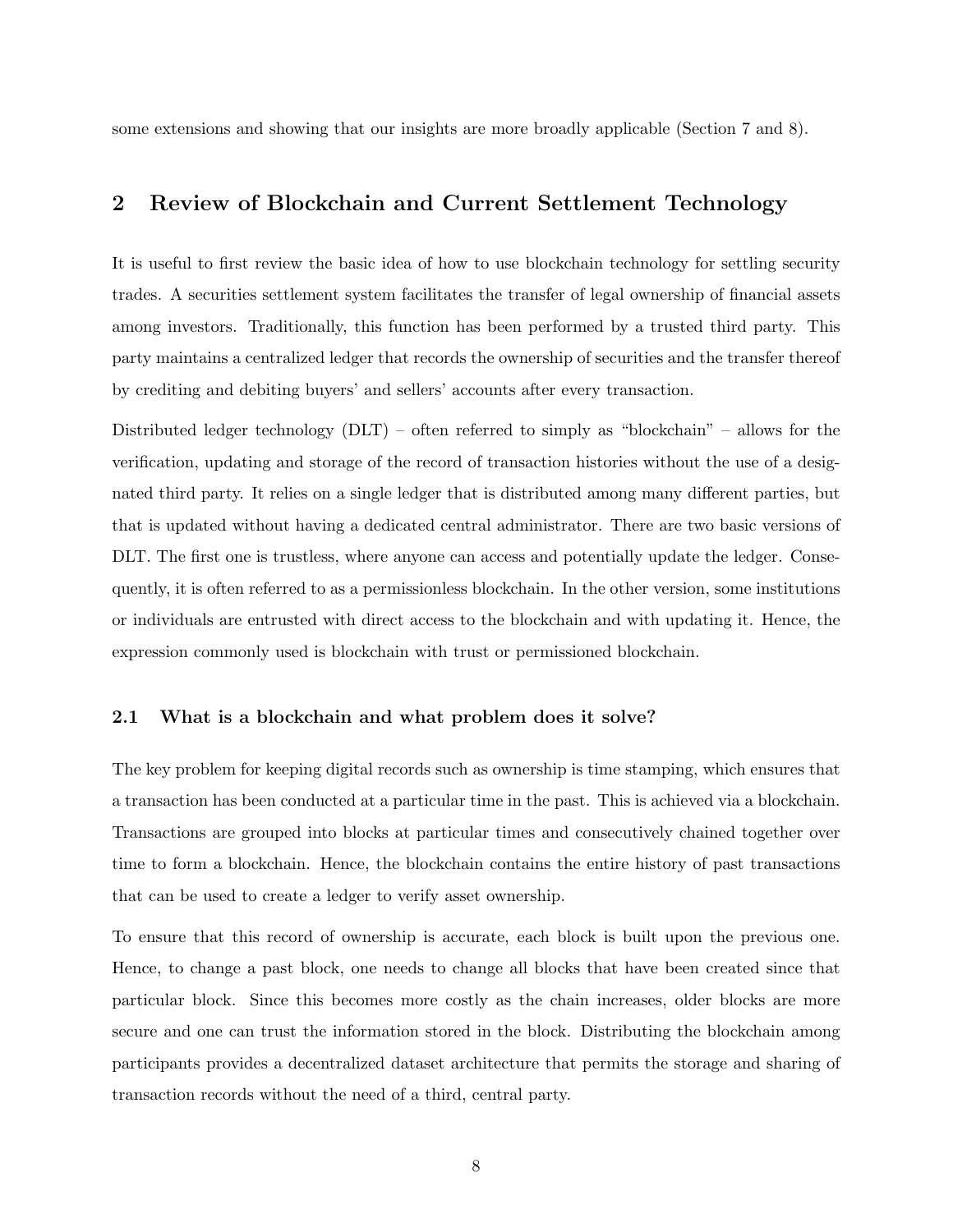Traditional payment and settlement systems rely on a trusted third party, such as a central bank or other specialized entities, such as central security depositories or custodians, to manage a single, centralized ledger. Such systems have to rely on settlement lags to verify and consolidate information from many parties that are involved in an asset trade. With DLT, this information can be shared directly, making costly third-party intermediation unnecessary and allowing to consolidate trade reporting and trade reconciliation that is often duplicated and incompatible across different participants in a securities transaction.

#### 2.2 How can a permissionless blockchain create a trusted record of ownership?

A permissionless blockchain allows a peer-to-peer network to collectively manage a digital ledger even when there is no central authority and when participants potentially have conflicting interests. To do so, the blockchain relies on a decentralized network of validators to maintain and update copies of the digital ledger. But since the system is permissionless, anyone can be a validator updating the blockchain. Having no a priori trust or even anonymous validators raises the key issue that all new information incorporated in the blockchain is accurate and that all participants agree with it. How does a permissionless blockchain then achieve consensus among its participants?

To reach a consensus in a network, validators need to compete for the right to append a new block to the chain. This competition can take different forms. In the most common consensus protocol, PoW, this process is called mining and involves solving a computationally difficult problem (the proof of work). The winner of this mining competition has the right to update the chain with a new block. This ensures that there is agreement within the peers of the network about new blocks being added to the blockchain.

The system must also prevent users from tampering with the blockchain by either proposing fake transactions or stealing digital entries from their rightful owners. Basic cryptography ensures that only the rightful owner has access to his digital assets stored on the blockchain and that such ownership can easily be verified by any counterparty. Hence, a dishonest user cannot simply compromise other users' balances without breaking the cryptographic protection, which is all but impossible.

Despite such cryptographic protection, a dishonest user can still eliminate transactions that he has initiated. Such behavior is related to double spending, where a user spends his own digital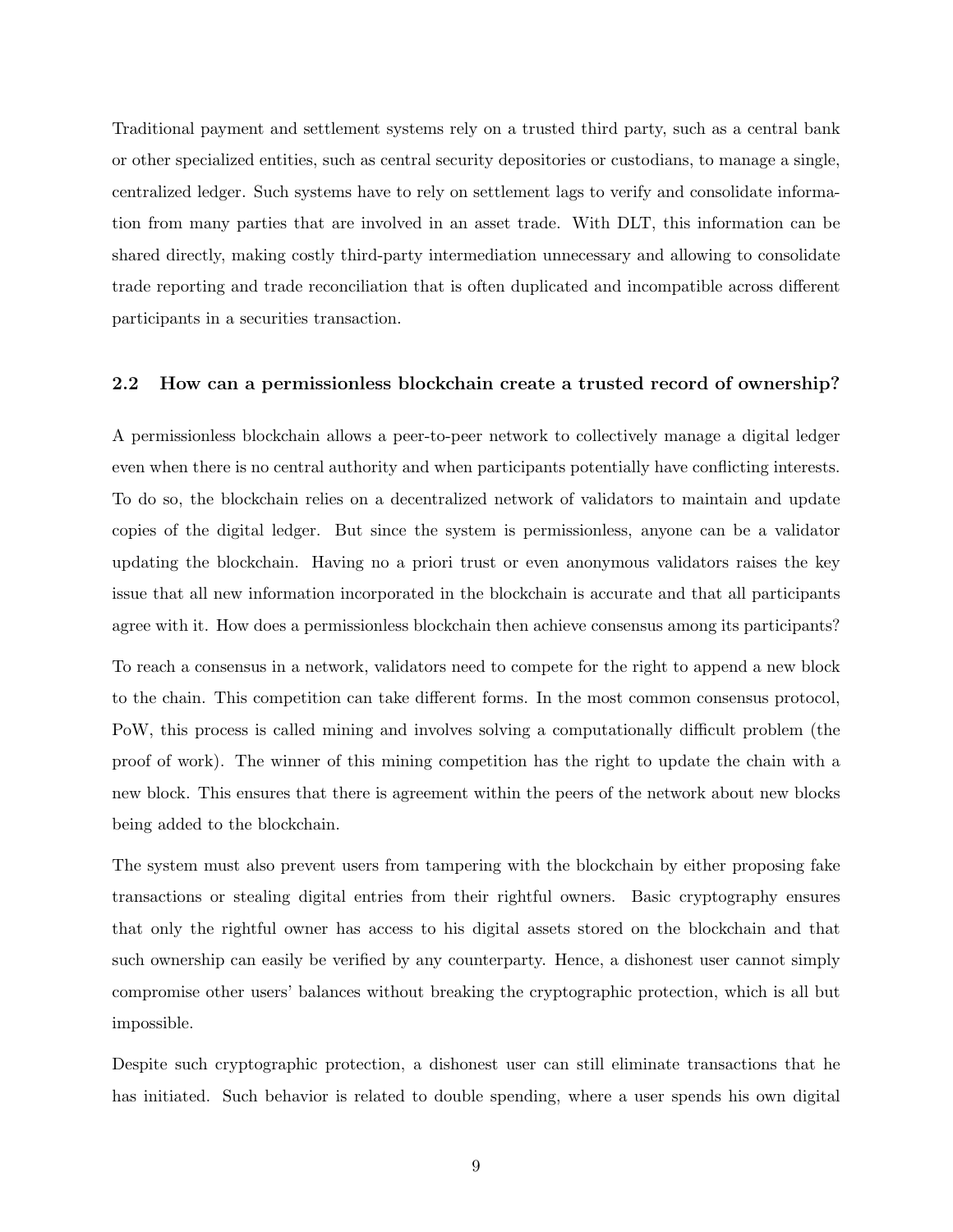balances twice: once to a counterparty and once to himself. To be successful, the dishonest user needs to win the mining competition against honest miners for a sequence of blocks that includes the transaction where he spends the digital balance back to himself instead of the original one. In a broader context, a user can thereby create a history of transactions where he revokes past transactions and convinces the entire network of this alternative history.

A PoW protocol tends to defend the system against such attacks automatically because it is difficult and costly to win the mining competition. Since the probability of winning is proportional to the fraction of computational power owned by a miner, sufficient mining activities help safeguard the blockchain against these attacks. Of course, mining is costly, so that honest mining activities need to be properly incentivized through rewards. These rewards can either be seignorage in a cryptocurrency system such as Bitcoin or, more generally, transaction fees being paid to the winner of the mining competition. While there are many other consensus protocols, PoW is the only one really tested and shown to be successful in the form of the original Bitcoin blockchain in the context of permissionless blockchains.

#### 2.3 What is different in a permissioned blockchain?

In a permissioned blockchain with trust, only a set of trusted validators with known identities has access to the blockchain and can update it. As discussed above, in a permissionless blockchain, the consensus protocol and the reward scheme need to be designed properly to prevent users from tampering with the blockchain. In contrast, in a permissioned system, ordinary users cannot tamper with the blockchain directly, but validators still need to behave honestly, which can be achieved through either economic incentives or legal enforcement.

The comparison between the two systems thus depends on the degree of commitment and enforcement. If users' incentives were not an issue, then there would be little need to consider a permission-based system or to find a tamper-proof consensus protocol. Similarly, with trusted validators, the optimal design of a blockchain still needs to consider the validators' incentives to tamper with the blockchain. Hence, whether DLT can reap significant advantages relative to existing, centralized securities settlement systems will depend on the costs of providing such incentives versus designing a tamper-proof consensus protocol.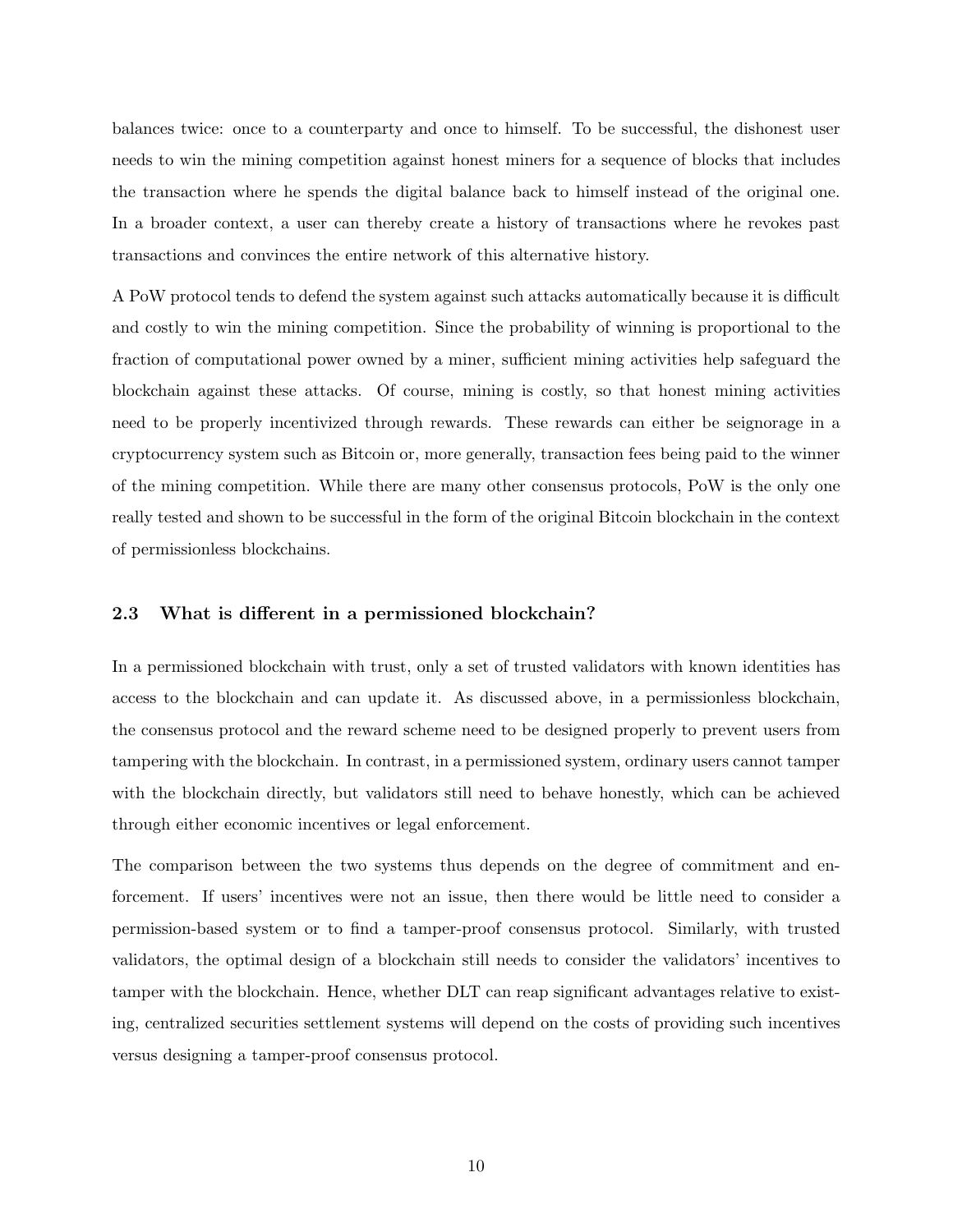#### 2.4 How could blockchain technology improve current settlement arrangements?

Current post-trade settlement arrangements that rely on a designated third party tend to be slow and inefficient. This is mainly related to the nature of dispersed information in the trading process and the costs of reconciling this information, because many intermediaries operate back office systems that are incompatible with other financial market infrastructure.<sup>9</sup> This leads to duplication of costs for record-keeping and often involves substantial costs for reconciling such records.<sup>10</sup> But it also causes settlement cycles in many fragmented securities markets to be fairly long and fixed at particular time intervals, such as  $T + 2$  or  $T + 3$ , to coordinate actions among intermediaries.<sup>11</sup>

In contrast, blockchain technology can reduce information costs by providing a common, public ledger that can be accessed by and shared with all participants. This allows a blockchain-based system to also offer flexibility in settlement times and costs. It can introduce time-varying settlement times that depend on actual needs of markets and participants instead of being based on technological constraints. As participants choose how fast to settle, they can either save costs by accepting longer lags or ensure additional benefits by settling faster for a higher fee.

A technological advantage is that – unlike traditional settlement systems – a blockchain does not require intermediaries to ensure DvP. In a blockchain-based system, this can be ensured by a smart contract, which is a self-enforcing, autonomous program without the support of any intermediaries.<sup>12</sup> Trades involving multiple legs, such as a transfer of security and a cash payment, can then be executed either in their entirety or not at all. In database systems, this is referred to as an atomic transaction, which is an indivisible and irreducible series of database operations such that either all occur, or none occur. Cutting out intermediaries by using this new technology could substantially reduce post-trade processing costs.<sup>13</sup>

Furthermore, blockchain-based securities settlement could improve the functioning of markets that

 ${}^{9}$ See Pinna and Ruttenberg (2016) for a telling account of the current challenges faced by traditional settlement systems.

 $^{10}$ For a detailed overview of these costs see CPSS (2017). Broadridge (2015) estimates that the financial industry spends roughly \$17 billion to \$24 billion per year in core post-trade processing, reference data, reconciliations, trade expense management, client life-cycle management, corporate actions, tax and regulatory reporting.

<sup>&</sup>lt;sup>11</sup>Some transactions can take even longer to settle. For example, the post-trade cycle for syndicated loans can be unpredictable and can frequently stretch to three weeks due to legal complications.

 $12$ See Wall and Malm  $(2016)$ .

 $13$ Mainelli and Milne (2016) estimate a cost saving of at least  $50\%$  for security transactions. Santander et al. (2015) estimate a potential annual cost reduction of \$20 billion in the banking industry.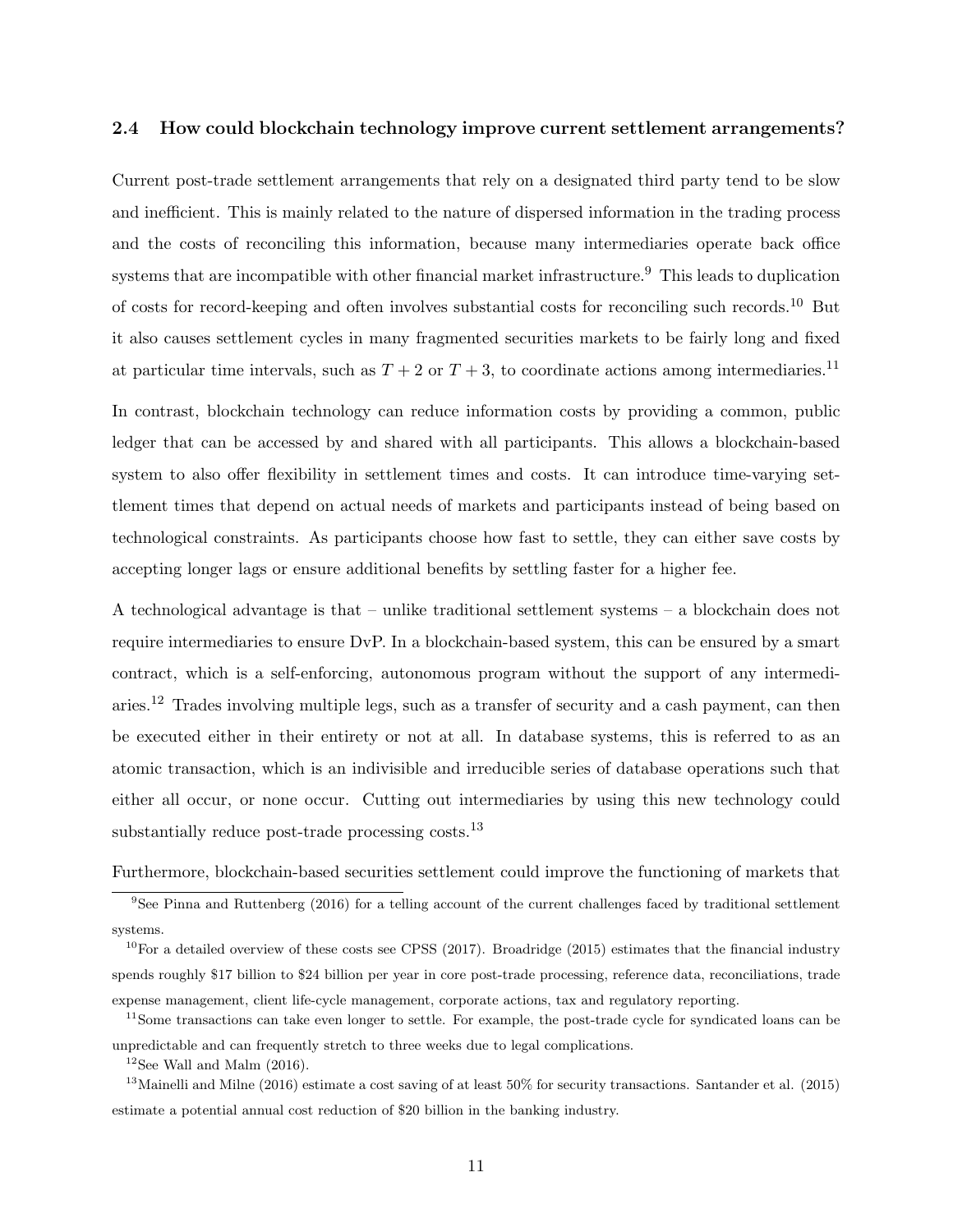are too thin to warrant formal settlement arrangements. Examples are markets like private equity, where transactions are few and infrequent, or cross-border trading, where there are no common record-keeping systems in place. These markets are often dominated by financial institutions that provide expensive services that substitute for settlement systems. A viable threat from settling on a permissionless blockchain can reduce market power and thus can provide indirect costs savings for market participants.<sup>14</sup>

# 3 Trading Environment

We model a single trading period where many investors meet bilaterally and negotiate the terms of trading an asset. The reason for trading is that a potential buyer has a higher valuation of the asset than that of the seller. To complete the trade, the counterparties need to settle the transaction, which involves transferring ownership of both, the asset and the payment. As the valuation of the asset can change over time, investors prefer to settle the transaction as quickly as possible.

The settlement of the asset and the payment take place on a blockchain that records changes in ownership. This settlement process takes time because the blockchain's design limits the speed of updating information. First, a specific block time will govern how frequently new information is added to the blockchain. Second, a specific block size will govern how many transactions can be added to the blockchain each time it is updated. This makes fast settlement a scarce resource so that investors are willing to pledge transaction fees for being included into earlier blocks.

Updates to the blockchain are governed by a PoW protocol where a set of miners compete for the right to add new transactions to the blockchain. The protocol requires miners to solve a computational problem, with the winner also being awarded the transaction fees pledged by investors as a compensation for the costs incurred. Settlement fails occur when a dishonest investor wins the mining competition and removes a legitimate transaction from the blockchain. The reason for doing so arises due to preference shocks and shocks to asset values. The key trade-off for designing settlement is then that investors prefer fast settlement. But high transaction fees increase competition for mining, and such competition makes it hard for dishonest miners to tamper with the blockchain. Hence, slowing down settlement on the blockchain is necessary to exploit investors'

<sup>14</sup>Similarly, new infrastructures could be built for assets that so far were not tracked or for markets that were too fragmented to warrant a settlement infrastructure, such as diamonds or artwork.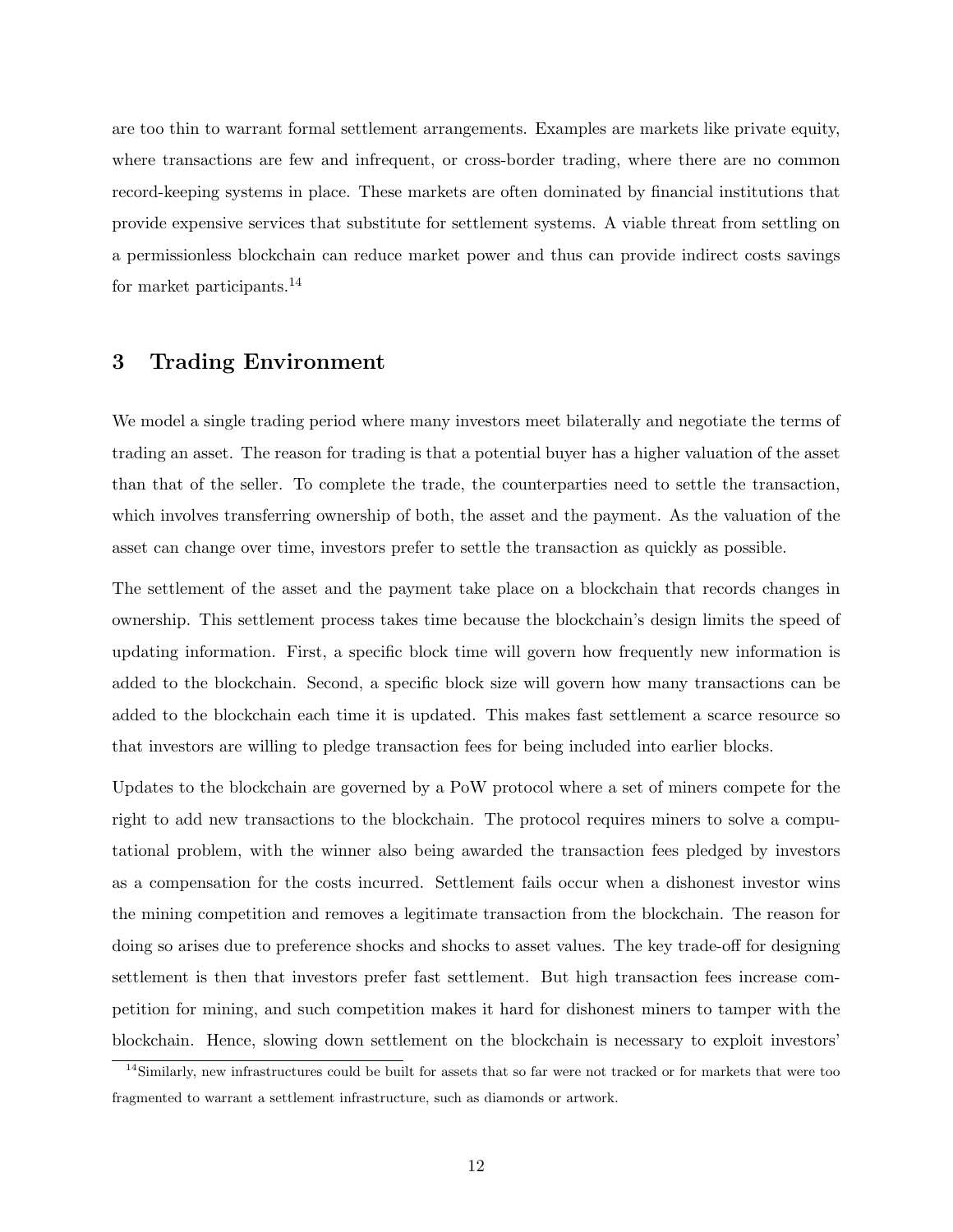willingness to pay and to raise sufficiently high transaction fees.

We postpone modeling how settlement works to the next section and concentrate first on the trading environment. The trading period is the interval  $[0, 1]$ , with trades being negotiated at time  $t = 0$ . Trades need to be confirmed and settled by transferring ownership of the asset and making a payment at some later time  $T \in [0, 1]$ .

There is a measure  $\mathcal M$  of risk-neutral sellers who are endowed with one unit of an indivisible asset. Each asset delivers a dividend denoted by  $\delta$ . At  $t = 0$ , sellers have a marginal valuation of the asset given by  $u_{\ell}$ . There is also a measure M of *buyers* who do not own an asset, but have a higher valuation  $u_h > u_\ell$  than sellers at  $t = 0$ . This gives an incentive to trade. We assume that these M sellers and buyers are matched bilaterally to trade at  $t = 0.15$  This means that each investor can only engage in a single trade and that this trade takes place at the start of the period. In addition, the investors value a numeraire good linearly that is used for payments. Once a trade has been settled at  $T \in [0, 1]$ , the dividends of the asset and the payment are consumed. We assume that there is no discounting.

After a transaction is agreed, the investors' valuation of the asset is subject to a random shock. Specifically, the valuation of the buyer and the seller can reverse according to an exponentially distributed random shock with an arrival rate  $\lambda$ . When this shock materializes, the trade surplus turns from positive to negative. This gives rise to a preference for early settlement, as a transaction is more time critical when  $\lambda$  is high. Furthermore, the dividend is subject to a random shock that is also exponentially distributed with an arrival rate  $\nu$ . Conditional on receiving a shock, the shock is distributed symmetrically across  $\mathbb{E}(\delta)$  with extreme values given by  $\delta = \mathbb{E}(\delta) + \varepsilon_{\delta}$  and  $\underline{\delta} = \mathbb{E}(\delta) - \varepsilon_{\delta}$ . This dividend shock will give investors an incentive to strategically default on trades negotiated at  $t=0.$ 

We concentrate on equilibria where there are no settlement fails. Suppose, then, that the transaction is to be settled at time T and is subject to a transaction cost  $\tau$  that is shared equally among the buyer and seller. In the bilateral trade, the buyer agrees to pay  $p$  units of the numeraire good in exchange for the asset. Consequently, when there is no settlement fail so that settlement takes place at time  $T$ , the expected surplus from trading for the buyer is given by

$$
S_b = \left[ e^{-\lambda T} u_h + (1 - e^{-\lambda T}) u_\ell \right] \mathbb{E}(\delta) - p - \frac{\tau}{2}.
$$
 (1)

<sup>&</sup>lt;sup>15</sup>We later extend the framework to incorporate trading frictions that give a role for liquidity provision and broker intermediation. For now only the total number of trades M matters.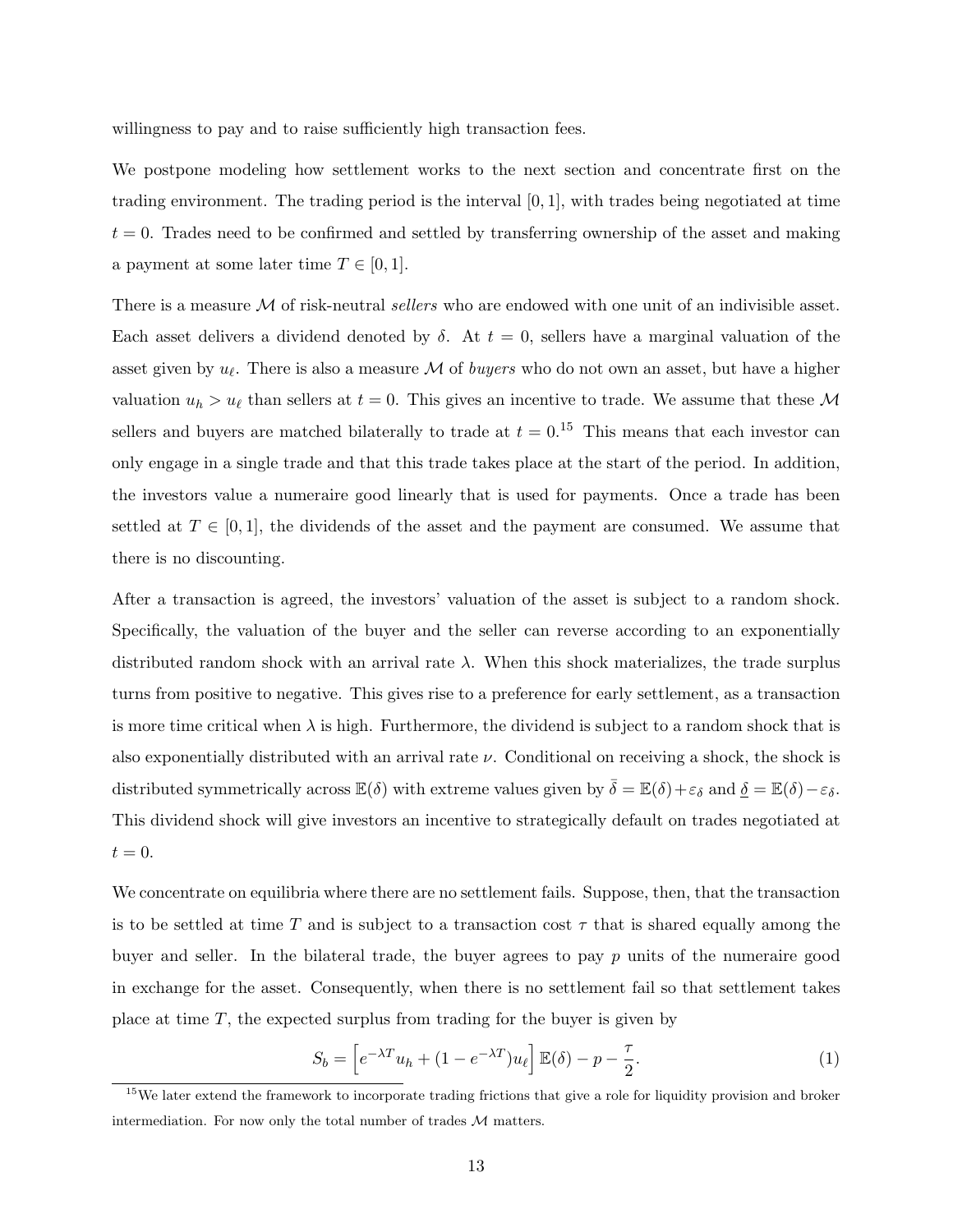The buyer has a high (low) valuation if the trade is settled before (after) the valuation shock hits. Similarly, the seller's surplus is given by

$$
S_s = p - \left[ e^{-\lambda T} u_\ell + (1 - e^{-\lambda T}) u_h \right] \mathbb{E}(\delta) - \frac{\tau}{2}.
$$
 (2)

Note that the costs of a delayed settlement arise from the valuation shock and that – due to risk neutrality – only the expected dividend  $\mathbb{E}(\delta)$  matters. Assuming that the surplus is split equally between the buyer and the seller, we have the following result.

Lemma 1. Suppose there are no settlement fails. The transaction price is

$$
p = \frac{u_h + u_\ell}{2} \mathbb{E}(\delta),\tag{3}
$$

and, given a settlement time  $T$ , the expected surplus from trade is

$$
S = S_b + S_s = \left(2e^{-\lambda T} - 1\right)V_0 - \tau,
$$
\n(4)

where  $V_0 = (u_h - u_\ell) \mathbb{E}(\delta)$ .

The price at which the asset is traded is thus independent of the settlement time  $T$ , while the total surplus decreases when settlement is delayed. This introduces a trade-off between faster settlement and transaction costs  $\tau$ . Investors are willing to pay a positive fee  $\tau$  to shorten the settlement delay T, since transactions are time critical.

# 4 Settlement on a Permissionless Blockchain without Trust

Suppose there is no centralized or intermediated arrangement to settle trades. Instead, assets and payments are recorded on a public ledger in the form of a blockchain. The blockchain is updated over time in a distributed fashion by competing miners who record the investors' instructions to transfer assets and payments to one another. The authenticity of these transfer instructions is ensured by using cryptography, and DvP can be guaranteed by executing an atomic transaction. The main threat to the security of the blockchain is then what we call a forking attack: after a transaction has been agreed upon and sent to miners, either the seller or the buyer attempts to alter the blockchain so that the original transaction is inconsistent with the public ledger. Being successful amounts to a default on the original transaction, which we call a settlement fail.<sup>16</sup>

 $16$ For example, an investor can unilaterally default on a trade by giving ownership of the asset or the payment back to himself at a different account in the ledger. This can make it impossible to reconcile the original trade instructions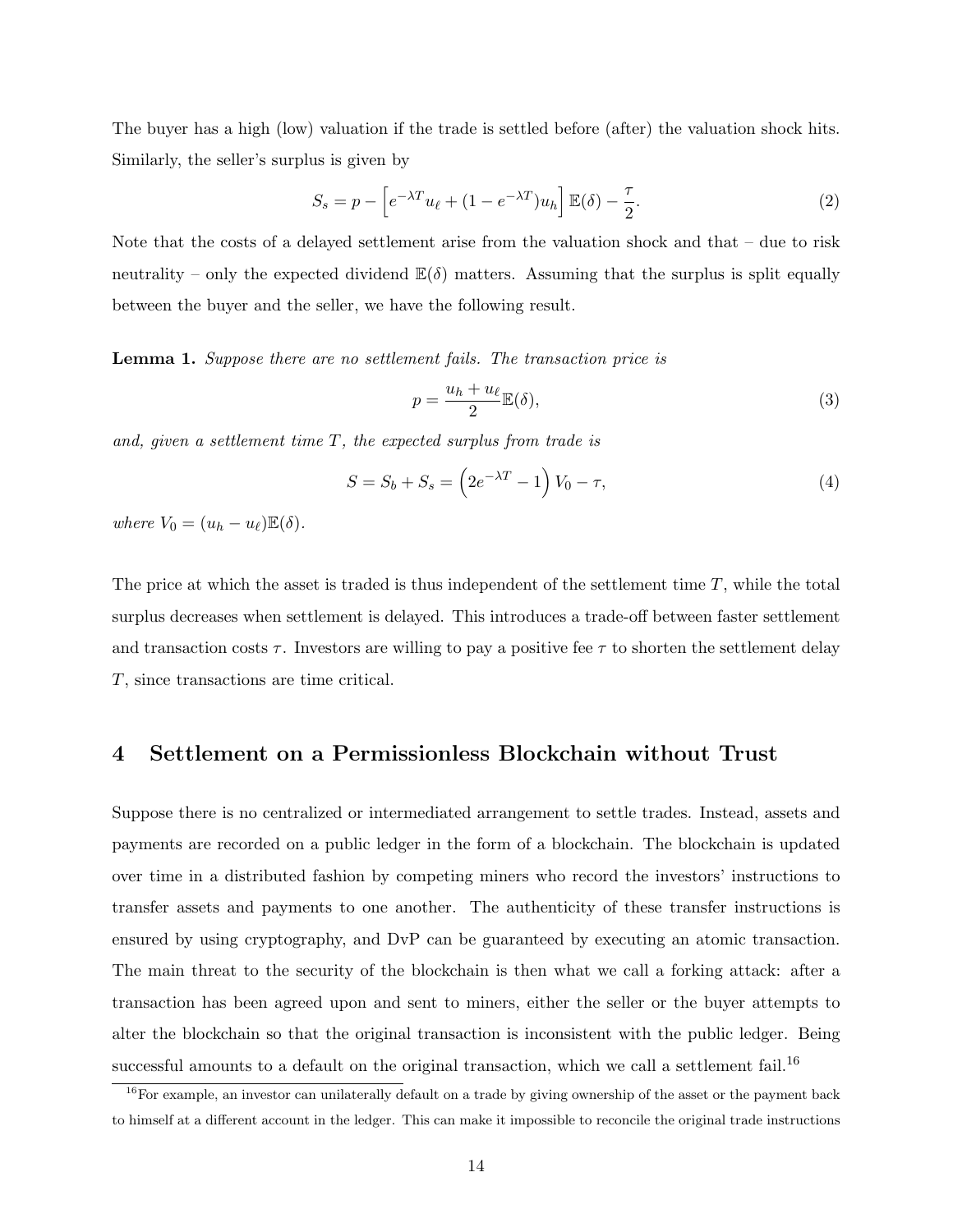#### 4.1 Blockchain for payments and asset holdings

The trading period is divided into  $\bar{N}$  consecutive discrete subperiods,  $n = 1, ..., \bar{N}$ , so that each subperiod has length  $\Delta = 1/\bar{N}$ . There are publicly observable balances of assets and numeraire goods denoted by  $a_n(i) \in \{0,1\}$  and  $m_n(i) \in \mathbb{R}_+$  at the start of subperiod n owned by investor i. Due to anonymity, an investor is allowed to hold multiple balances. We use  $S_n = \{a_n(i), m_n(i)\}\$ to denote the entire public record of these balances, called the public state. We take as given the initial public state  $S_0$  and assume that the initial balances of the numeraire good are large enough to finance asset trading and transaction fees.

In a distributed network, trades are settled by validating that they are feasible and by updating the public state through a process called mining. After a trade at  $t = 0$ , the seller owning entry  $i$  and the buyer owning entry  $j$  jointly broadcast a transaction message about the terms of trade. We denote this message by  $(\Omega^a(i,j), \Omega^m(i,j), \tau) \in \{0,1\} \times \mathbb{R}_+ \times \mathbb{R}_+$ , which specifies that an asset from entry *i* is to be transferred to entry *j* against a payment  $\Omega^m$  from entry *j* to *i* involving a transaction fee  $\tau$ .

In every subperiod, miners compete to update the public state. Updates are in the form of a block, where miners group transaction messages together, verify that the transfers specified in messages are feasible and earn the right to propose a block upon winning a competition. We denote the block for subperiod n by  $\mathcal{B}_n = \{(\Omega^a(i,j), \Omega^m(i,j), \tau)\}\.$  A message can be incorporated into block n if it is feasible:

$$
0 \le \Omega^a(i,j) \le a_n(i) \tag{5}
$$

and

$$
0 \le \Omega^m(i,j) \le m_n(j). \tag{6}
$$

These restrictions make sure that entry  $i$   $(j)$  has sufficient assets (numeraire goods) to transfer.

A trade is settled in subperiod n if the associated message is incorporated in block n and, consequently, when the public state has been updated according to

$$
a_{n+1}(i) = a_n(i) + \sum_j [\Omega^a(j, i) - \Omega^a(i, j)] \tag{7}
$$

$$
m_{n+1}(i) = m_n(i) + \sum_j [\Omega^m(i,j) - \Omega^m(j,i)]
$$
\n(8)

with the ledger and is similar to a double spending attack in a cryptocurrency system.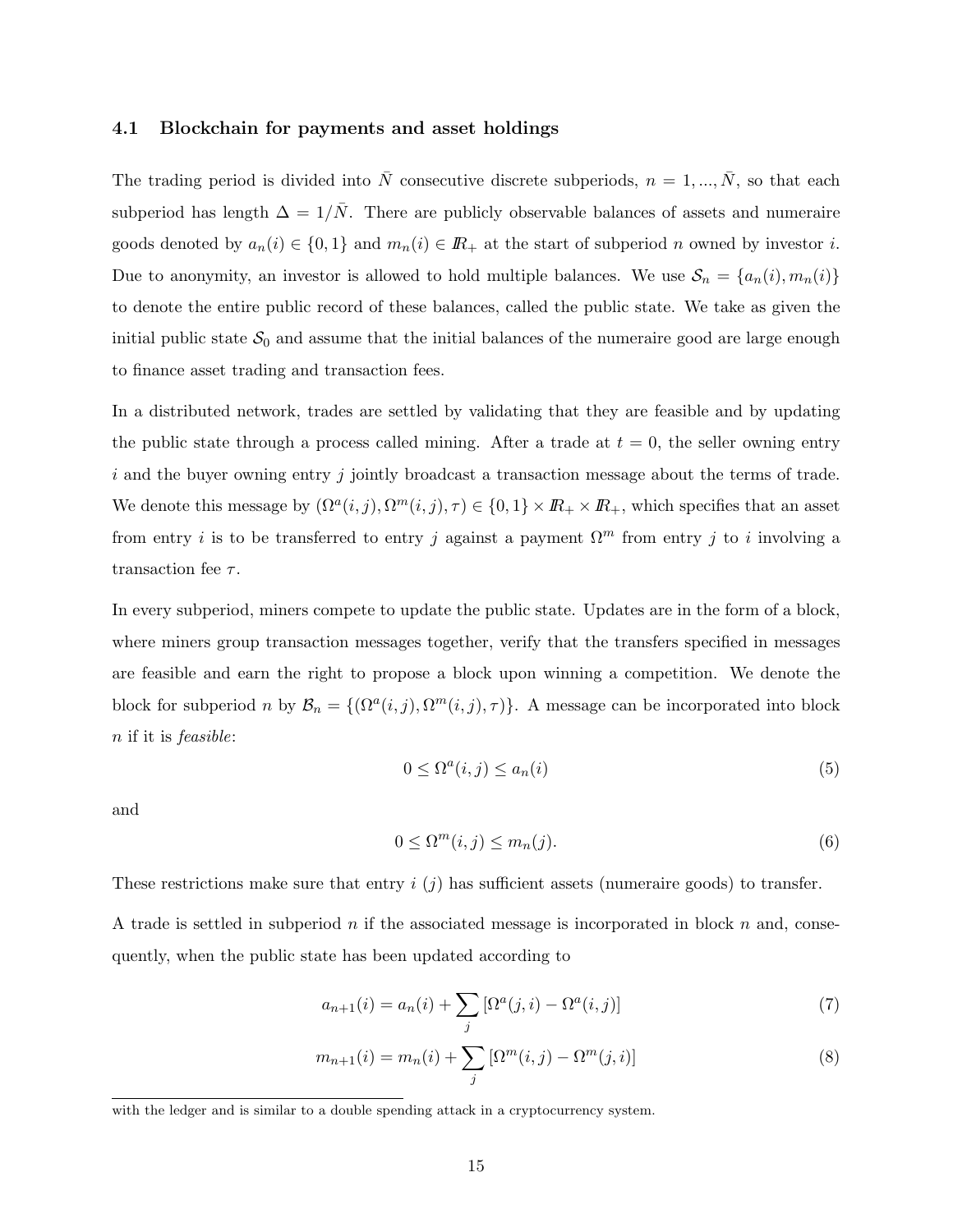to reflect the change in ownership of the asset and the numeraire good. The sequence of blocks  $\mathcal{B} = \{\mathcal{B}_n\}_{n=1}^{\bar{N}}$  is publicly observable and generates a sequence of public states  $\mathcal{S} = \{\mathcal{S}_n\}_{n=1}^{\bar{N}}$  given  $S_0$  by the updating rule specified above. We call this sequence of blocks a blockchain.<sup>17</sup>

The design of the blockchain is determined by how frequently blocks are incorporated into the blockchain and by how many transactions can be included into a single block. Specifically, we call the time interval  $\Delta = 1/\bar{N}$  between two consecutive updates on the blockchain block time. As  $\Delta$  increases, the blocks are updated less frequently. The block size B limits the total number of transactions included in any block.

Given a block size  $B$ , the number of blocks needed to settle all transactions is thus given by

$$
N = ceiling\left[\frac{\mathcal{M}}{B}\right]
$$
\n(9)

where  $ceiling[x]$  is the smallest integer greater than or equal to x. The total time spent on settlement is  $T_{max} = \Delta N$ . In the analysis below, we treat  $\mathcal{M}/B$  as an integer for simplicity.<sup>18</sup> Also, we assume that all transactions can be settled in the interval [0, 1]; i.e.  $T_{max} \le 1$  or, equivalently,  $\bar{N} \ge N$ .

#### 4.2 Mining

There are M miners who compete, solving a proof-of-work problem for each of the  $\overline{N}$  subperiods. The miner who wins the competition in a subperiod can propose the block to update the blockchain. Investing computing power  $q$ , the probability that a miner solves the problem within a time interval t is given by an exponential distribution with parameter  $\mu$ 

$$
F(t) = 1 - e^{-\mu t}
$$
\n(10)

where  $1/\mu = D/q$  is the expected time to solve the problem. Aggregating over all M miners, the first solution among all miners, is also an exponential random variable with parameter  $\sum_{i=1}^{M} \mu_i$ . The expected time needed to complete the proof of work is thus given by

$$
\frac{D}{\sum_{i=1}^{M} q_i}.\tag{11}
$$

<sup>&</sup>lt;sup>17</sup>The Bitcoin blockchain stores only the sequence of transactions and not the state S. However, one can easily generate the entire state from the history of transactions. The Ethereum blockchain includes both the state and the transactions in its blocks.

<sup>&</sup>lt;sup>18</sup>In our numerical analysis, we consider the general case where  $\mathcal{M}/B$  can take non-integer values so that the last block is only partially filled.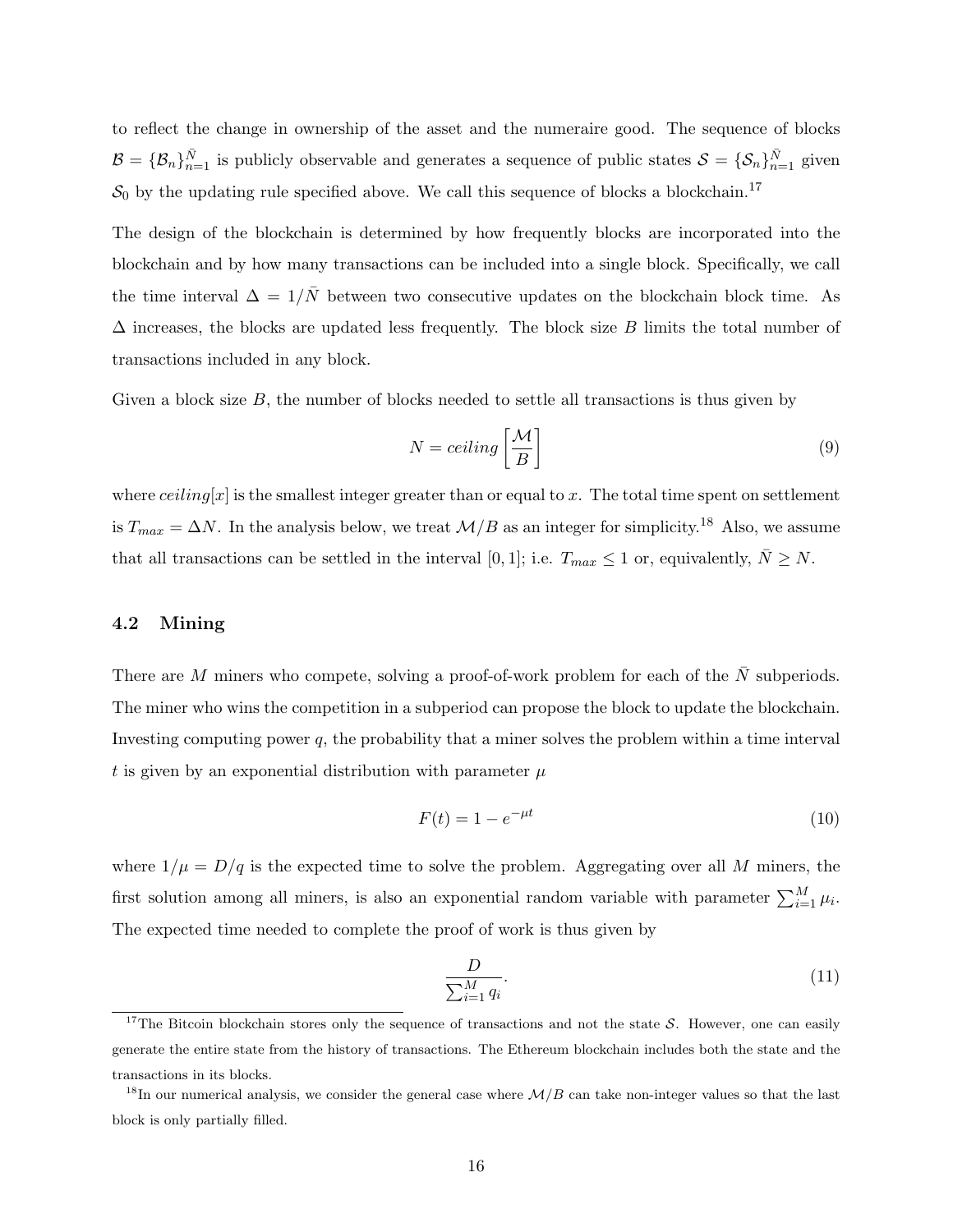The parameter D captures the difficulty of the PoW and can be adjusted appropriately so that the expected time for a solution is equal to the frequency at which a block is generated. For simplicity, we assume for the rest of the analysis that exactly one block will be mined per subperiod.<sup>19</sup>

Any particular miner  $i$  will be the first one to solve the PoW and propose a new block with probability

$$
\phi_j = \frac{q_j}{\sum_{i=1}^M q_i}.\tag{12}
$$

The winner of the block receives  $R$  units of the numeraire good. An individual miner's maximization problem is then given by

$$
\max_{q_j} \phi_j R - q_j \tag{13}
$$

where we have normalized the cost of computing power to be 1. The FOC is given by

$$
\frac{\sum_{i=1}^{M} q_i - q_j}{(\sum_{i \neq j} q_i + q_j)^2} R = 1.
$$
\n(14)

Imposing symmetry across the M miners,  $q_i = Q$ , we obtain the following result.

Lemma 2. The expected profit for a miner is

$$
\Pi = \frac{1}{M^2} R \tag{15}
$$

and the total computing cost incurred by the mining community is

$$
MQ = \frac{M-1}{M}R.\t(16)
$$

Note that, as  $M \to \infty$ , the expected profit converges to zero and the total computing cost converges to  $R<sup>20</sup>$  Competition dissipates the rent from mining. We assume that the reward R is financed by transaction fees collected from trades and that the winners of the  $\bar{N}$  blocks share the total reward equally across the trade period so that the reward per block remains constant across all blocks.<sup>21</sup>

<sup>&</sup>lt;sup>19</sup>Since investors and miners are both risk neutral, the distribution of arrival times of a solution to the PoW is irrelevant for the remainder of our analysis.

<sup>&</sup>lt;sup>20</sup>Later on, we show that setting  $M \to \infty$  is indeed optimal.

<sup>&</sup>lt;sup>21</sup>This assumption facilitates our analysis because miners do not adjust their investment into mining between blocks. In practice, mining efforts expressed in terms of hash rate are fairly constant in the short run. The reason is that there are costs for adjusting computational power. Furthermore, competitive mining is often organized around mining pools that smooth payouts to their members over a fixed time horizon.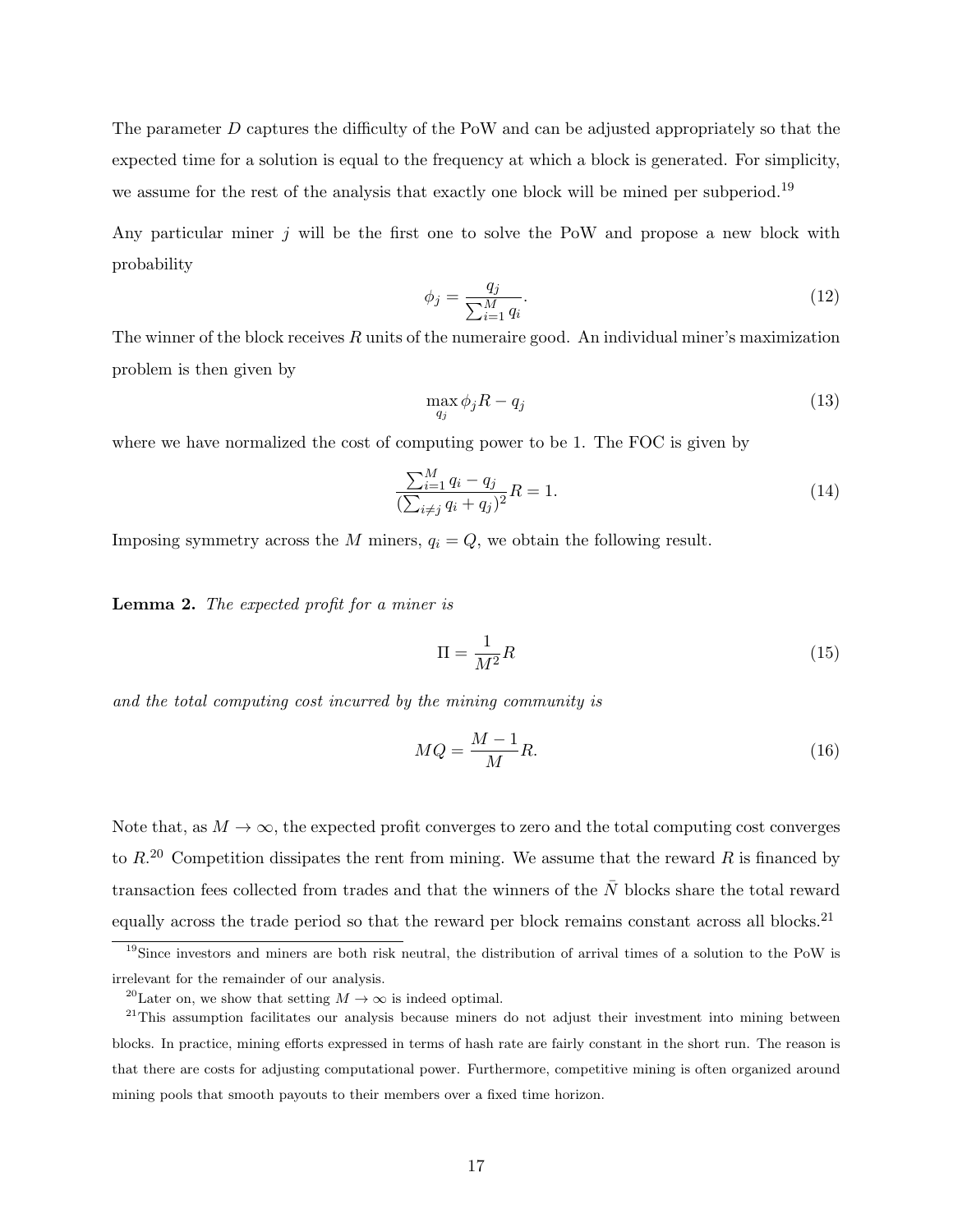#### 4.3 Settlement fails through forking

In a securities settlement system, the transfer of the asset and the payment are linked and jointly recorded on the blockchain. In an atomic transaction, it is infeasible for one side to undo one of the transfers unilaterally. This means that a trade automatically involves DvP so that one cannot steal the security or the payment. Notwithstanding, the buyer or the seller can still eliminate the transaction by creating a fork. In practice, this involves reassigning balances or assets to a different entry to invalidate the original transaction. For example, the investor can change his asset holdings or his holdings for the numeraire good at the relevant entry by sending holdings to another entry he controls.

If such forking is successful, the transaction will be declared infeasible, which effectively amounts to an investor strategically defaulting on the trade. A buyer has an incentive to default if the price he paid is higher than the value of the security, while a seller has an incentive to do so when his value of the security is larger than the price received in the trade. In our framework, there are then two reasons why an investor would like to default: he has received a shock to his valuation of the security or there has been a shock to the dividend.

Because we would like to rule out all settlement fails, we need to consider the worst incentives for a default. This is the case when (i) there has been an extreme shock to the dividend of the security and (ii) an investor has changed his valuation. Since there is only one trade with one counterparty, the buyer's maximum payoff from a default is

$$
V_b = p - u_\ell \underline{\delta} \ge 0,\tag{17}
$$

while a seller's maximum payoff from a default is

$$
V_s = u_h \bar{\delta} - p \ge 0,\tag{18}
$$

with  $V = \max\{V_b, V_s\}$ . For simplicity, we assume here that all transaction fees are still being paid with forking.

To ensure no settlement fails on the blockchain, one needs to rule out that investors under no circumstances have an incentive to create a fork. These incentives depend on whether a transaction has already been settled or not. If it has not been settled, an investor can invalidate his own transaction by mining a block that causes the original message of the transaction to be infeasible. Hence, a dishonest investor needs to win the mining game against honest miners just once. To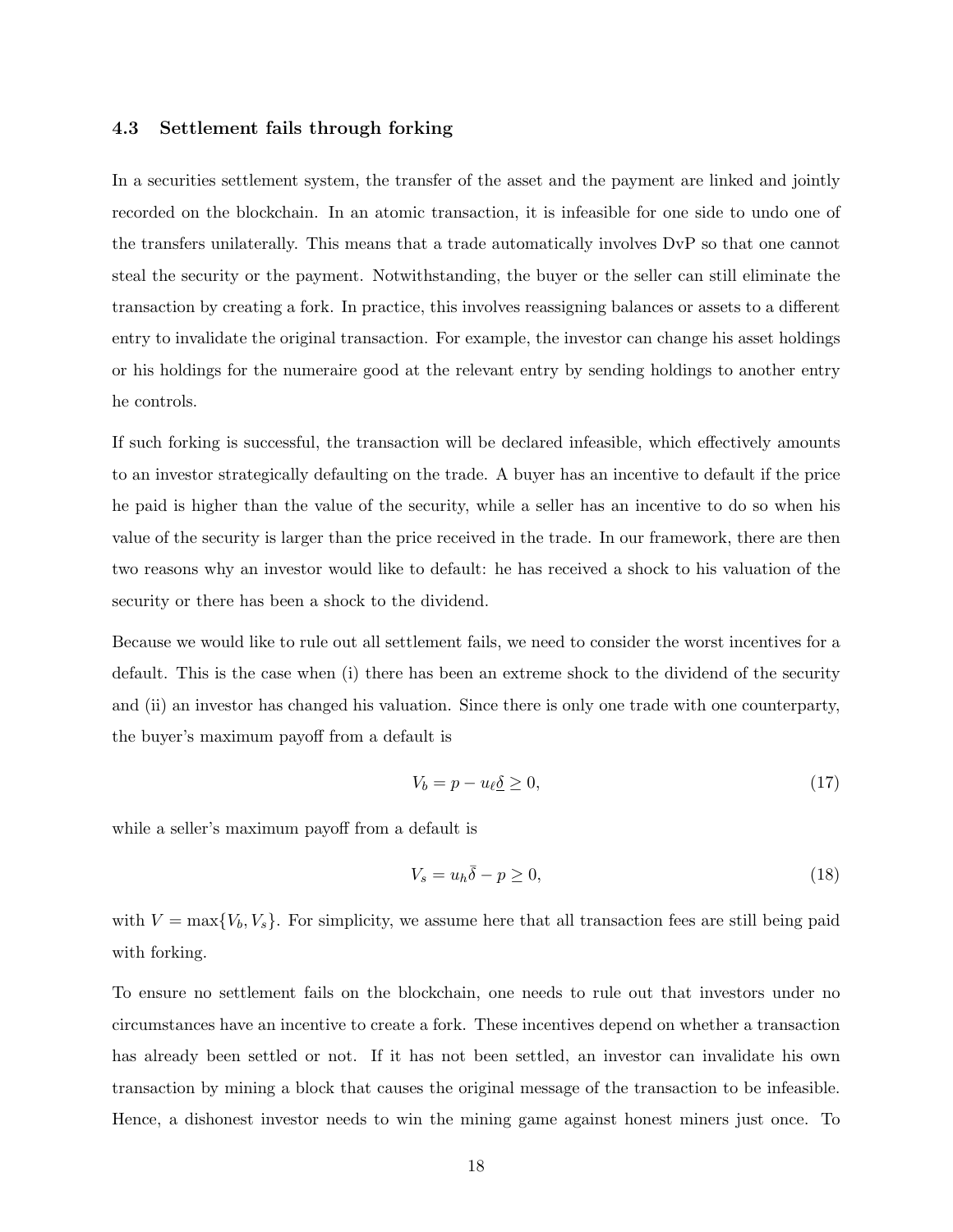the contrary, when the transaction has already been settled, an investor would need to replace the entire sequence of blocks since settlement. Clearly, this is much harder to do, given the PoW protocol, than just replacing a single block.

Depending on the precise details of the blockchain and the features of the securities market, creating a fork may be more costly than honest mining. We introduce a parameter  $\alpha \geq 1$  to capture that the variable costs of creating a fork are potentially higher than honest mining.<sup>22</sup> Furthermore, we allow forking to be subject to a fixed cost  $\Gamma < V$ , which can represent the short-run cost of installing and adjusting hardware, the expected punishment if detected, or the potential loss of relationship with trading partners.

Since we want to exclude all settlement fails, we need to look at a dishonest investor who has the largest incentives to fork the blockchain. This is an investor that has received a valuation shock, that has suffered an extreme shock to the security's dividend and – importantly – whose transaction has not yet settled on the blockchain. When deciding to fork the blockchain, such an investor would solve the following problem:

$$
\max_{q_0} \left( \frac{q_0}{MQ + q_0} \right) (V + R) - \alpha q_0 - \Gamma.
$$
 (19)

On top of the reward R for winning just one block, the dishonest investor also obtains an extra return  $V = \max\{V_b, V_s\}$ , which is the maximum possible default exposure. But the investor still has to compete against all the honest miners taking their computational power of  $MQ$  as given, and faces additional costs of mining  $(\alpha, \Gamma)$ . His optimal investment to create a fork is then given by

$$
q_0 = MQ\left(\sqrt{\frac{(V+R)}{\alpha MQ}} - 1\right),\tag{20}
$$

which implies the following result, which is akin to a no default constraint.<sup>23</sup>

$$
\phi(q_0) = \frac{\theta q_0}{MQ + \theta q_0}.
$$

Hence, the efficiency in creating a fork increases with  $\theta$ . For  $M \to \infty$ , we obtain the same results with  $\theta = 1/\alpha$ .

 $^{23}$ In reality, securities are often quickly retraded. There could then be a risk that a future owner of the security forks the chain so as to invalidate the original transaction. This could be the case, for example, when prices of the security have moved sufficiently. Such risk can be controlled by requiring that retrading can only take place once the ownership of the security has been confirmed – or, equivalently, once a transaction has been included into a block.

 $22$ One can show that this assumption is equivalent to assuming that trying to create a fork is less efficient than honest mining. Specifically, assume that a dishonest investor can win the mining game only with probability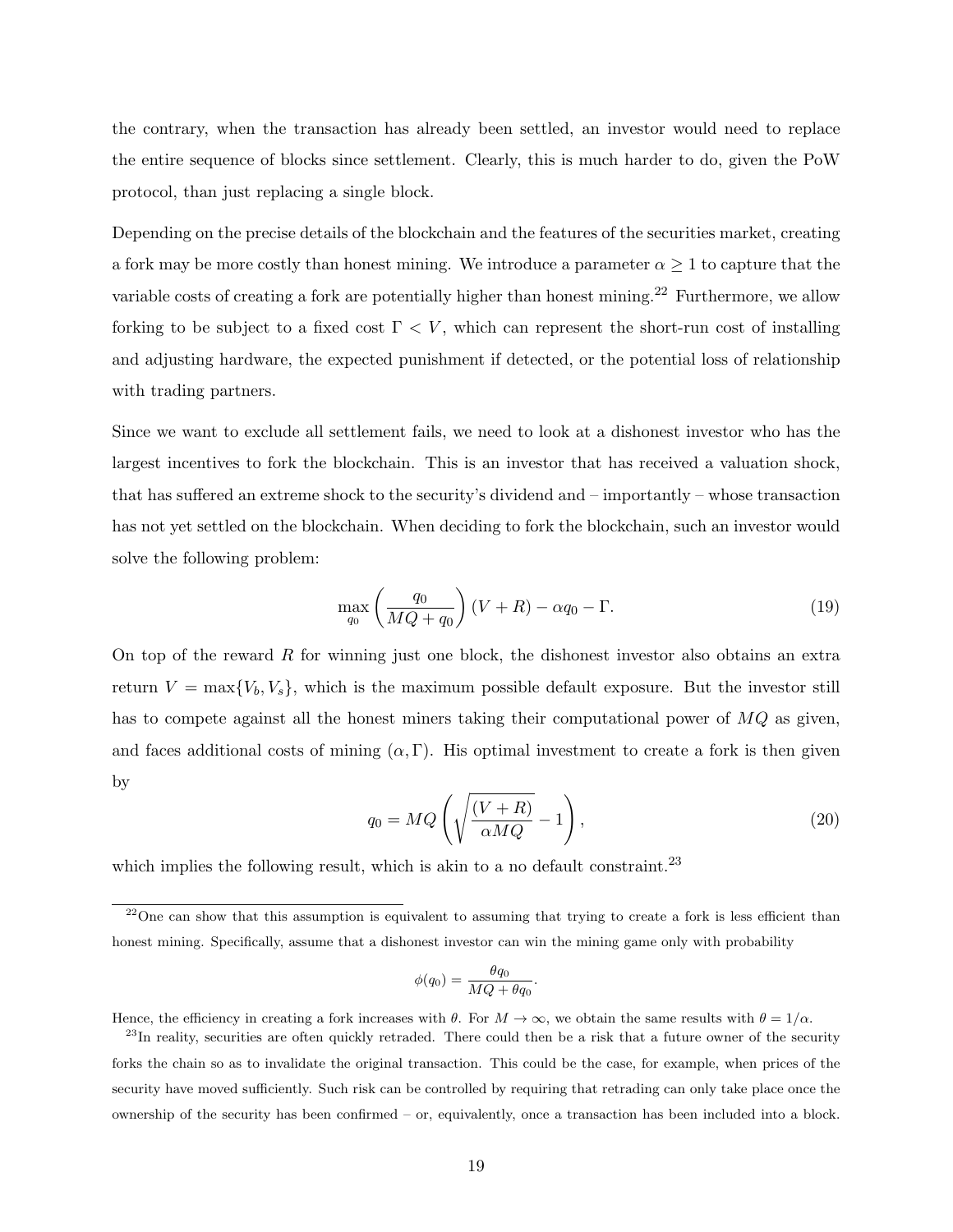**Proposition 3.** As  $M \to \infty$ , there are no settlement fails on any trade if

$$
V \le \Gamma + 2\sqrt{R\alpha\Gamma} + R\left(\alpha - 1\right). \tag{21}
$$

The default exposure V is the extra reward for an investor to fork and, thereby, default on the trade. If the extra reward becomes too big, forking is profitable and there will be settlement fails with blockchain-based settlement. Similarly, when the cost of forking becomes cheaper, it is more difficult to avoid default.<sup>24</sup> Importantly, increasing the block reward R can counter the incentives to create a fork. A larger reward fosters competition among miners and, thus, makes forking less attractive as miners increase their investment. This will be the key channel for designing the blockchain to rule out settlement fails.

## 5 System Design of Permissionless Blockchain

#### 5.1 Transaction fees

With their messages, investors announce transaction fees for validation. Given a block size B, transaction messages sent to miners can be ranked in terms of the transaction fees  $\tau$  and partitioned into blocks that contain at most B transactions. The first block  $\mathcal{B}_1$  consists of the B transactions that pay the highest fees and is incorporated as the first update on the blockchain at time  $\Delta$ . The second block  $\mathcal{B}_2$  includes the next B transactions and is added at time 2 $\Delta$ , and so on.

Hence, there will be a diminishing sequence of threshold fees  $\tau_1 \geq \tau_2 \geq ... \geq \tau_N$  which give the minimum fee  $\tau_n$  required for validation in block n. In other words, a transaction offering a fee  $\tau$ will be validated in block  $n' \leq n$  if and only if  $\tau \geq \tau_n$ . For transaction fees to be optimal, we require that no investor can be better off by changing his transaction fee. Since all transactions are identical, this implies that the surplus is the same across all transactions. Otherwise, some investors would be better off by changing their transaction fees. This implies that transaction fees Once again, the more often a transaction has been confirmed by additional blocks being added to the chain, the more

difficult it becomes to replace the transaction through a fork. More generally, we expect that our analysis of the incentives to fork the blockchain will stay the same in such a dynamic context provided the maximum possible trade exposure V remains constant over time.

<sup>&</sup>lt;sup>24</sup>Indeed, in the absence of any additional costs of forking ( $\alpha = 1$  and  $\Gamma = 0$ ), one cannot rule out settlement fails.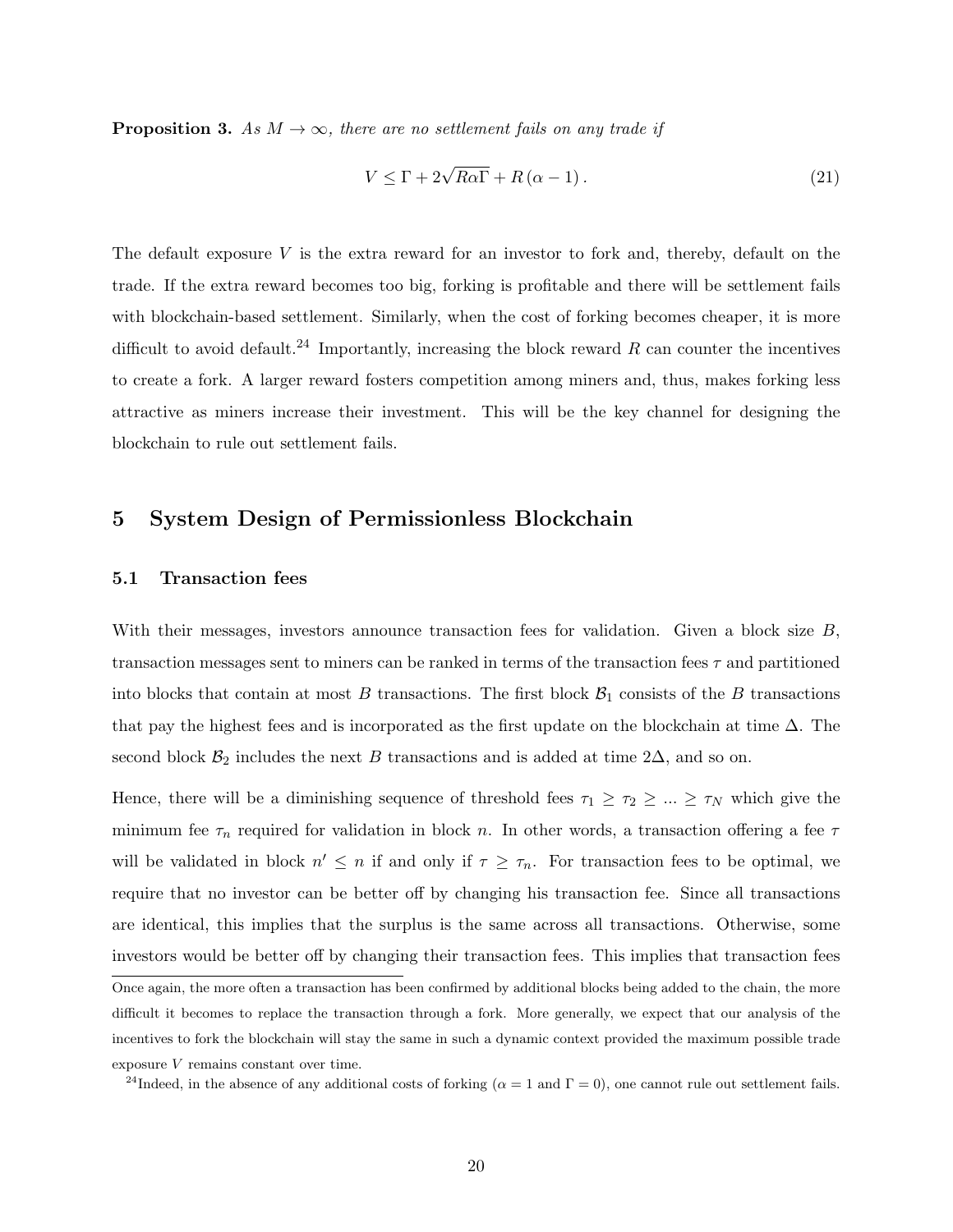are described by the first-order difference equation

$$
\tau(n-1) - \tau(n) = 2\left(e^{-\lambda \Delta(n-1)} - e^{-\lambda \Delta n}\right)V_0
$$
\n(22)

for all  $n = 2, ..., N - 1$  with the boundary condition  $\tau(N) = 0$ .

Restricting block size makes early settlement a scarce resource for which investors have to compete by posting positive fees. These fees decrease with later blocks as settlement is delayed. In the last block, N, there is no incentive to post any transaction fees anymore since settlement is delayed to a maximum.<sup>25</sup>

Condition (22) then implies that

$$
\tau(n) = 2V_0 \left(\rho^n - \rho^N\right),\tag{23}
$$

where  $\rho = e^{-\lambda \Delta} \in (0, 1)$  is akin to a discount factor across blocks.<sup>26</sup> Differentiating, we obtain

$$
\frac{d\tau(n)}{d\rho} = 2V_0\rho^{n-1}\left(n - N\rho^{N-n}\right). \tag{24}
$$

Hence, we have the following result.

**Lemma 4.** When  $\rho$  is sufficiently close to 1,  $\tau(n)$  increases with time criticality  $\lambda$  and block time ∆.

Investors are willing to pay higher fees when transactions are more urgent and when the time delay between blocks increases. Aggregating transaction fees, we obtain that the total reward financed by transaction fees is given by the expression in the following lemma.

Lemma 5. The total reward for mining is given by

$$
\bar{N}R = 2V_0 \left[ B \left( \frac{e^{-\lambda \Delta}}{1 - e^{-\lambda \Delta}} \right) \left( 1 - e^{-\lambda \Delta N} \right) - \mathcal{M} e^{-\lambda \Delta N} \right].
$$
\n(25)

<sup>&</sup>lt;sup>25</sup>In the numerical exercise, if N is not an integer, the last block N is only partially filled but still features zero transaction fees.

<sup>&</sup>lt;sup>26</sup>Ceteris paribus, a rise in the trading volume M leads to higher transaction fees  $\tau(n)$ . This is consistent with the casual observation that transaction fees and block sizes are positively correlated on the Bitcoin blockchain, which points to evidence that congestion and fees are positively related.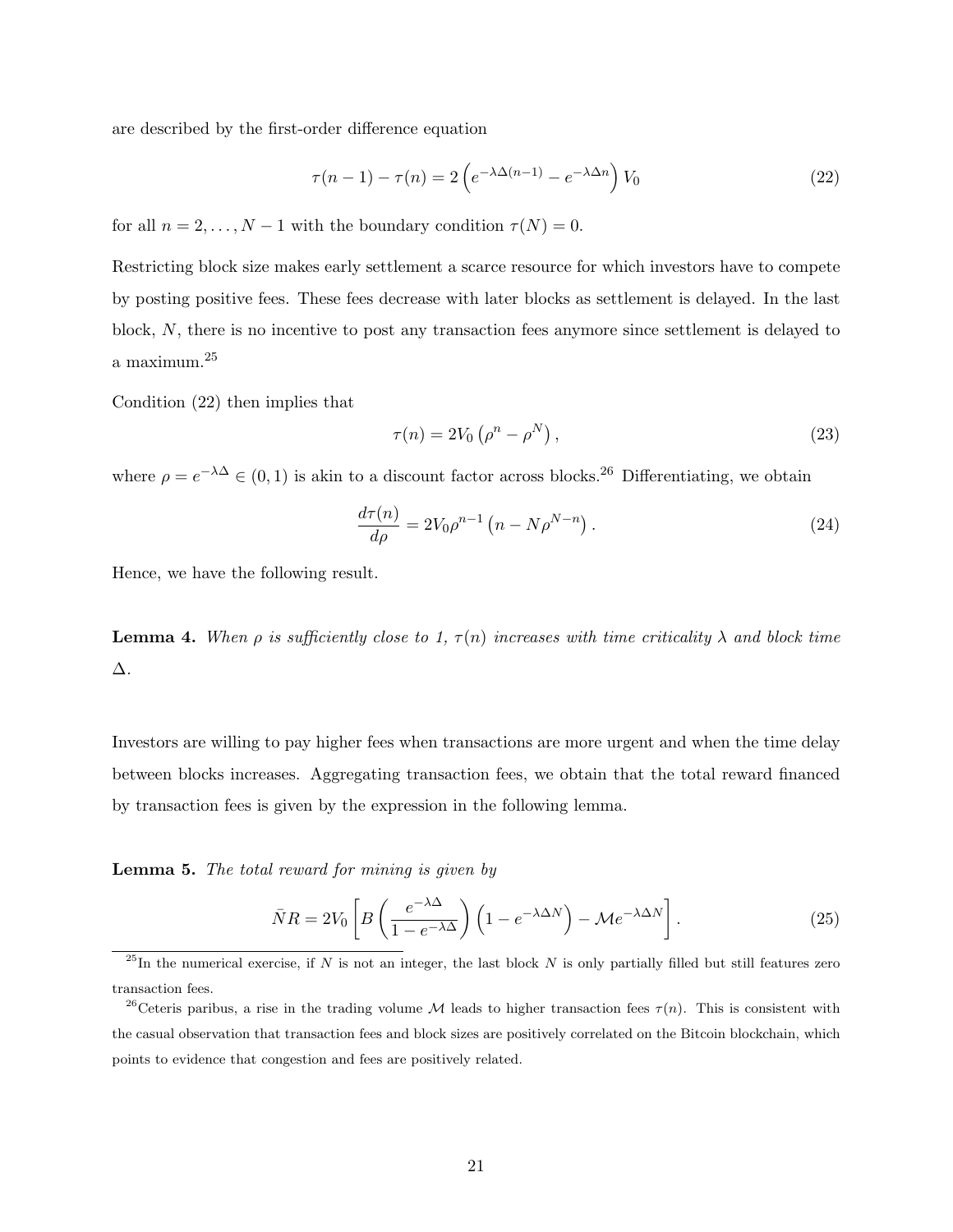The total mining reward depends on the block size  $B$  according to a function of the form

$$
f(B|\rho) = B\left(\frac{\rho}{1-\rho}\right)(1-\rho^{\frac{\mathcal{M}}{B}}) - \mathcal{M}\rho^{\frac{\mathcal{M}}{B}}.
$$
\n(26)

The function f is positive, bounded and continuous and is equal to 0 for  $B = 0$  and  $B = M$ . Hence, there are two opposing effects of block size on revenue. Holding fees constant, as the block size increases more revenue is generated because more trades can be settled in earlier blocks at a higher transaction fee. As the block size increases, however, the fee investors are willing to pay decreases. The intuition is that investors only pay fees when early settlement is scarce. Reducing the block size creates a congestion effect so that investors need to compete for early settlement by posting larger fees. For  $B \to 0$ , the first effect dominates, while for  $B \to \mathcal{M}$ , the second effect does.

#### 5.2 Equilibrium without settlement fails

Given the design parameters  $(B, \Delta)$  of the settlement system, an equilibrium is defined as a fee schedule  $\tau(n)$  such that (i) the fee schedule satisfies the first-order difference equation (22), (ii) there are no settlement fails, i.e. equation (21) is satisfied, and (iii) the surplus is positive for all trades.

By setting a block time  $\Delta$ , the settlement system determines the total number of blocks  $\bar{N}$  in a trading period. The revenue per block is given by

$$
R = 2V_0 \frac{f(B|\rho)}{\bar{N}}.\tag{27}
$$

Using this result in constraint (21) to ensure that there are no settlement fails, we obtain

$$
V \le \Gamma + 2\sqrt{2V_0 \left(\frac{f(B|\rho)}{\bar{N}}\right) \alpha \Gamma} + 2V_0 \left(\frac{f(B|\rho)}{\bar{N}}\right) (\alpha - 1). \tag{28}
$$

Whether or not this constraint can be satisfied – and, hence, whether an equilibrium without settlement fails exists – depends on two factors. First, the maximum default exposure V cannot be too large relative to the ex ante surplus  $V_0$ . This implies that it is important that the support for the shock to the dividend has bounded support. Second, creating a fork cannot be too cheap. Ultimately, the requirement that there are no settlement fails puts limits on the minimum block reward that is necessary to avoid settlement fails, which in turn depends on the block size and block time. We will discuss this issue in more depth in Section 6 below.

**Proposition 6.** For any parameters  $(\alpha, \Gamma)$  and ex-ante surplus  $V_0$ , an equilibrium without settlement fails exists only if the maximum default exposure V is not too large.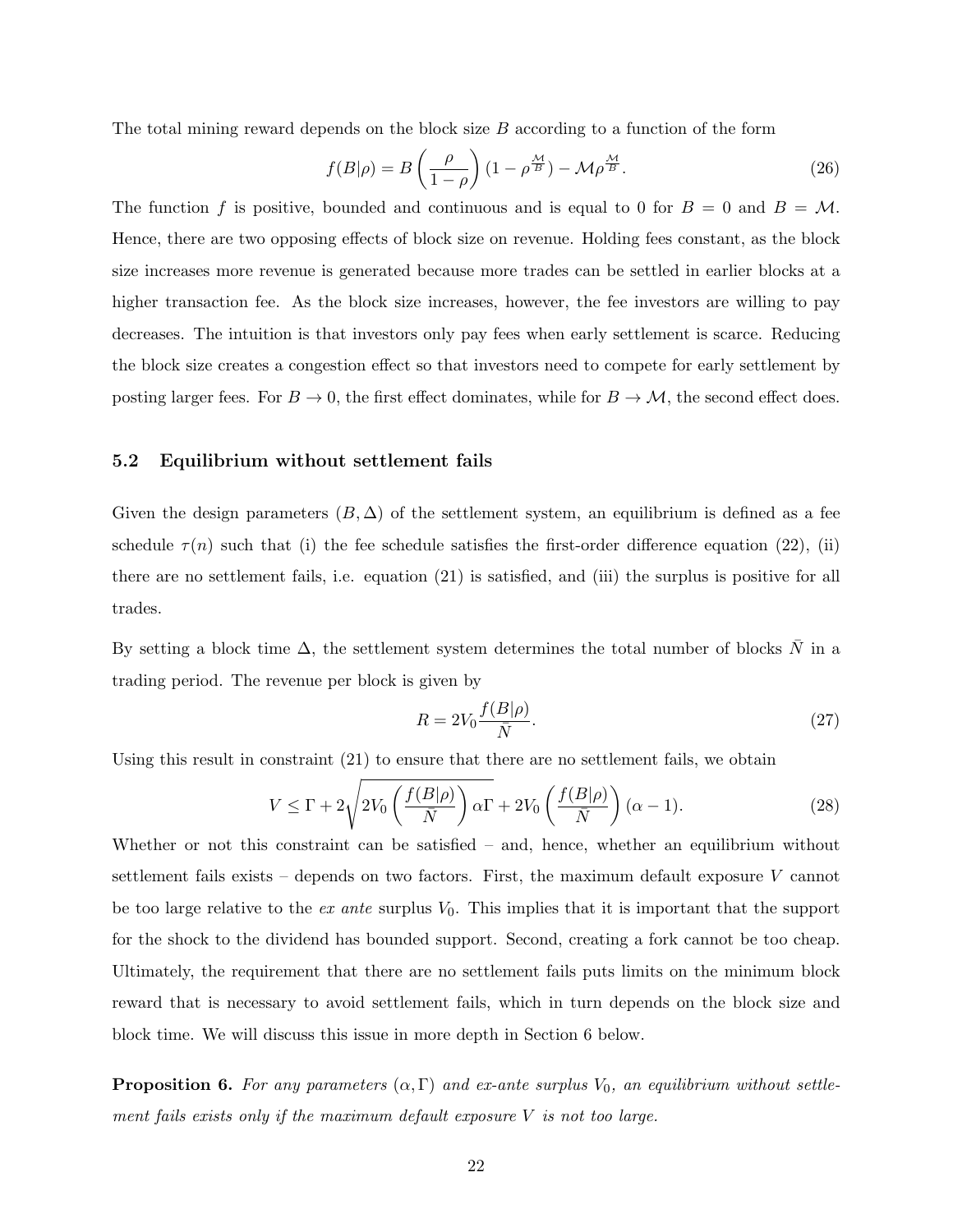#### 5.3 Optimal block size and block time

For characterizing how to set block size and block time optimally, we use the expected net surplus as our objective function:

$$
W(B) = \sum_{n=1}^{N} B(2\rho^{n} - 1) V_0 - \sum_{n=1}^{N} B\tau(n).
$$
 (29)

This function consists of the gains from trade less mining costs, which are equal to the total transaction fees as we look at the case where  $M \to \infty$  so that all mining revenue is spent on computational investments. The optimal design of a permissionless blockchain then maximizes the expected net surplus  $\mathcal{W}(B)$  subject to the constraint (28). We can rewrite the objective function as

$$
W(B) = \mathcal{M} \left( 2\rho^N - 1 \right) V_0 = \mathcal{M} \left( 2e^{-\lambda \Delta N} - 1 \right) V_0.
$$
 (30)

Hence, the optimal block size and block time minimizes the *total settlement lag*  $\Delta N$ , where the number of blocks  $N = \mathcal{M}/B$  is inversely related to block size. Note that it is infeasible to set block time to 0 and block size to  $M$  whenever the fixed costs of forking  $\Gamma$  are sufficiently low because this would generate no revenue and, thus, would violate the constraint (28).

This gives us the following trade-offs for setting block size and block time. Reducing the block size delays settlement of time-critical trades, thus reducing welfare. At the same time, however, reducing the block size creates congestion, which is necessary for investors to pay transaction fees to compete for scarce early settlement. Lower block sizes help raise rewards to finance mining activities, relaxing the constraint (28).

A shorter block time increases the discount factor  $\rho$  for settlement and thus raises the expected net surplus  $W(B)$ . However, shortening block time has an ambiguous effect on the constraint (28). First, the function  $f(\rho|B)$  that defines total rewards for a given block size is non-monotone in  $\rho$ . Second, since  $\bar{N} = 1/\Delta$ , a shorter block time leads to more blocks  $\bar{N}$  over which the total revenue needs to be distributed. There is thus a cost for lowering block time. This implies that one cannot set block time arbitrarily low.<sup>27</sup> Given the discreteness of block size, we cannot characterize

 $27$ We interpret here our time interval [0, 1] as fixed. In reality, this corresponds to the operating time of the settlement system with trades arriving throughout the interval. If one could dynamically adjust block time in response to trading demand, we could interpret  $B\overline{N} = \frac{B}{\Delta} \geq M$  as the required capacity of the blockchain in a particular time interval. One can show that a faster block time can then always be supported with lower block sizes.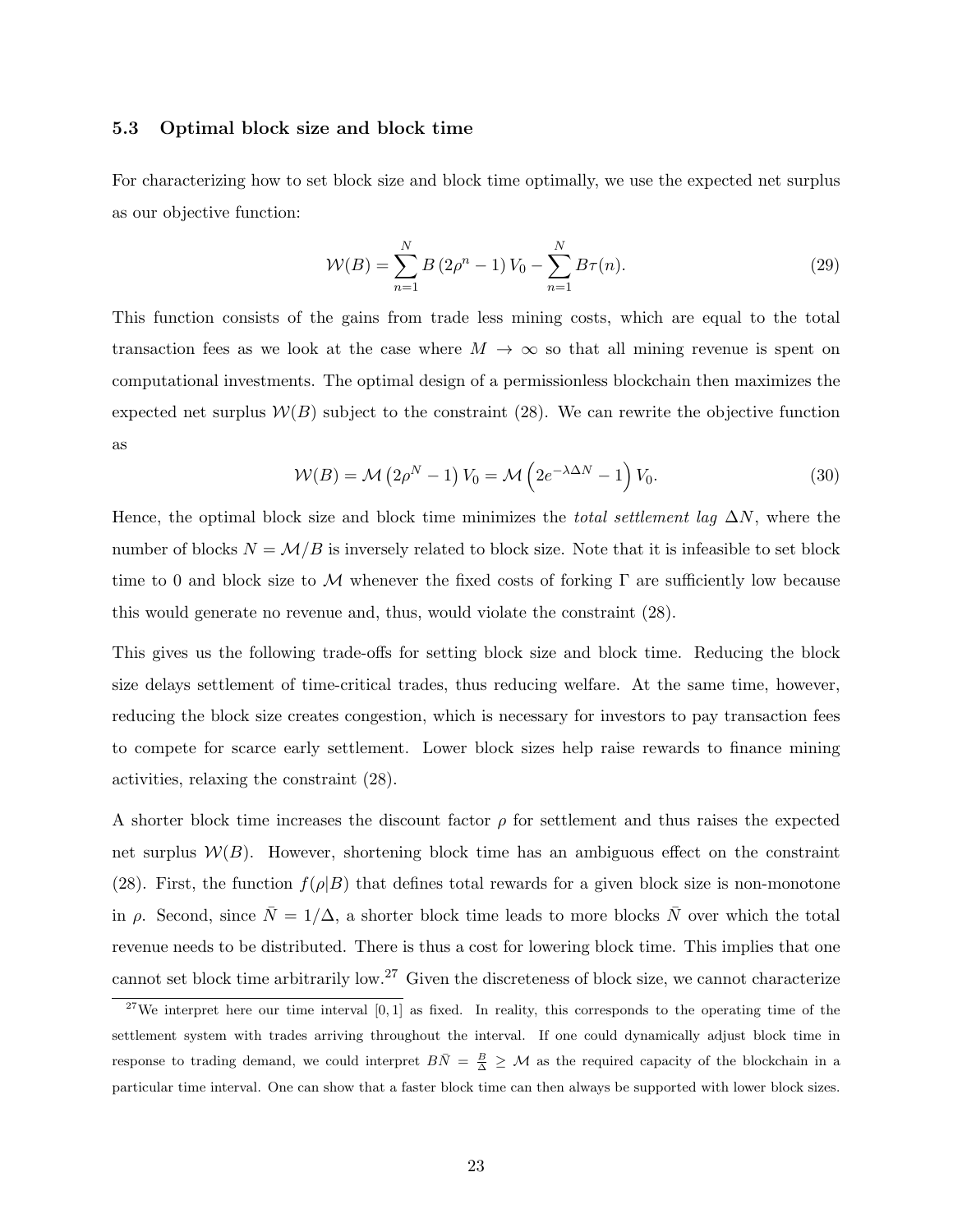analytically how to jointly set the optimal block size and block time, and we resort to numerical exercises in the next section. However, we have the following partial result on comparative statics.

**Proposition 7.** The optimal block size and block time are set to minimize the total settlement lag  $\Delta N$  that is consistent with no settlement fails.

Given  $\Delta$  (B), the optimal block size (block time) increases (decreases) with the number of trades M and the trade surplus  $V_0$ , but decreases (increases) with the incentives to fork (i.e. lower costs  $(\alpha, \Gamma)$  and a larger default exposure  $\varepsilon_{\delta}$ ).

The intuition for these results is straightforward. First, a larger trade volume implies higher revenue for the settlement system that can be used to incentivize honest miners with larger rewards. Similarly, a larger trade surplus increases the willingness to pay for earlier settlement, raising rewards for honest mining. Hence, one can increase the block size or have a faster block time to speed up settlement. Second, whenever the threat of forking increases, one needs to create more congestion through smaller block sizes and slower block times. This is the case when forking becomes less costly and when the maximum gain  $V$  from a settlement fail increases.

## 6 Quantitative Results

#### 6.1 Optimal block size

We now continue our analysis with a quantitative illustration of a permissionless blockchain. Our objective is to see (i) whether settlement on a permissioned blockchain is feasible for some financial markets and (ii) how such a system compares with existing legacy systems where transactions are settled only within a few business days. To do so, we calibrate our model to the US market for corporate debt using aggregate statistics from the TRACE reporting system.

In our benchmark calibration (see Table 6.1), a trading period is set to eight hours and we first keep the block time fixed at five minutes (i.e.  $\Delta = (12 \cdot 8)^{-1}$ ) to focus on the effects of varying the block size.<sup>28</sup> Guided by the statistics from TRACE (see Mizrach (2015)), we set the total number of trades to  $\mathcal{M} = 45000$  and the individual trade size to  $\mathbb{E}(\delta) = 1$  which we interpret to be in

 $^{28}$ The average block time is about 10 minutes for Bitcoin and about 12 to 15 seconds for Ethereum.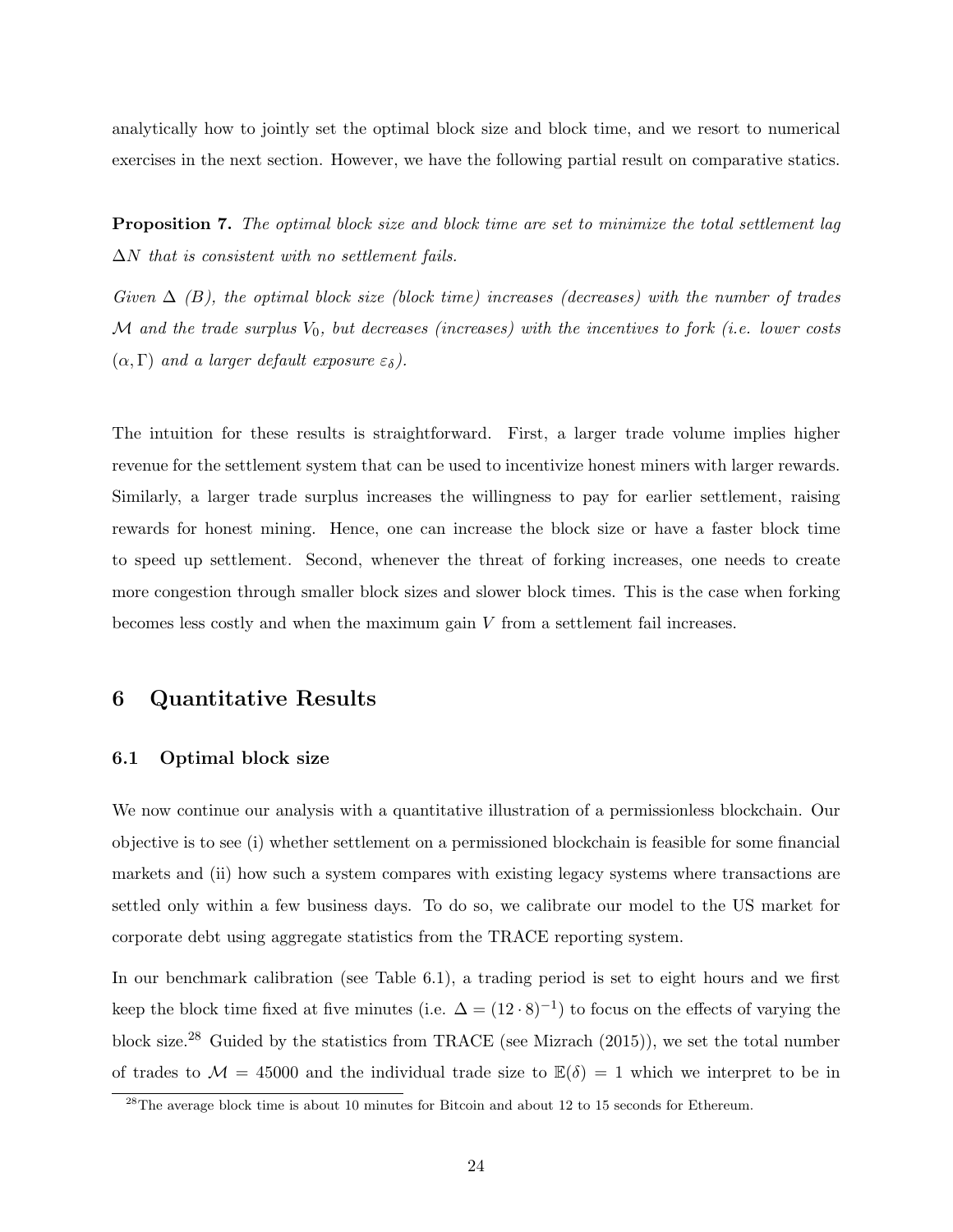million dollars.<sup>29</sup> The maximum default exposure is assumed to be 3%, i.e.  $\varepsilon_{\delta} = 0.03 \cdot \mathbb{E}(\delta)$ , within a trading day.<sup>30</sup> Following Duffie, Gârleanu and Pedersen (2007), we set  $u_h - u_\ell = 0.01$  to capture the surplus from trade given our daily frequency. Furthermore, the preference shock on average arrives once every six months ( $\lambda = 0.0056$ ). This translates into about 250 trades being affected by the valuation shock every day. Finally, we assume that an investor that tries to create a fork faces the same computational costs as a professional miner  $(\alpha = 1)$ , but is subject to a fixed cost  $\Gamma = 0.01 \cdot \mathbb{E}(\delta)$ . For the benchmark, this gives a value of \$10,000.

Table 6.1: Benchmark Parameter Values

|                                                           |  | $\mathcal{M} \qquad \mathbb{E}(\delta) \qquad u_h \qquad u_{\ell}$ | $\lambda$ $\varepsilon_{\delta}$ $\alpha$ $\Gamma$ |  |  |
|-----------------------------------------------------------|--|--------------------------------------------------------------------|----------------------------------------------------|--|--|
| 96  0.0104  45000  1  1.005  1.995  0.0056  0.03  1  0.01 |  |                                                                    |                                                    |  |  |

Figure 6.1 reports the optimal block size  $(B)$ , along with the average settlement time for a trade,  $\left(\sum_{n=1}^{N} B_n \Delta\right)/\mathcal{M}$ , and the average transaction fee per trade,  $\left(\sum_{n=1}^{N} B_{\tau}(n)\right)/\mathcal{M}$ . For the benchmark case, we obtain an optimal block size of 774 transactions. Hence, the blockchain supports about 2.6 transactions per second.<sup>31</sup> The implied average settlement time per trade is 148 minutes, with the average fee per trade being equal to \$34 or roughly 0.34 bps of the average trade size of \$1 million.

We next look at the effects of increasing transaction volume, time criticality and the maximum default exposure. The first row of Figure 6.1 shows that larger trade volume  $(\mathcal{M})$  allows the blockchain to increase block size (see Proposition 7). The reason is that more trades imply a larger total of transaction fees. Hence, less congestion is needed to support sufficient rewards in order to discourage forking. In our benchmark, this also leads to a shorter average settlement time and lower transaction fees.

<sup>&</sup>lt;sup>29</sup>The daily average number of trades was about  $45,000$  in 2015. During the period from 2007 to 2013, the average daily transaction size was \$1.2 million for the 1,000 most actively traded and \$0.6 million for less actively traded bonds.

 $30$ The extreme values of 2-year, 5-year and 10-year Treasury bonds in 2012 imply deviations of respectively 0.21%, 1.35% and 3.39%. We assume that the volatility of corporate bond prices is close to the upper bound of this range.

 $31$ This is in the range of current blockchain implementations. Bitcoin – limited by its block size – has a throughput limit of about 7 transactions per second, and Ethereum currently seems to be able to handle about 25 transactions per second. Also, note that transactions in our model are not spaced out over the entire trading period. Thus, one can think of the benchmark throughput as peak rates.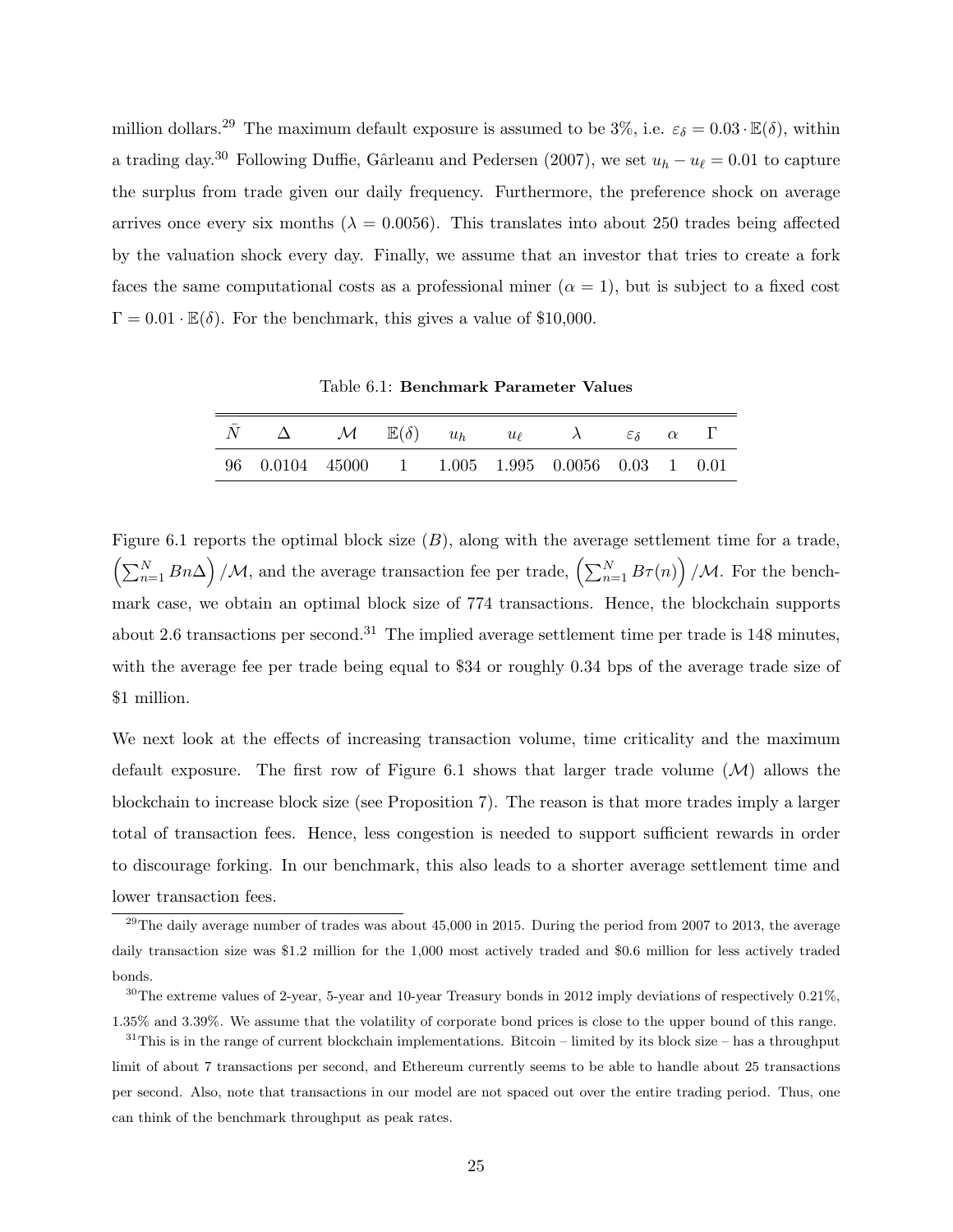

Figure 6.1: Optimal block size, implied average settlement times and fees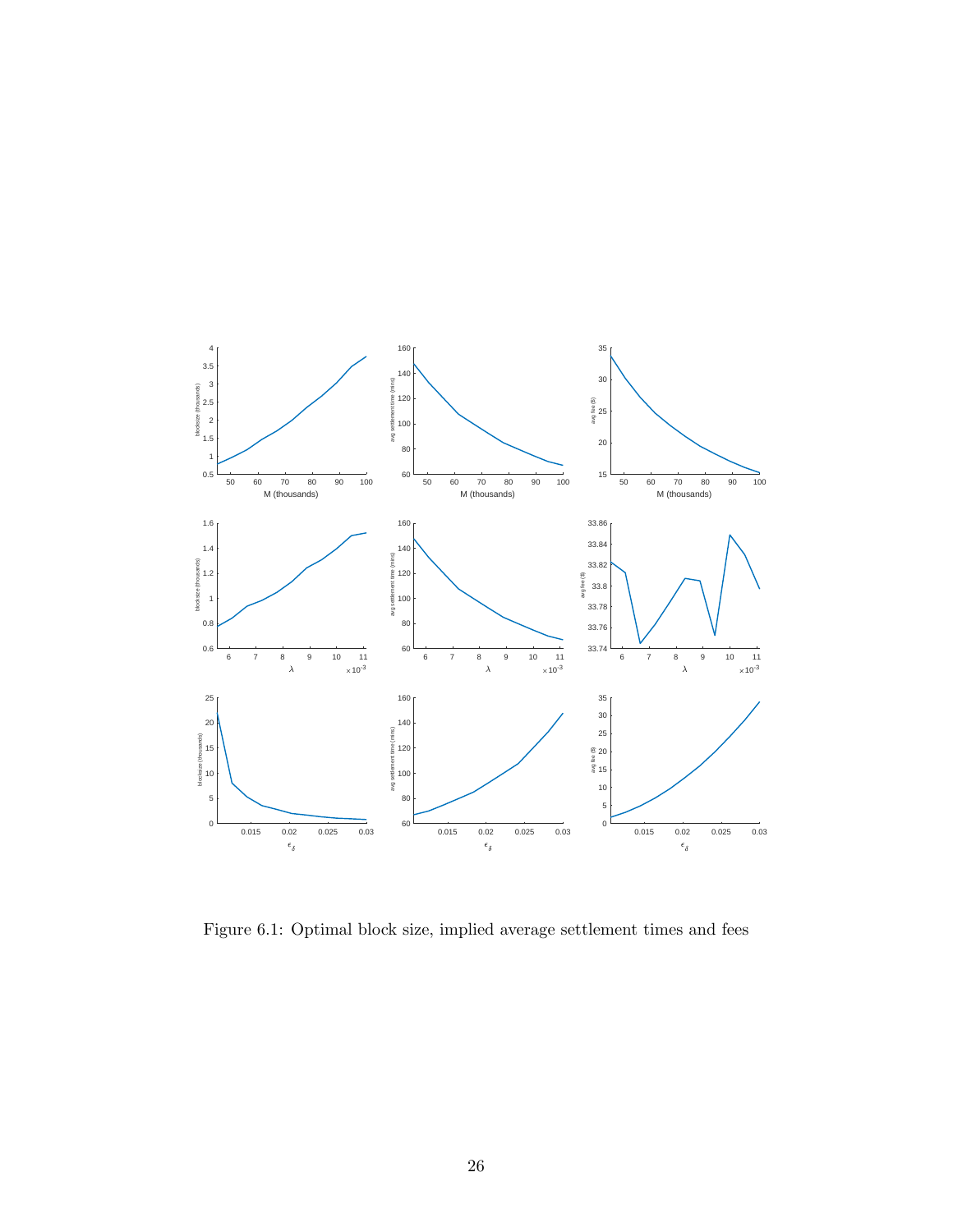This is important as a permissionless blockchain is thus scalable from an economics point of view. Mining is a public good for validating individual transactions: once there is a sufficient amount of mining activities – or, equivalently, transaction fees – forking can be prevented independent of the total number of transactions. This is because the benefit for an investor to create a fork is related to the individual transaction size, while the cost of doing so depends on the mining reward, which is related to the aggregate transaction volume. Consequently, a permissionless blockchain tends to be more efficient for settling a large volume of small transactions.

The second row in Figure 6.1 shows the effects when trades become more time critical, i.e., when  $\lambda$ increases. Investors then have a larger value for settling trades early. According to Lemma 4, this increases the transaction fees investors are willing to pay for a given block size and, thus, allows the system to increase block size to speed up the average settlement time. There are then two opposing effects on the average transaction fees. On the one hand, given a block size, higher  $\lambda$ increases the investors' willingness to pay high fees to speed up settlement. On the other hand, whenever the block size increases, congestion is lower, so that investors need to compete less for fast settlement. This explains why  $\lambda$  has a non-monotonic impact, but an increasing trend on the average transaction fee, as shown in the right panel of the figure.

Our last comparative statics exercise looks at how the maximum default exposure matters for the design of blockchain-based settlement. As  $\varepsilon_{\delta}$  increases, higher mining activities are necessary to counter increased incentives for forking the blockchain. As implied by Proposition 7, the system now needs to reduce block size to create more congestion in order to raise the rewards for honest mining.

#### 6.2 Optimal block time

Figure 6.2 shows the effects of shortening block time  $\Delta$  from five to four minutes, i.e., we now set  $\Delta = 0.0083$ . This also increases the total number of blocks available within an eight-hour trading period to 120. As discussed above, the total reward raised by transaction fees is now spread out over more blocks. In addition, according to Lemma 4, a shorter block time tends to reduce investors' incentives to pay a high fee to compete for an earlier settlement. The incentives to fork, however, remain the same for every block. To ensure that there are no settlement fails, the optimal system needs to restrict block size to generate extra revenue. The optimal block size given a block time of four minutes is once again the largest one that satisfies constraint (28). Even though some trades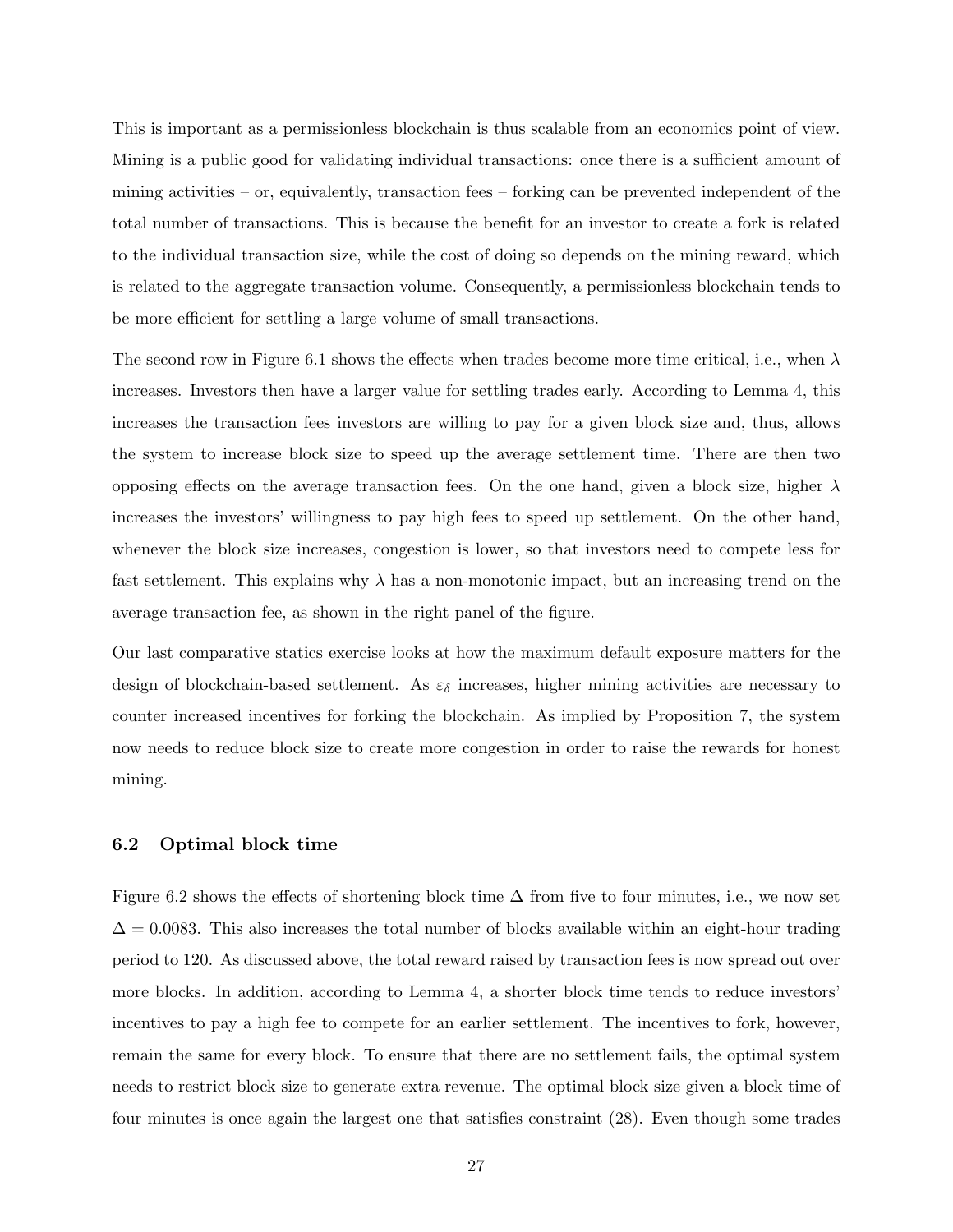settle faster, average settlement time actually increases here, despite having more frequent blocks.



Figure 6.2: Effects of shorter block time  $\Delta$ 

What is the optimal block time for our calibration? Table 6.2 reports the optimal block size and time together with the implied transaction fees and settlement times. Surprisingly, for our benchmark it is optimal to choose a fairly long block time, which allows the system to increase block size. This cuts both the average settlement time and the transaction fees by about  $1/5$  relative to when block time is five minutes. The total number of blocks per trading period also reduces from 96 to about 18. The implied total revenue from settlement fees is about \$270,000 per trading period.<sup>32</sup>

<sup>&</sup>lt;sup>32</sup>The optimal block time is derived under the assumption that the length of the trading period,  $\Delta \bar{N} = 1$ , is fixed. If it were adjustable, it would be optimal to set the minimum feasible block time necessary to settle all transactions that exclusively take place at time  $t = 0$ . To fully study the trade-off in setting the length of the trading period, however, one should modify the model to allow transactions to arrive sequentially over time. This extension is beyond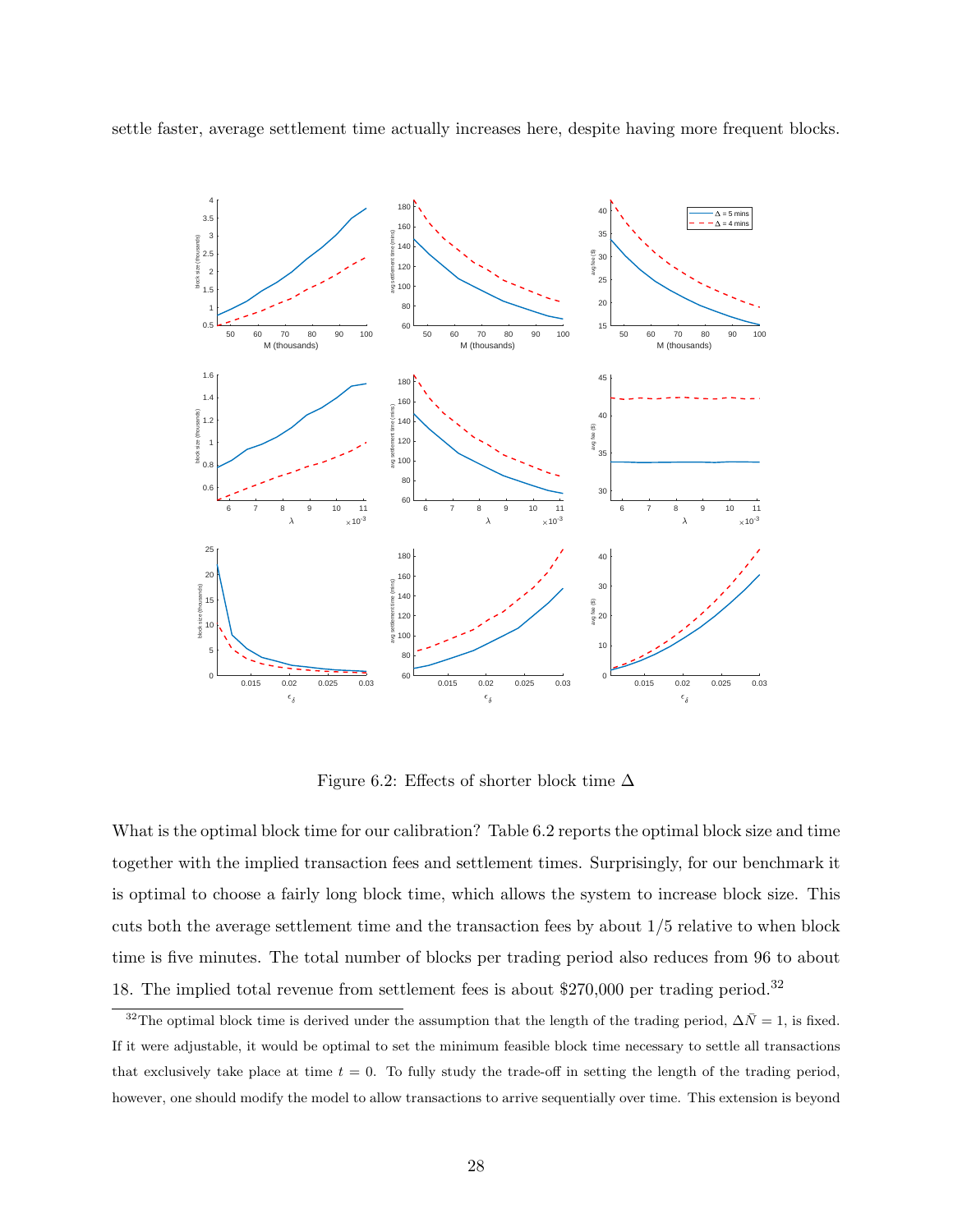When trades become more time critical, investors are willing to pay more in order to settle faster. This allows the system to speed up settlement, with faster block times keeping similar block sizes. Finally, as the default exposure becomes less extreme, block time can be shortened further, as there are lower incentives to fork. Interestingly, however, it is also optimal to restrict block size more.

|                               | <b>Block size</b> | Block time Avg fee |                               | Avg settlement time |
|-------------------------------|-------------------|--------------------|-------------------------------|---------------------|
|                               | (thousand)        | (min)              | $\left( \, \text{\$} \right)$ | $(\min)$            |
| <b>Benchmark</b>              | 44.31             | 27.25              | 6.18                          | 26.93               |
| $\lambda = 0.0111$            | 44.41             | 19.25              | 8.75                          | 19.04               |
| $\varepsilon_{\delta} = 0.01$ | 42.25             | 6.25               | 1.35                          | 5.89                |

Table 6.2: Optimal System Design

#### 6.3 Feasibility of blockchain

In the benchmark exercise, we calibrate the model to the market for corporate debt and show that an optimally designed permissionless blockchain can provide a viable settlement system for this market. We ask now for what characteristics of assets, markets and investors is a permissionless blockchain a feasible option.

Figure 6.3 illustrates how the feasibility of a permissionless blockchain depends on some key characteristics. Specifically, we plot the minimum trade volume that is required for ruling out settlement fails for a permissionless blockchain using three different values for how time critical trades are the preference shock arrives on average quarterly ( $\lambda = 0.0111$ ), bi-annually ( $\lambda = 0.0056$ ) or annually  $(\lambda = 0.0028)$ . Settlement without fails in a permissionless blockchain is feasible for the region above the curves shown in each of the figures. Note that we once again fix block time at the benchmark value except for the last figure, but vary block size to make settlement possible.

In general, a high enough trade volume  $\mathcal M$  makes settlement on a permissionless blockchain system feasible. This is a direct consequence of the public good nature of mining with a PoW protocol. More transactions mean more revenue ceteris paribus that can finance rewards for miners. Similarly, as trades become more time critical (higher  $\lambda$ ), the investors' willingness to pay transaction fees

the scope of this paper and thus is left for future research.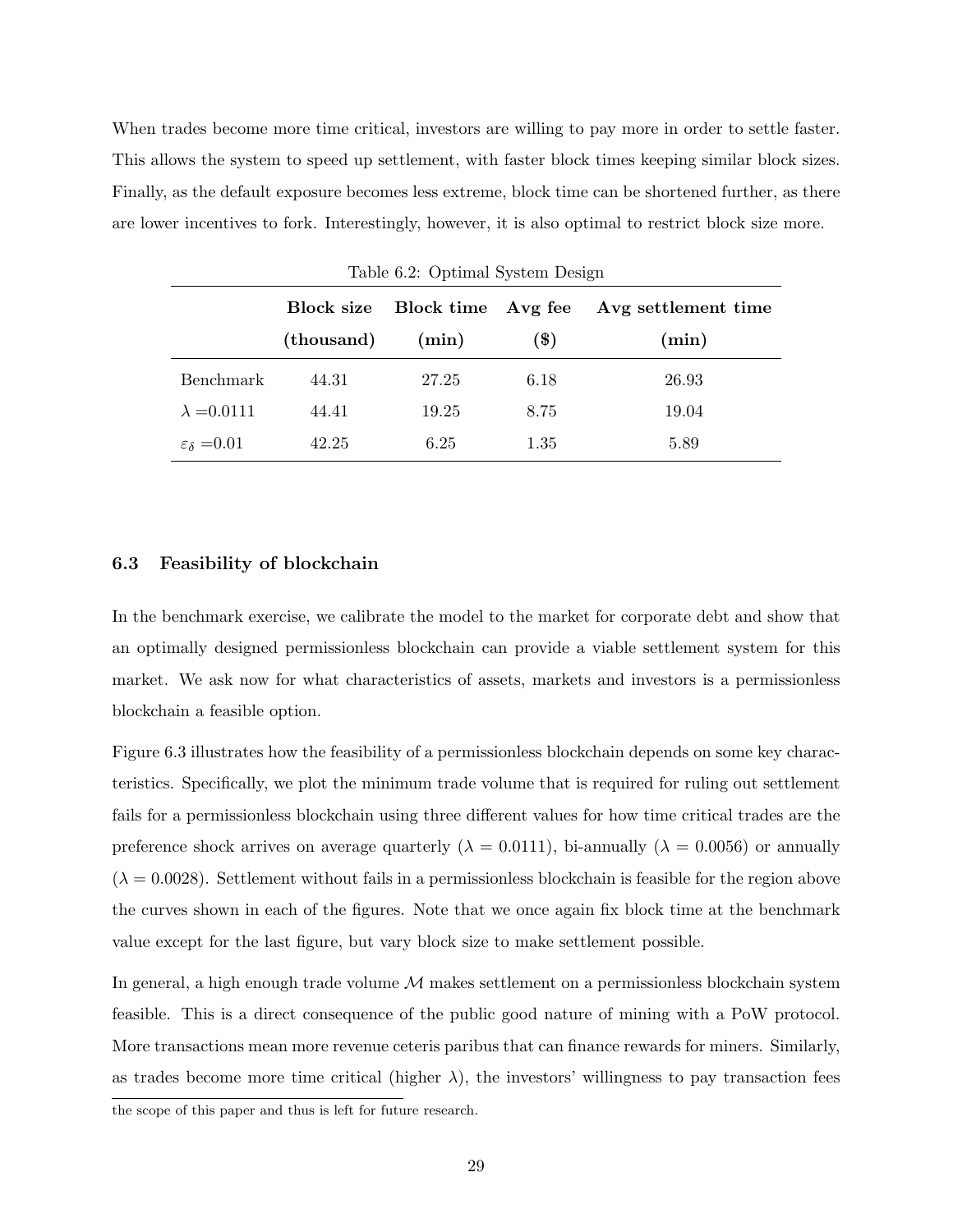

Figure 6.3: Feasibility of blockchain-based settlement

for earlier settlement increases, thus raising revenue for mining.

The feasibility region in each subfigure depends, then, on how some other variable influences the constraint (28). More extreme default exposures cause settlement fails to become more attractive and, hence, require larger revenues for mining. The opposite is the case when the costs of forking are large relative to the trade size (larger  $\Gamma/\mathbb{E}(\delta)$ ). The gains from trade  $u_h-u_\ell$  have a U-shaped effect. When  $u_h - u_\ell$  is small, investors have low incentives to pay high fees, tightening the constraint. When  $u_h - u_\ell$  is very high, the incentives to default eventually increase, once again tightening the constraint. Consequently, using a permission-based blockchain is more viable for intermediate values of  $u_h - u_\ell$ .

The most counterintuitive result is that shortening block time potentially interferes with blockchainbased settlement. As shown in the last panel of Figure 6.3, there is a minimum block time so that such settlement is feasible. This is for two reasons. First, the rewards per block are becoming increasingly small as block time falls. And second, investors are less willing to pay to speed up settlement. Hence, shorter block times require either a larger market or more time-critical trades.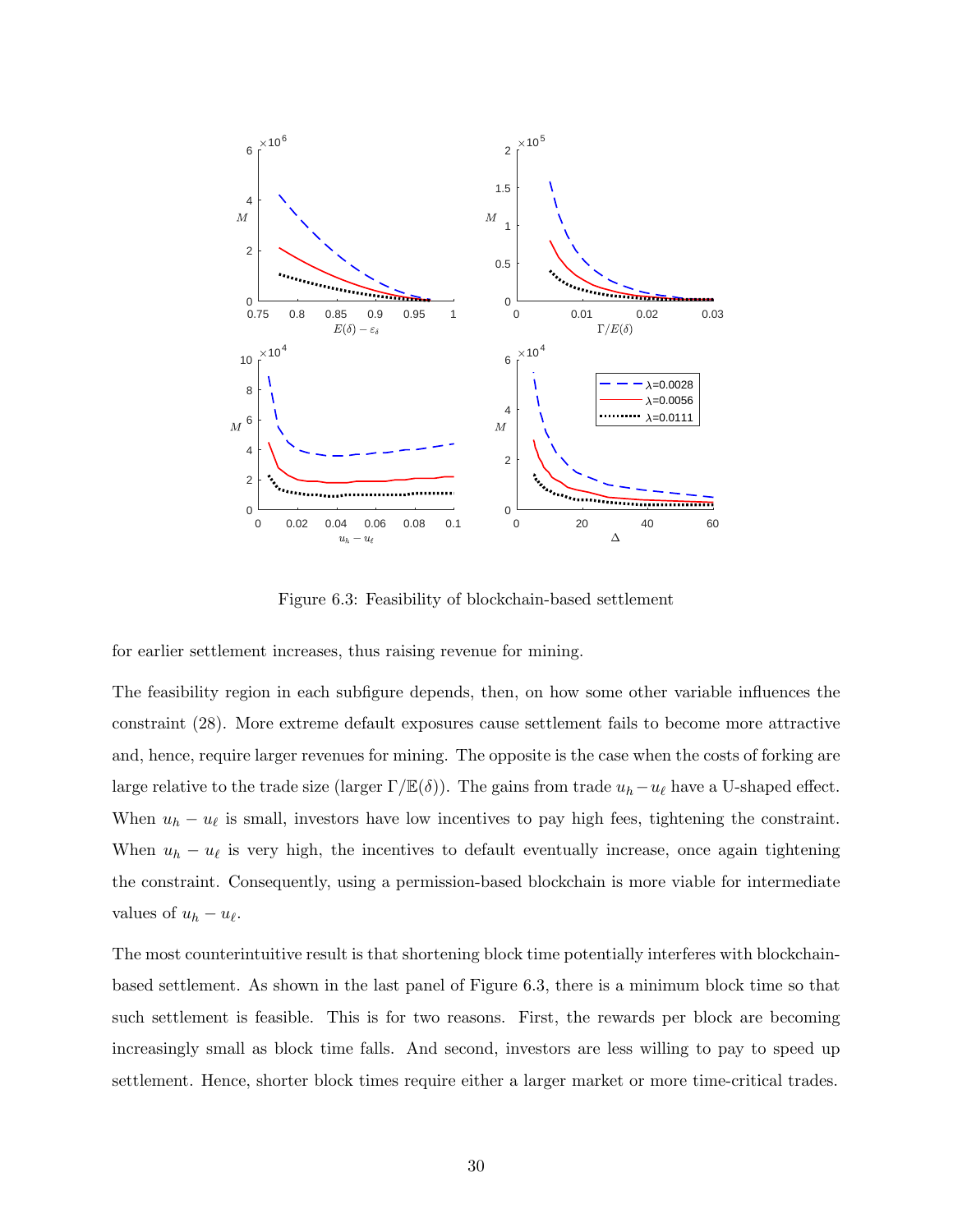#### 6.4 Blockchain vs. legacy settlement system

We now compare the performance of a permissionless blockchain with a conventional centralized settlement system. In a centralized system, a trusted third party maintains and updates a centralized ledger, so a costly PoW protocol is not required. Based on our discussion in Section 2, we assume that the centralized system imposes a fixed settlement lag due to technological and institutional constraints. This means that all transactions are settled at a fixed time  $T_{cen}$  at a fixed settlement fee. In accordance with the current standards for corporate bonds, we choose  $T + 2$  to be an upper bound for this fixed settlement time, but allow this time to be lower when comparing this system with blockchain-based settlement (i.e.,  $T_{cen} \leq 2$ ). Hence, the surplus from settling in the legacy system is then given by

$$
S_{cen} = \left(2e^{-\lambda T_{cen}} - 1\right) V_0 - \tau_{cen},\tag{31}
$$

where the settlement time and transaction fee are the same for all transactions.

Table 6.3 compares the efficiency of such a legacy settlement system relative to that of a blockchain. Specifically, we compute the fixed transaction fee  $\tau_{cen}$  (as a fraction of the transaction value in basis points) that a representative investor is willing to pay at  $t = 0$  for choosing the centralized system over a permissionless blockchain, taking into account the expected settlement time and fee the investor would face due to optimal block time and size. When the fee reported in the table is negative, the investor would switch to a blockchain-based system even when settling in a centralized system is free. In that case, a subsidy is needed to induce investors to use the legacy system. Our assessment depends, of course, on the calibrated gains from faster settlement  $(\lambda)$  and the costs associated with mining in the PoW protocol so that there are no settlement fails  $(M \text{ and } \varepsilon_{\delta})$ .

The three cases shown in the table vary these parameters. For the benchmark cases (in bold), we obtain that investors are willing to pay a fee in the neighbourhood of  $\tau_{cen} \approx 2$  bps (or about \$200, given the normalized trade size of \$1 million) to move from costless  $T+2$  settlement to a blockchainbased system. The advantage of blockchain-based settlement diminishes as settlement time  $T_{cen}$ in the centralized system falls and naturally disappears when settlement is close to immediate  $(T_{cen} \rightarrow 0)^{33}$  Once again, larger trading volume, higher time criticality and lower default exposure make settlement on a blockchain more attractive.

<sup>&</sup>lt;sup>33</sup>One should interpret these results as upper bounds. Delaying settlement can also have advantages for investors, and centralized settlement systems often provide other services.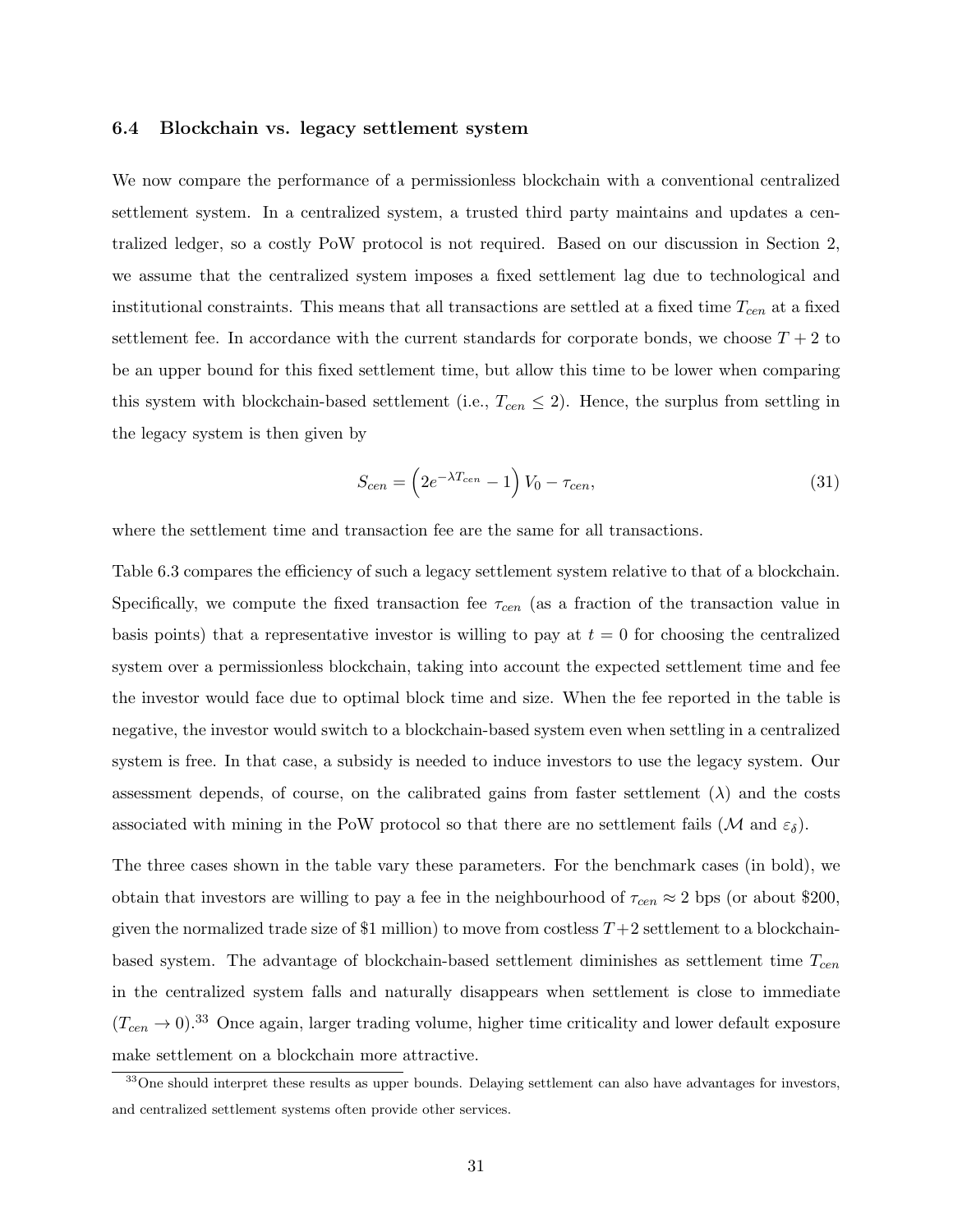Table 6.3: Legacy system vs. Blockchain (equivalent fees in bps)

```
Case I: \varepsilon_\delta=3\%,\,\mathcal{M}=45000
```

| $\lambda \backslash T_{cen}$ |  | $0 \t 0.1 \t 0.5 \t 1$ |                                       |  |
|------------------------------|--|------------------------|---------------------------------------|--|
| 0.0111                       |  |                        | $0.69$ $0.47$ $-0.41$ $-1.51$ $-3.68$ |  |
| 0.0056                       |  |                        | $0.68$ $0.57$ $0.13$ $-0.42$ $-1.52$  |  |
| 0.0037                       |  |                        | $0.68$ $0.61$ $0.31$ $-0.05$ $-0.79$  |  |

Case II:  $\varepsilon_\delta = 3\%,\, \mathcal{M}=100000$ 

| $\lambda \backslash T_{cen}$ |  | $0 \t 0.1 \t 0.5 \t 1$                |  |
|------------------------------|--|---------------------------------------|--|
| 0.0111                       |  | $0.32$ $0.10$ $-0.78$ $-1.88$ $-4.05$ |  |
| 0.0056                       |  | $0.31$ $0.20$ $-0.24$ $-0.79$ $-1.89$ |  |
| 0.0037                       |  | $0.31$ $0.23$ $0.06$ $-0.43$ $-1.16$  |  |

Case III:  $\lambda=0.0056,\,\mathcal{M}=45000$ 

| $\varepsilon_{\delta} \backslash T_{cen}$ |  | $0 \t 0.1 \t 0.5 \t 1 \t 2$           |  |
|-------------------------------------------|--|---------------------------------------|--|
| $1\%$                                     |  | $0.03 -0.08 -0.52 -1.07 -2.17$        |  |
| $2\%$                                     |  | $0.25$ $0.14$ $-0.30$ $-0.85$ $-1.95$ |  |
| $3\%$                                     |  | $0.68$ $0.57$ $0.13$ $-0.42$ $-1.52$  |  |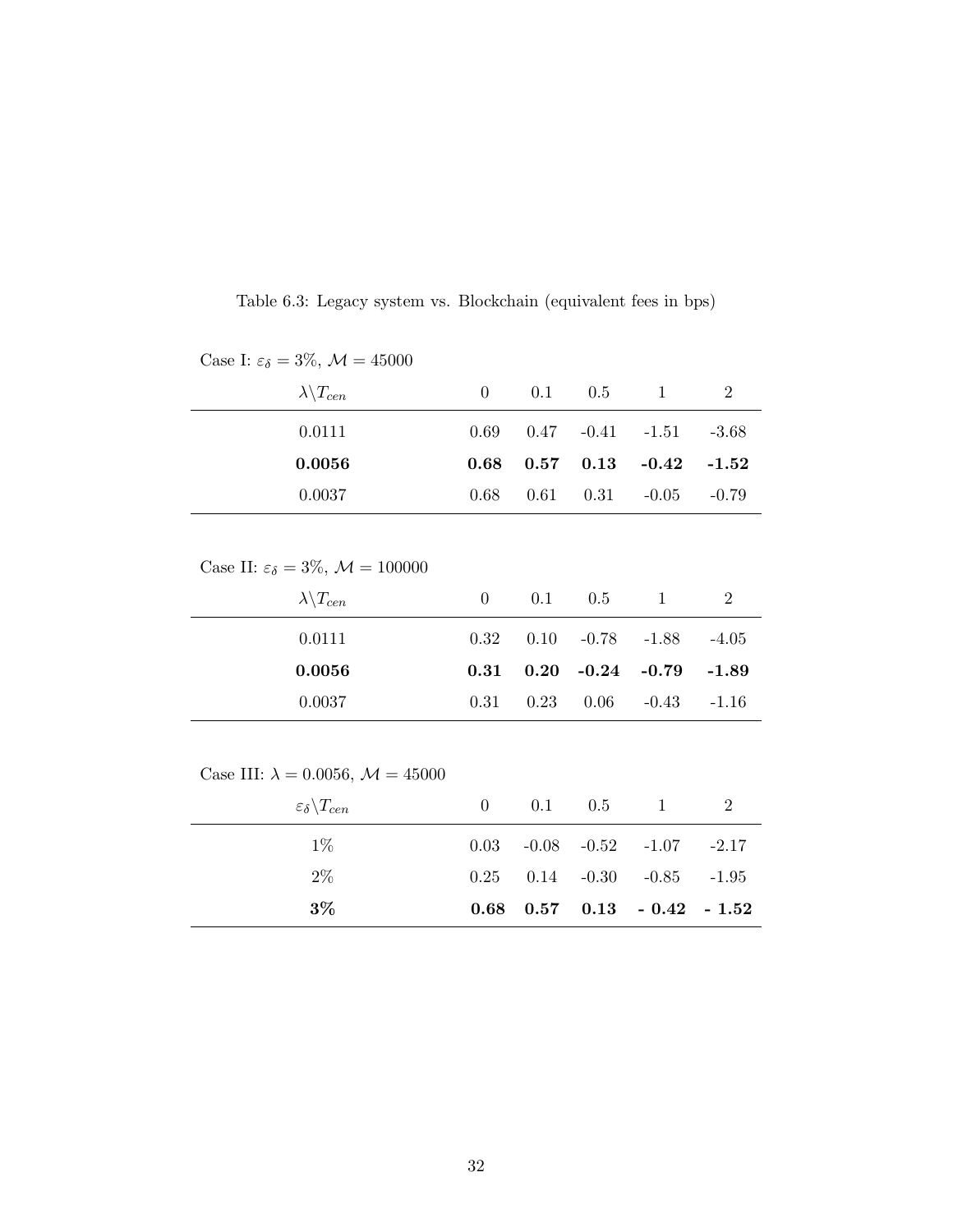# 7 Extensions

In this section, we consider several extensions of the basic model. We first look at the optimal degree of mining and then study a slightly altered setup that allows for heterogenous investors or trades. Finally, we briefly look at the case of a permissioned blockchain with trust as well as the role of brokers for blockchain-based settlement.

#### 7.1 Optimal number of miners

In the benchmark, we assume  $M \to \infty$ . Here, we show that competitive mining is indeed optimal in a blockchain that is based on a PoW protocol. For any given number of miners  $M$ , the constraint to rule out settlement fails is given by

$$
V \le \Gamma + 2\sqrt{\left(\frac{M-1}{M}\right)R\alpha\Gamma} + \left(\alpha\left(\frac{M-1}{M}\right) - 1\right)R.\tag{32}
$$

The total mining cost is  $\frac{M-1}{M}R$ , which is a deadweight loss financed by transaction fees. Consider now increasing the number of miners, but keeping mining costs constant by lowering the reward R correspondingly. This relaxes the constraint without increasing the deadweight cost associated with the PoW protocol. Hence, one can increase block size and, thus, achieve faster and cheaper settlement. This shows that it is optimal to have  $M \to \infty$ , or equivalently, for mining to be as competitive as possible.

#### 7.2 Heterogeneous investors

We now consider a more general case where agents are heterogeneous with respect to their liquidity shock  $\lambda$ . Specifically, there are I types of investors with preference parameters given by  $\lambda_1 > \lambda_2$ ... >  $\lambda_I$ . Denote the fraction of type i by  $\pi_i$  so that the number of investors of type i is  $\mathcal{M}_i = \pi_i \mathcal{M}$ . Note that all investors have the same V and  $V_0$  so that the constraint (28) is the same for all i.

The trade surplus for type i

$$
S_i(n) = \left(2e^{-\lambda_i \Delta n} - 1\right) V_0 - \tau \tag{33}
$$

is increasing in i. Hence, investors with less time-critical trades have higher surplus. Lemma  $4$ implies that, for  $\rho$  sufficiently close to 1, type i chooses to validate earlier than type  $j > i$ . One can then define thresholds  $\underline{n}_i$ ,  $\bar{n}_i$  such that type i chooses to settle between the  $\underline{n}_i$ -th and the  $\bar{n}_i$ -th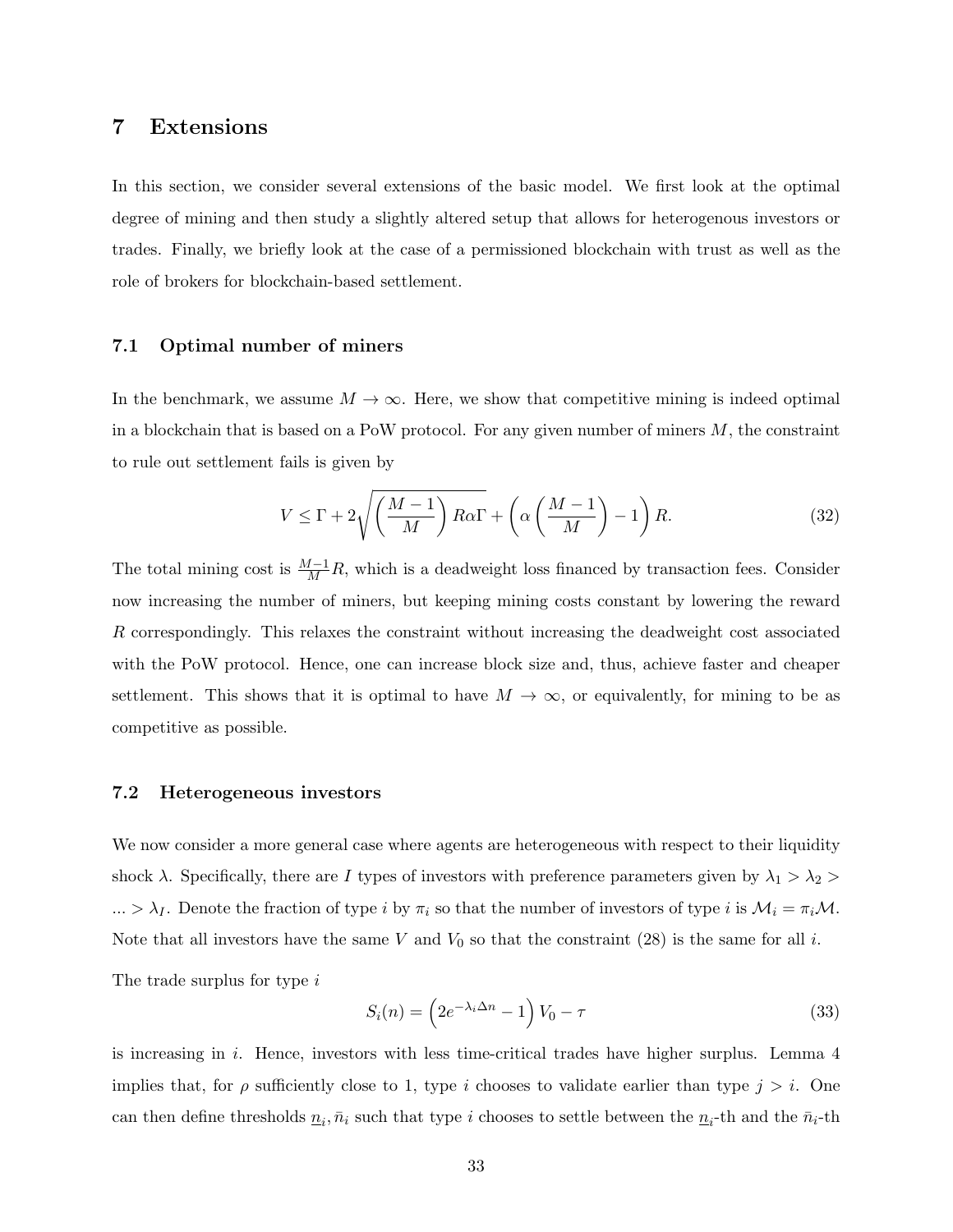blocks. Transaction fees are defined iteratively by

$$
\tau(n) = 2\left(\rho_i^n - \rho_i^{n_{i+1}}\right) V_0 + \tau(\underline{n}_{i+1})
$$
\n(34)

for  $n \in {\{\underline{n}_i, ..., \bar{n}_i\}}$  with  $\tau({\underline{n}}_{I+1}) = 0$ .

|          | Avg. settlement time Avg. settlement fee Median Surplus |        |        |
|----------|---------------------------------------------------------|--------|--------|
|          | $(\min)$                                                | $(\$)$ | $(\$)$ |
| Case I   | 153                                                     | 33.89  | 9881   |
| Case II  | 165                                                     | 34.11  | 9880   |
| Case III | 180                                                     | 33.71  | 9878   |

Table 7.1: Impact of Heterogeneous Investors



Figure 7.1: Heterogeneous investors

We use a numerical example to illustrate the effects of heterogeneous preferences on the optimal block size, given the block time is five minutes. We set  $I = 9$  and look at three different cases (see Table 7.1). Case I is the benchmark case where all investors are homogeneous, with  $\lambda_i = 0.0056$  for all *i*. In case II, investors have heterogeneous preferences such that  $\lambda_i \in [0.0044, 0.0067]$ . In case III, the range of preference heterogeneity increases further to  $\lambda_i \in [0.0028, 0.0083]$ . Figure 7.1 depicts the equilibrium surplus and transaction fees of investors settling in different blocks. Interestingly,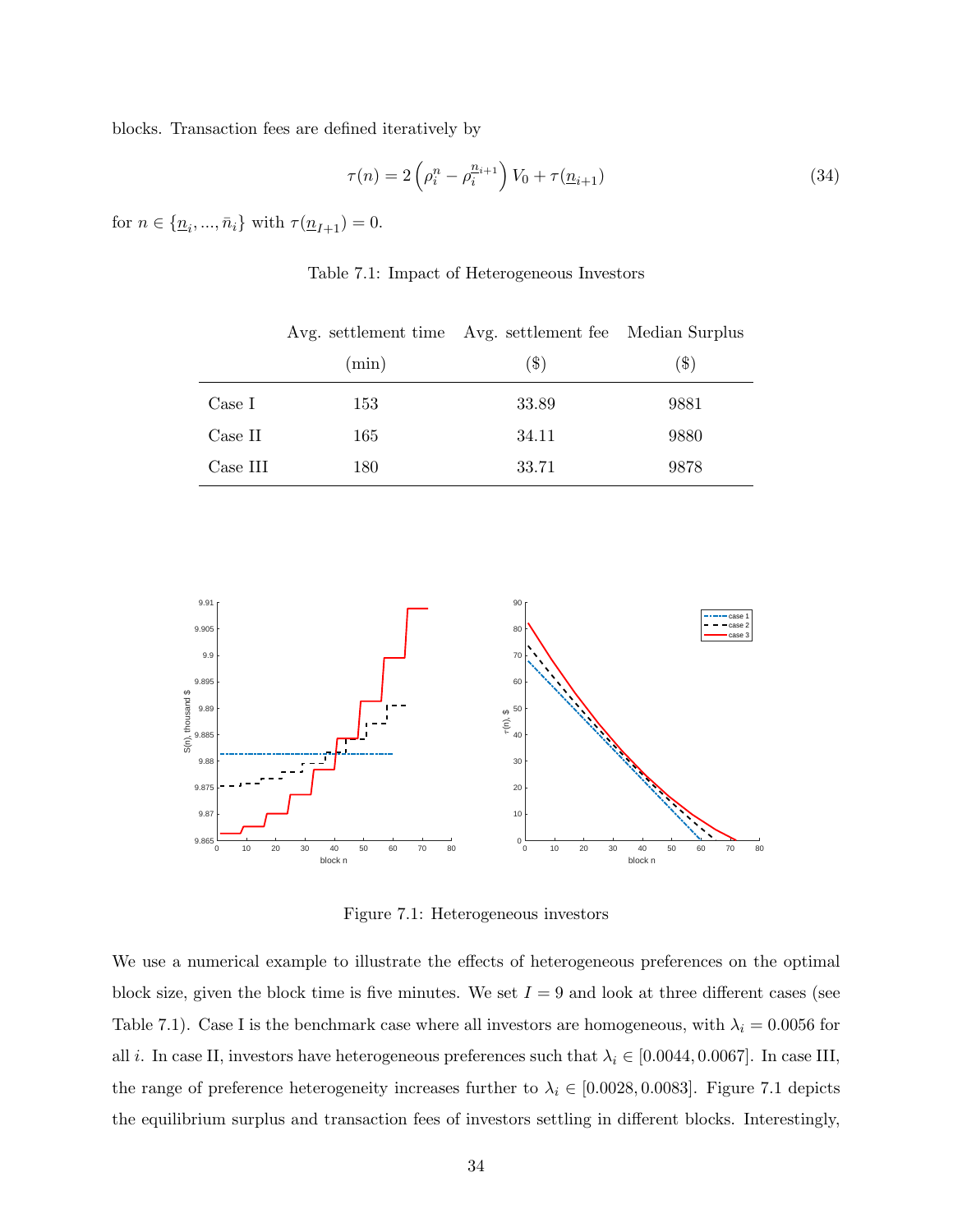as heterogeneity increases, the optimal block size decreases. Investors with preferences for fast settlement sort into early blocks, even though at the expense of larger transaction fees. Investors with less time-critical trades choose to delay settlement. Not surprisingly, as investors' preferences become more heterogeneous, transaction fees become more responsive to settlement time. That is, impatient investors need to bear a larger fraction of the total mining cost than do more patient investors. Looking at the median investor who does not change across the three cases, we find that his average settlement time increases, but with small variations in fees and overall surplus.

#### 7.3 Heterogeneous transaction sizes

Investors can have different transaction sizes. To model this, we assume that the expected payoff of the assets traded takes the form  $\mathbb{E}(\delta_i) = \mathbb{E}(\delta)(1+\xi_i)$ . Note that a larger transaction size leads to higher prices and higher trade surplus  $V_0$ . Hence, investors with larger transaction sizes have an incentive to settle earlier and, hence, pay higher transaction fees.

In Table 7.2, we again look at three cases with different degrees of heterogeneous transaction sizes: (i) the benchmark case, where  $\xi_i = 0$  for all i, (ii)  $\xi_i \in [-0.1, 0.1]$  and (iii)  $\xi_i \in [-0.15, 0.15]$ . The maximum exposure V increases with  $\xi_i$  so that investors with larger transaction sizes have a larger incentive to fork the blockchain. Hence, holding the block reward  $R$  constant, the constraint that rules out more settlement fails tightens with larger transaction sizes. This implies that one needs to increase the block reward  $R$  to ensure that there are no settlement fails.

Even though some investors are willing to pay higher transaction fees, Figure 7.2 shows that the block size has to decrease with more heterogeneous transaction sizes in order to generate sufficient rewards for mining. This once again arises from the public good character of mining. Only the largest transaction size drives how much mining is necessary to avoid forking by investors. While all other transactions benefit from mining, they would only require a smaller reward fraction to safeguard against forking.

To compare with the homogeneous case, we can look at a median investor having  $\xi_i = 0$ . This investor now pays higher transaction fees and the average settlement of his trade is pushed back.<sup>34</sup> Hence, his expected trade surplus declines.

<sup>&</sup>lt;sup>34</sup>Note that a similar situation arises if assets had different risk characteristics  $\varepsilon_{\delta,i}$ , but the transaction size would be constant for all investors, i.e.  $\mathbb{E}(\delta_i) = 1$ . This again tightens constraint (28), with the most risky transaction determining necessary block rewards and block size.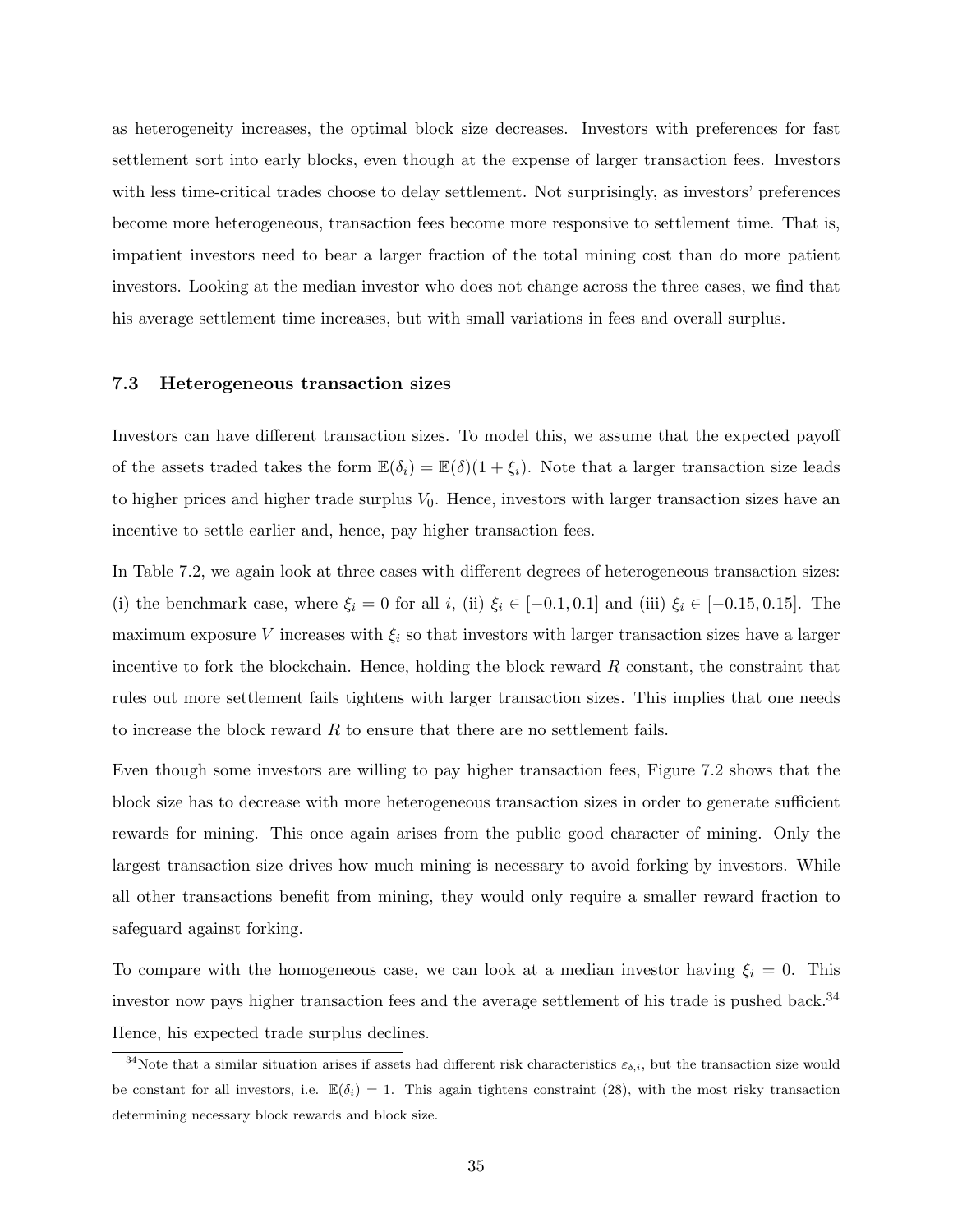|          | Settlement time Settlement fee Median surplus |         |        |
|----------|-----------------------------------------------|---------|--------|
|          | (min)                                         | $($ \$) | $(\$)$ |
| Case I   | 153                                           | 33.89   | 9881   |
| Case II  | <b>200</b>                                    | 44.03   | 9862   |
| Case III | 228                                           | 49.84   | 9851   |

Table 7.2: Impact of Heterogeneous Trades



Figure 7.2: Heterogeneous Trades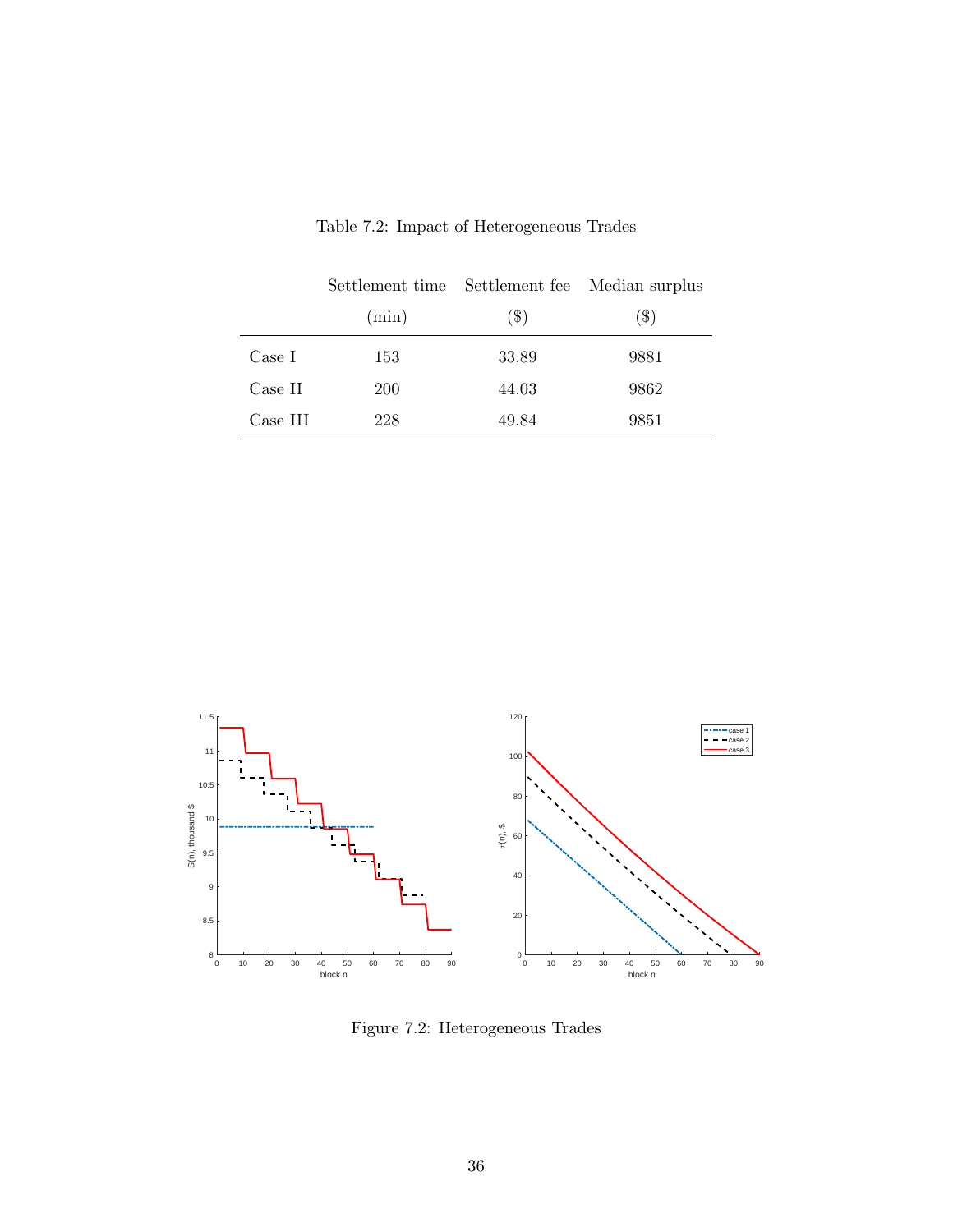#### 7.4 Intermediation by brokers

Brokers not only provide clearing functions, but also improve clients' access to markets and provide trade financing. Hence, if blockchain-based settlement is not compatible with broker intermediation, then the gain from moving to a blockchain will be reduced. In this section, we consider the extreme case where brokers can intermediate trades when settlement is centralized, but cannot intermediate trades at all when a permissionless blockchain is used for settlement. Specifically, we introduce brokers that improve liquidity in the market by mitigating search frictions and providing trade financing. Our goal is again to compare a blockchain system without brokers and a legacy system with brokers.

Suppose investors value the dividends with different marginal utility u at time 0:  $u = u_h$  with probability  $\kappa$  and  $u = u_\ell$  otherwise, where  $u_h > u_\ell \geq 0$ . Due to preference shocks and different asset holdings, there are then four investor types denoted by  $ho$ ,  $lo$ ,  $hn$ ,  $ln$ . Their measures are  $s\kappa$ ,  $s(1 - \kappa)$ ,  $(1 - s)\kappa$  and  $(1 - s)(1 - \kappa)$ , respectively. The lo types are potential sellers and the hn types are potential buyers. All other investors are inactive. At time 0, asset sellers and buyers are randomly matched in pairs to negotiate a trade. The number of matches is determined by a matching function

$$
\mathcal{M} = \chi \min\{s(1 - \kappa), (1 - s)\kappa\},\tag{35}
$$

where  $\chi$  < 1 captures matching efficiency. The unconditional probability of a buyer finding a seller to trade with is then given by

$$
\chi \min\{\frac{s(1-\kappa)}{(1-s)\kappa}, 1\}.
$$
\n(36)

To pay for a transaction, we assume that buyers need to carry the numeraire good in advance.

When settling on a legacy system, investors can use brokers that provide two services. First, a buyer trading through a broker can have better access to markets. We capture this by assuming that the matching efficiency increases  $(\chi_b = 1 > \chi)$  when using a broker. Second, brokers help buyers save some of the opportunity costs of carrying the numeraire good (cash) by allowing buyers to trade on margin. Note that only a fraction of a broker's clients will have a trading opportunity. The broker can therefore intermediate funding from those who do not trade to those who can trade. As a result, each buyer only needs to carry  $m < p$  units of the numeraire good into the market. The rest can be borrowed from the broker and will be repaid at the end of the trading period.<sup>35</sup>

<sup>35</sup>One can think of buyers having to prefund a possible trading position with cash. Trading on margin helps buyers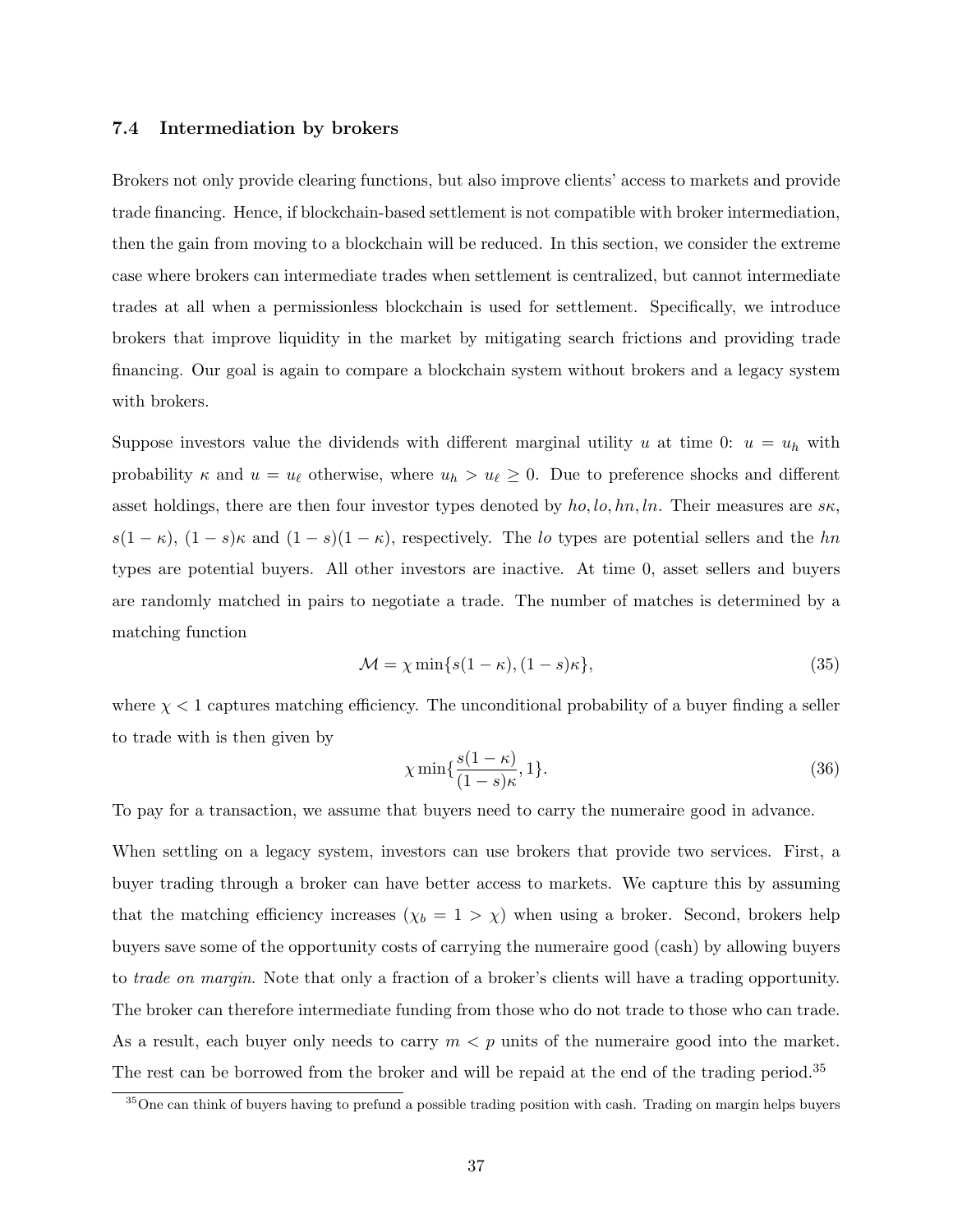We follow Duffie, Gârleanu and Pedersen (2007) to set  $s = 0.8$  so that 80% of investors hold a position. We choose  $\kappa = 0.9920$  to get an annual turnover of about 50% as reported by Edwards, Harris, and Piwowar (2004). All investors without assets will bring a margin m to buy an asset. The total supply of funding is thus  $(1 - s)m$ . Since the total number of trades is given by  $s(1 - \kappa)$ , the total demand for funding in order to settle all trades is then given by  $s(1 - \kappa)p$ . The brokers' margin requirement  $m$  is then set to equate the supply and demand for funding, or

$$
m(1-s) = s(1-\kappa)p,\t\t(37)
$$

implying that

$$
\frac{m}{p} = \frac{s(1 - \kappa)}{1 - s} = 0.032.
$$
\n(38)

Individual buyers need to fund only 3.2% of their trade when they have access to margin financing. We set the interest costs of carrying funds to 5% per annum. Hence, buyers save this interest cost on about 97% of their trade size.

Using our benchmark calibration, Table 7.3 compares a legacy system with brokers and a permissionless blockchain without brokers. In the first row, we look at the case where  $\chi = 1$  so that brokers do not improve matching efficiency, but allow for margin trading. Here, investors are still willing to switch to a blockchain-based system even when fees for margin investment and settlement are zero.

Table 7.3: Legacy System w/ Brokers vs. Blockchain w/o Brokers

| $\chi \backslash T_{cen}$ 0 0.1 0.5 1 2 |                                     |  |  |
|-----------------------------------------|-------------------------------------|--|--|
| $1.00\,$                                | $2.00$ $1.88$ $1.44$ $0.88$ $-0.22$ |  |  |
| 0.99                                    | 2.98 2.88 2.43 1.87 0.77            |  |  |
|                                         | 0.90 11.88 11.77 11.32 10.77 9.66   |  |  |
|                                         | 0.50 51.41 51.29 50.85 50.29 49.19  |  |  |

As brokers start to also have an advantage by matching buyers and sellers, staying in the legacy systems becomes quickly much more attractive. This shows that for blockchain-based settlement to fund this position at a cheaper cost than using cash.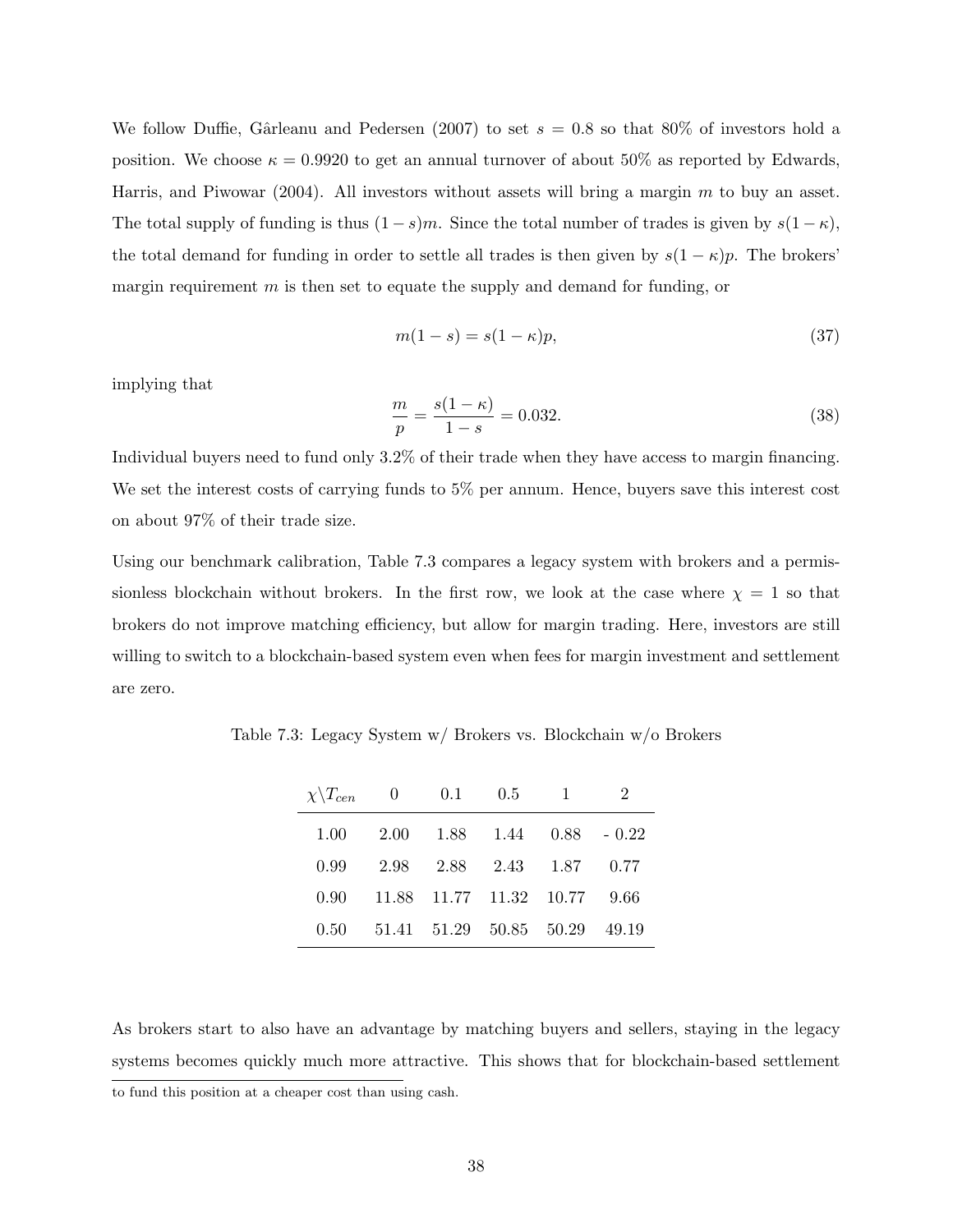to be effective, it needs to accommodate broker services with our estimates indicating how much such services are worth to investors.

#### 7.5 Permissioned blockchain with trust

We briefly look at a permissioned blockchain where designated third parties ("validators") are responsible for updating ownership records. In financial markets, traditional intermediaries such as brokers, dealers or banks perform trade-related services beyond settlement and, thus, can be seen as the natural set of validators that have the right to update the blockchain. Hence, the incentives of these intermediaries to maintain their reputation substitutes for the PoW protocol of a permissionless blockchain.

To capture these facts, we develop a stylized setting where  $N_B$  brokers intermediate all trades, but are also the validators of the permissioned blockchain. When a broker intermediates for a client who buys an asset for  $p$ , the broker's maximum exposure is given by

$$
p - p(\underline{\delta}),\tag{39}
$$

because he has to send p to the seller, but the securities obtained have only a value of  $p(\delta)$  after a shock. The expression above is thus the maximum shortfall of the broker in case a client defaults on the trade. Equivalently, the extreme exposure on the sell side is given by

$$
p(\bar{\delta}) - p.\t\t(40)
$$

These exposures can arise due to margin buying by clients or securities lending to clients for their trades. Importantly, since brokers intermediate a large number of transactions, they can have an unbalanced position and their exposure against either the buy or the sell side can aggregate into large positions. Given this exposure, brokers thus may also have an incentive to create a settlement fail in a permission-based blockchain either on their clients' behalf or to get rid of their own exposure against their clients. For our model, we have that  $p(\underline{\delta}) = u_{\ell} \underline{\delta}$  and  $p(\overline{\delta}) = u_h \overline{\delta}$  when a broker fully internalizes the incentives of his clients.

Assume now that the broker has a fraction  $1/N_B$  of the B transactions in the block and that they are all either buy-side or sell-side transactions. If the broker has the right to propose a block, he can invalidate all transactions of his clients in a block so that the maximum exposure of the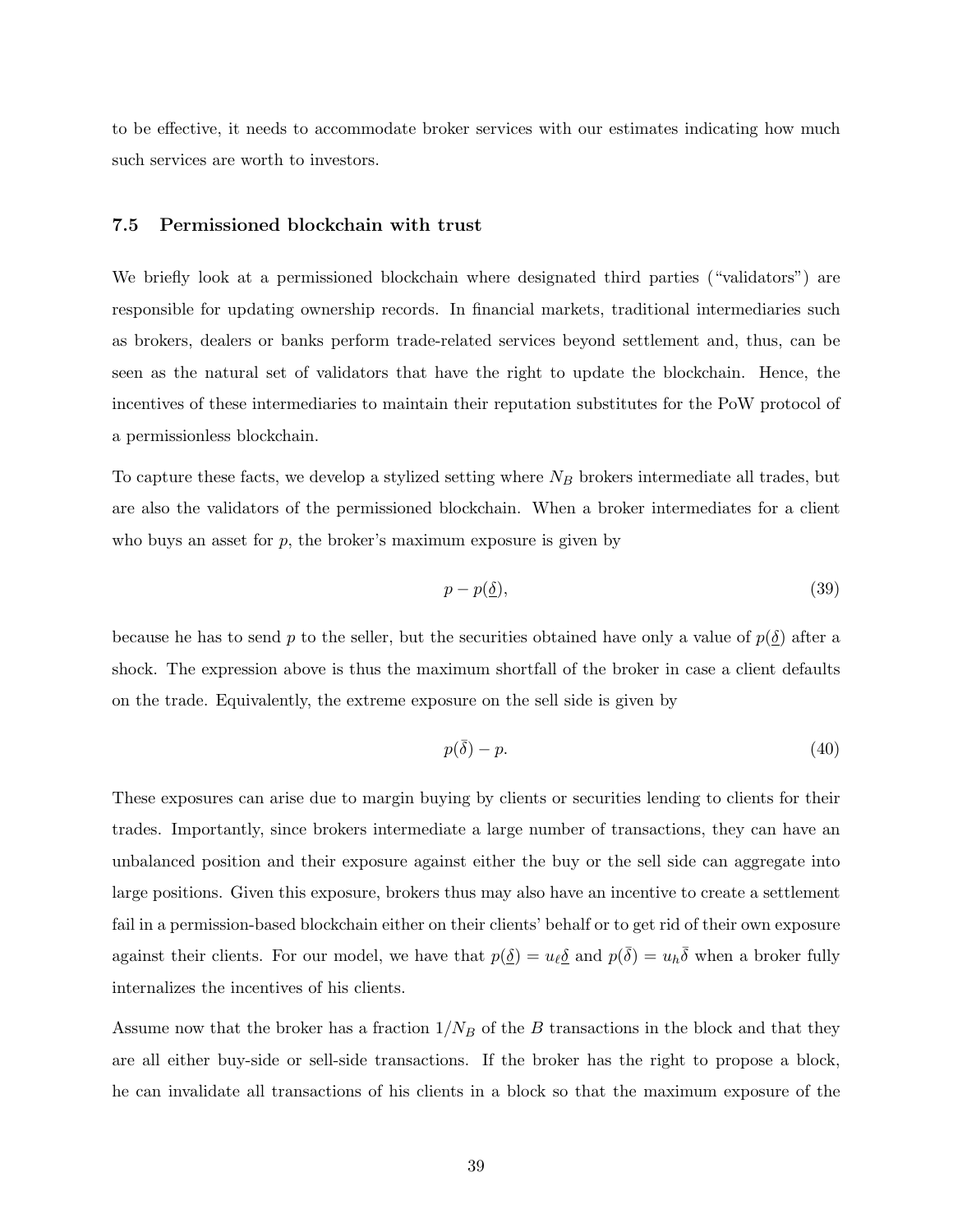permissioned blockchain would be given by

$$
\frac{B}{N_B} \max\{V_s, V_b\} = \frac{B}{N_B} V.
$$
\n(41)

The cost for a broker of causing a fork is the potential loss of the charter value from being a validator, which is proportional to the expected revenue per broker  $R/N_B$ . For simplicity, suppose that each broker/validator proposes a block in every subperiod, after which it is randomly decided which proposal will be used to update the blockchain. Hence, the probability of getting a block in the chain for a broker is  $1/N_B$ . Similar to equation (28) in the permissionless case, this gives us a constraint to rule out settlement fails:

$$
\frac{1}{N_B} \frac{B}{N_B} V \le \gamma \frac{R}{r N_B},\tag{42}
$$

where  $\gamma$  is the probability of losing one's charter value after causing a fork and r is an interest rate to derive the net present value of remaining a validator.<sup>36</sup>



Figure 7.3: Optimal permissioned system

The block size once again plays a role in controlling how binding this constraint will be. A smaller block size decreases the potential gain from forking while increasing the revenue  $R$  from settlement

$$
\mathcal{P}(N_B)\frac{B}{N_B}\max\{p-p(\underline{\delta}), p(\overline{\delta})-p\} \le L(R, N_B).
$$

The function L is a general loss function increasing in block rewards and decreasing in the number of validators. The probability of creating a fork  $\mathcal{P}(N_B)$  is likely to depend on the exact specification of the consensus protocol for updating the blockchain, but will be decreasing in the number of validators. For example, in a threshold signature scheme, it might be harder to form a dominating collusion when  $N_B$  is large.

<sup>36</sup>More generally, one can think of the constraint taking the form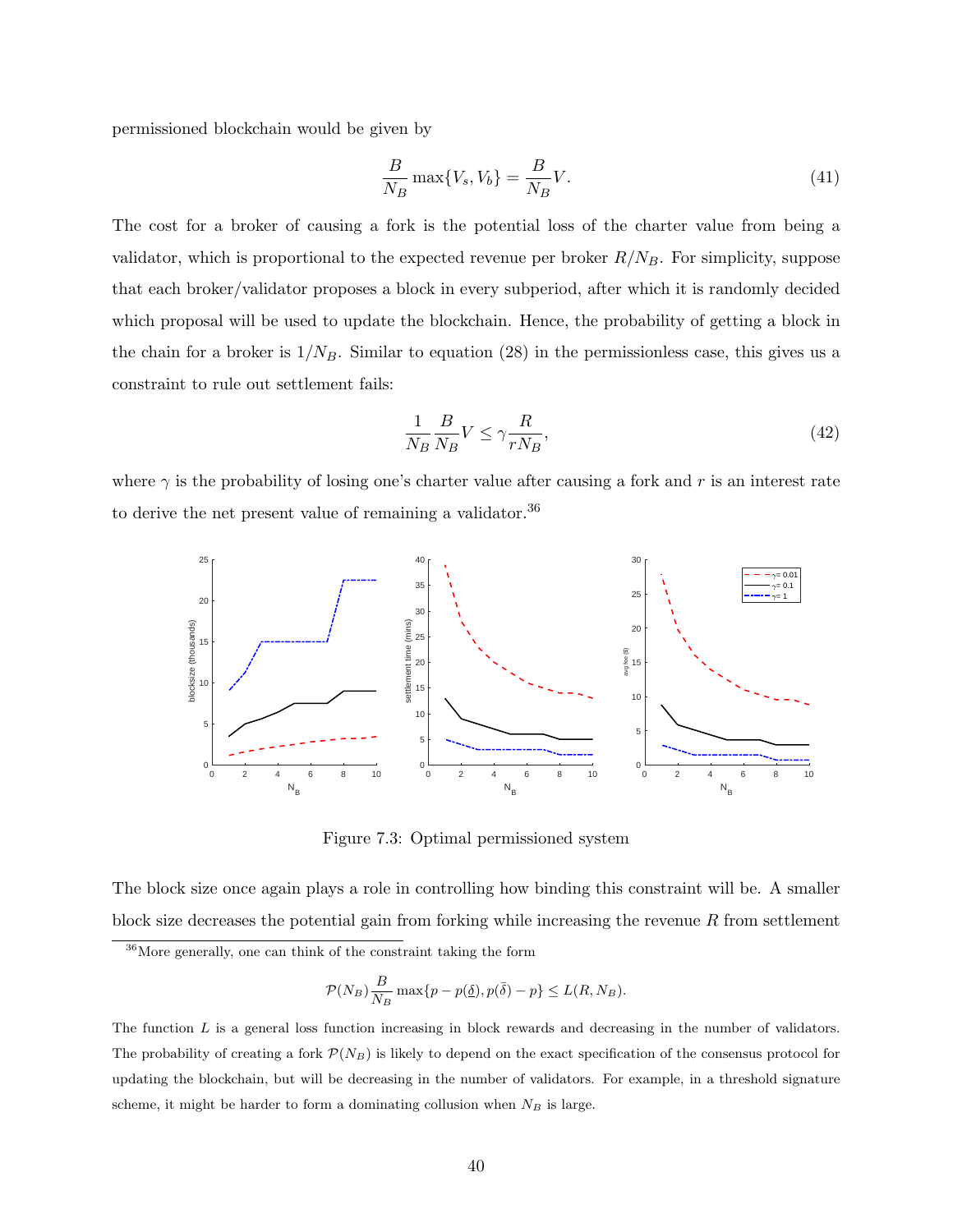and, hence, the charter value of being a validator. Figure 7.3 depicts the effects of the number of brokers on block size, the average settlement time and average transaction fees for our benchmark parameters and an annual interest rate of  $r = 5\%$ . As the number of brokers  $N_B$  increases, the maximum exposure and the probability for creating a settlement fail falls, thereby reducing the expected gain from cheating. As a result, the system can increase block size and reduce transaction fees. The average settlement time is thus shorter. Naturally, as the detection probability  $\gamma$  drops, the block size needs to be restricted further to limit exposure and to raise more transaction fees in order to incentivize validators.

In conclusion, the trade-offs in blockchains with and without trust are similar. Even in a permissionbased system – unless the validators are perfectly trustworthy – the optimal design of the system still depends on the validators' incentives to tamper with the blockchain. A key advantage for the permissioned system, however, is that no computational resources are wasted through a socially costly mining process. Any transaction fees are merely a transfer from investors to validators and do not affect overall welfare. Notwithstanding, how efficient such a system can be depends crucially on how costly it is to rule out settlement fails. This is likely to depend on the precise consensus protocol for updating the blockchain, the identities of validators, and the ability of participants to monitor the validation process.<sup>37</sup>

# 8 Discussion and conclusion

This paper studies the feasibility and design of a permissionless blockchain for securities settlement. We have focused exclusively on PoW for its consensus protocol. Notwithstanding, the trade-offs involved are not specific to that particular protocol. In any distributed ledger, a set of participants has the delegated authority to process transactions and update the blockchain. These validators, however, sometimes have an incentive to revoke trades by altering the records on the blockchain. To ensure that the blockchain is tamper proof, the system needs to make dishonest actions sufficiently costly. With PoW, this is based on computational costs. In other protocols such as proof-of-stake (PoS), it is the opportunity cost of holding collateral. Also, in protocols based on voting, it would be the cost of compromising validators to achieve a threshold agreement.

 $37$  For example, in a system where a central bank works as a validating notary, the probability of brokers manipulating the blockchain can be seen as very small. Similarly, if extreme penalties can be enforced, then validators have no incentives to cheat.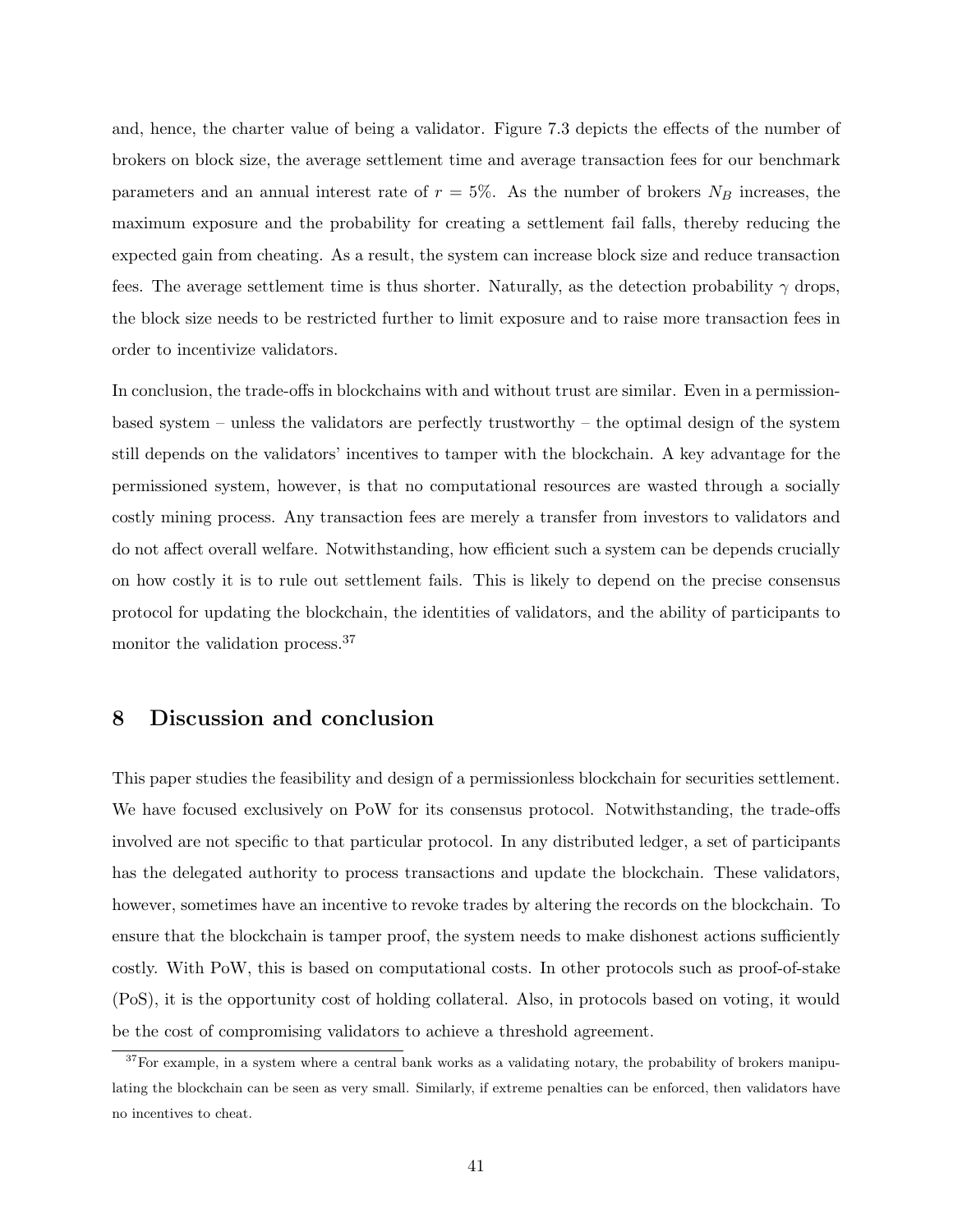Consequently, what is common to all protocols is that honest behaviour needs to be properly incentivized through rewards, which are financed by transaction fees collected from investors. Therefore, any blockchain-based settlement system – whether permissionless or permissioned – needs to congest settlement so that users are willing to pay transaction fees. This is precisely what our paper has focused on – settlement on a blockchain needs to be a club good.

It is still an open question whether alternative, potentially cheaper protocols can fully replicate the benefits offered by the original idea of having costly mining to ensure consensus on a distributed ledger (see, for example, BitFury Group (2015)). It is beyond the scope of this paper to investigate this topic, but we briefly discuss the possibility of a PoS protocol in the appendix.

For policy-makers and regulators, three key themes emerge from our analysis. First, to ensure DvP, it is important to link digital ledgers for asset ownership and payments together to support atomic trades. This could give an explicit role for government, which could provide a digital currency that could be used with securities settlement systems.<sup>38</sup> Second, the feasibility of using a blockchain for settlement depends on a sufficient volume of transactions, high enough costs for tampering with the blockchain (possibly in the form of fines) and a limited default exposure. Here, regulation and supervision could play a role to ensure such conditions. Finally, in the case of a permissionless blockchain, coordination to adjust its design might prove difficult. Here, a government can help to coordinate the different participants to reach agreement.

<sup>&</sup>lt;sup>38</sup>Currently, such systems tend to rely on large-value payment systems for payment, which are often run by governments or central banks.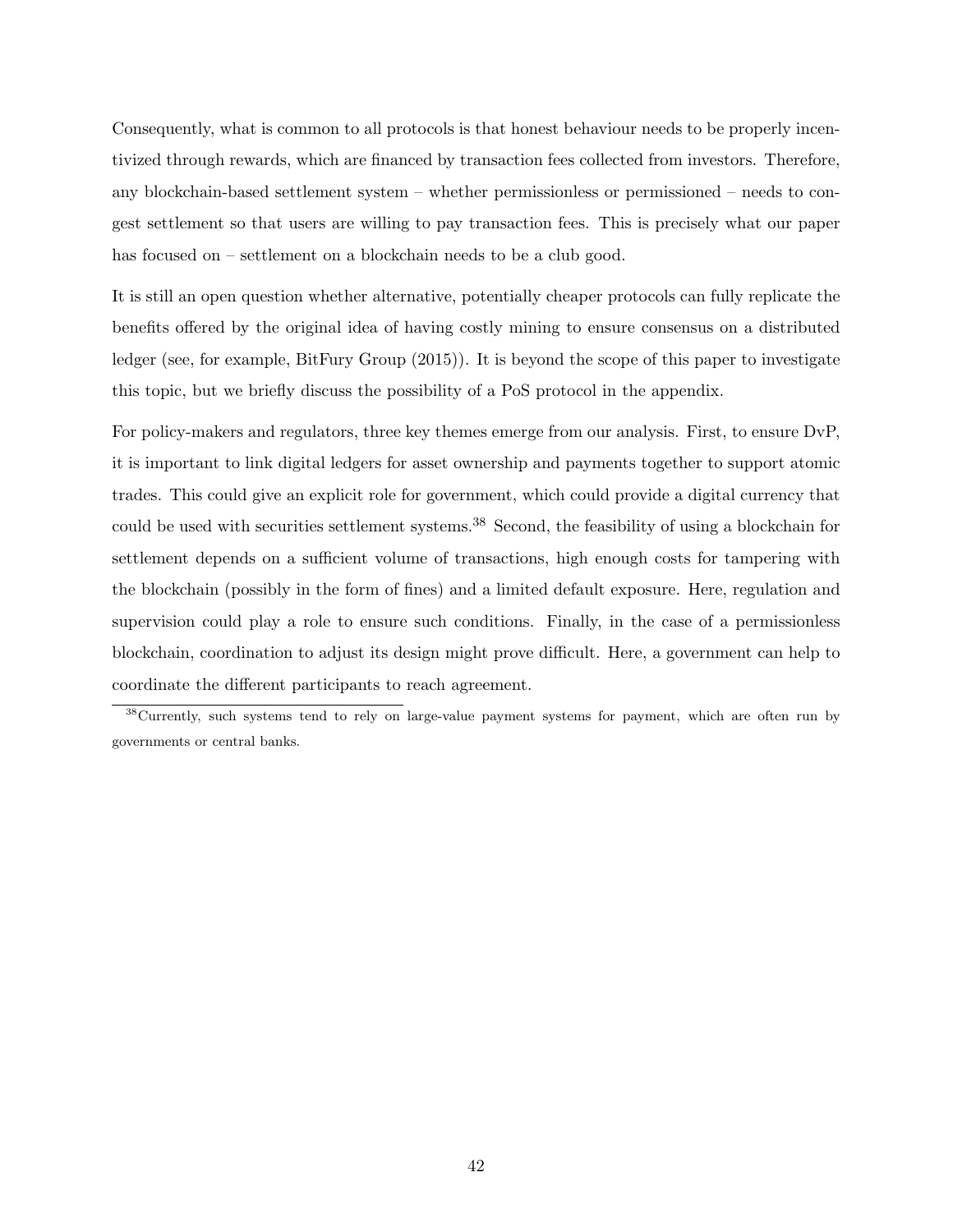# References

Aune, R.T., A. Krellenstein, M. O'Hara, and O. Slama. 2017. Footprints on a Blockchain: Trading and Information Leakage in Distributed Ledgers. The Journal of Trading 12.3: 5–13.

Benos, E., R. Garratt, and P. Gurrola-Perez. 2017. The Economics of Distributed Ledger Technology for Securities Settlement. Bank of England Staff Working Paper No. 670.

Biais, B., C. Bisière, M. Bouvard and C. Casamatta. 2017. The Blockchain Folk Theorem. Mimeo.

BitFury Group. 2015. Proof of Stake versus Proof of Work. White Paper.

Boston Consulting Group. 2012. Cost Benefit Analysis of Shortening the Settlement Cycle.

Broadridge. 2015. Charting a Path to a Post-Trade Utility: How Mutualized Trade Processing Can Reduce Costs and Help Rebuild Global Bank ROE. Broadridge White Paper. http://goo.gl/UpY2x8

Chiu, J. and T. Koeppl. 2017. The Economics of Cryptocurrency: Bitcoin and Beyond. QED Working Paper No.1389.

Cong, L.W., Z. He and J. Zheng. 2017. Blockchain Disruption and Smart Contracts. Mimeo.

CPSS. 2017. Decentralized Ledger Technology in Payment, Clearing and Settlement. Discussion Paper No.157.

Croman, K., C. Decker, I. Eyal, A.E. Gencer, A. Juels, A. Kosba, A. Miller, P. Saxena, E. Shi, E.G. Sirer and D. Song. 2016. On Scaling Decentralized Blockchains. International Conference on Financial Cryptography and Data Security. Springer: Berlin, Heidelberg.

Duffie, D., N. Gârleanu and L. Pedersen. 2007. Valuation in Over-the-Counter Markets. The Review of Financial Studies. 20.6: 1865–1900.

Easley, D., M. O'Hara and S. Basu. 2017. From Mining to Markets: The Evolution of Bitcoin Transaction Fees. Mimeo.

Edwards, A.K., L.E. Harris and M.S. Piwowar. 2004. Corporate Bond Market Transparency and Transaction Costs. The Securities and Exchange Commission Working Paper.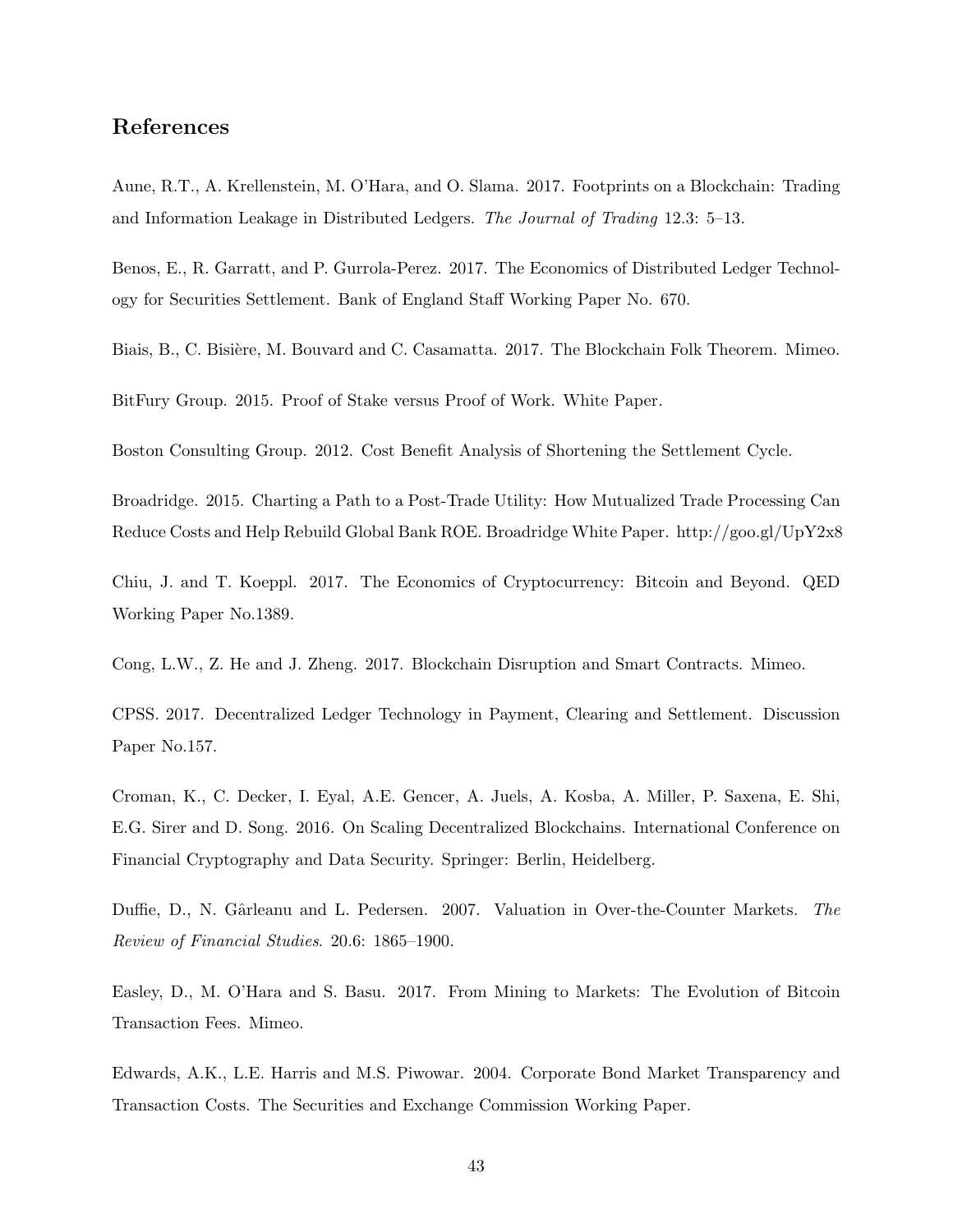Eyal, I., A.E. Gencer, E.G. Sirer and R. Van Renesse. 2016. Bitcoin-NG: A Scalable Blockchain Protocol. 13th USENIX Symposium on Networked Systems Design and Implementation (NSDI 16), pp. 45–59.

Eyal, I. and E.G. Sirer. 2014. Majority Is Not Enough: Bitcoin Mining Is Vulnerable. International Conference on Financial Cryptography and Data Security. Springer: Berlin, Heidelberg.

FINRA. 2017. Distributed Ledger Technology: Implications of Blockchain for the Securities Industry. https://www.finra.org/sites/default/files/FINRA Blockchain Report.pdf

Fleming, M.J. and K. Garbade. 2005. Explaining Settlement Fails. Current Issues in Economics and Finance. 11.9.

Harvey, C. 2016. Cryptofinance. SSRN, https://ssrn.com/abstract=2438299.

Huberman, G., J.D. Leshno and C.C. Moallemi. 2017. Monopoly without a Monopolist: An Economic Analysis of the Bitcoin Payment System. Mimeo.

Mainelli, M. and A. Milne. 2016. The Impact and Potential of Blockchain on the Securities Transaction Lifecycle. SWIFT Institute Working Paper No. 2015–007, May.

Mizrach, B. 2015. Analysis of Corporate Bond Liquidity. FINRA Research Notes.

Nakamoto, S. 2008. Bitcoin: A Peer-to-Peer Electronic Cash System.

Pinna, A., and W. Ruttenberg. 2016. Distributed Ledger Technologies in Securities Post-trading: Revolution or Evolution. European Central Bank (ECB) Occasional Paper Series No. 172, April.

Santander, Oliver Wyman and Anthemis. 2015. The FinTech 2.0 Paper: Rebooting Financial Services. http://santanderinnoventures.com/wp-content/uploads/2015/06/The-Fintech-2-0-Paper.pdf

Sapirshtein, A., Y. Sompolinsky and A. Zohar. 2016. Optimal Selfish Mining Strategies in Bitcoin. International Conference on Financial Cryptography and Data Security. Springer: Berlin, Heidelberg.

Wall, E., and G. Malm. 2016. Using Blockchain Technology and Smart Contracts to Create a Distributed Securities Depository. Manuscript.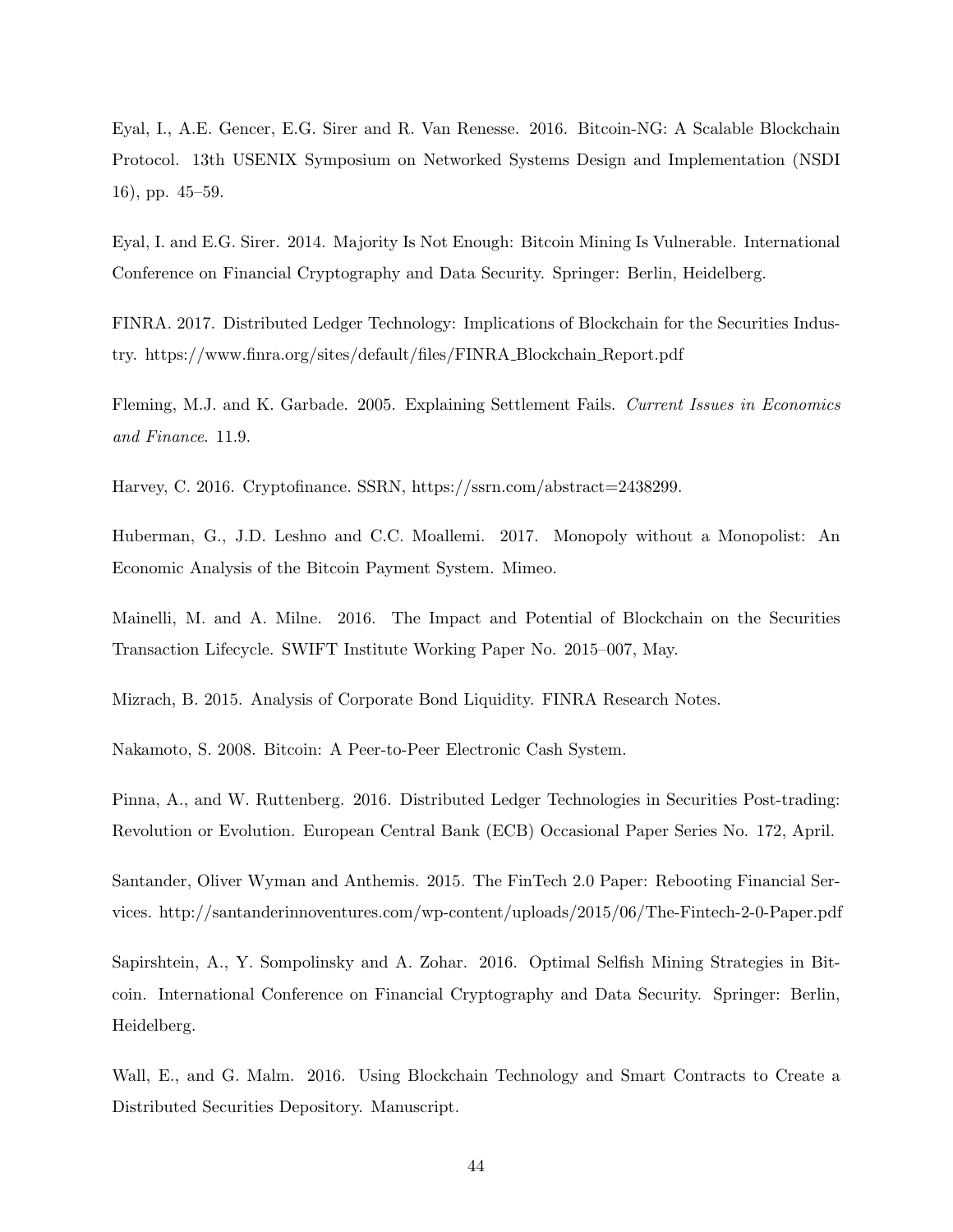# A Appendix – Proofs and Derivations

#### A.1 Proof of Proposition 3

Profits of forking the blockchain are given by

$$
\left(\frac{\sqrt{\frac{V+R}{\alpha MQ}}-1}{\sqrt{\frac{V+R}{\alpha MQ}}}\right)(V+R) - \alpha MQ\left(\sqrt{\frac{V+R}{\alpha MQ}}-1\right) - \Gamma.
$$
\n(A.1)

These profits have to be negative for there to be no incentives to create a fork. Rewriting, we obtain

$$
\alpha MQ\left(\sqrt{\frac{V+R}{\alpha MQ}}-1\right)^2 \le \Gamma.
$$
\n(A.2)

Using  $MQ = R$  as  $M \to \infty$ , we obtain

$$
V \le \Gamma + 2\sqrt{R\alpha\Gamma} + R(\alpha - 1),\tag{A.3}
$$

which completes the proof.

#### A.2 Proof of Lemma 5

The total reward is given by

$$
\sum_{i=1}^{\bar{N}} R = \sum_{n=1}^{N} B\tau(n)
$$
\n(A.4)

$$
=\sum_{n=1}^{N}B(\tau(n)-\tau(N))
$$
\n(A.5)

$$
=2V_0\sum_{n=1}^{N}B\left(e^{-\lambda\Delta n}-e^{-\lambda\Delta N}\right)
$$
\n(A.6)

$$
=2V_0\left[B\left(\frac{e^{-\lambda\Delta}}{1-e^{-\lambda\Delta}}\right)\left(1-e^{-\lambda\Delta N}\right)-\mathcal{M}e^{-\lambda\Delta N}\right].
$$
 (A.7)

#### A.3 Proof of Proposition 7

Note that  $V$  is a constant and that the RHS of constraint  $(28)$  is a continuous function of  $B$ . Since the expected surplus from trade  $W(B)$  is increasing in B, the optimal block size  $B^*$  is the largest one that satisfies the constraint  $(28)$ . Furthermore, at  $B^*$ , the RHS of the constraint must be decreasing in B. Otherwise, a larger B is feasible and increases surplus.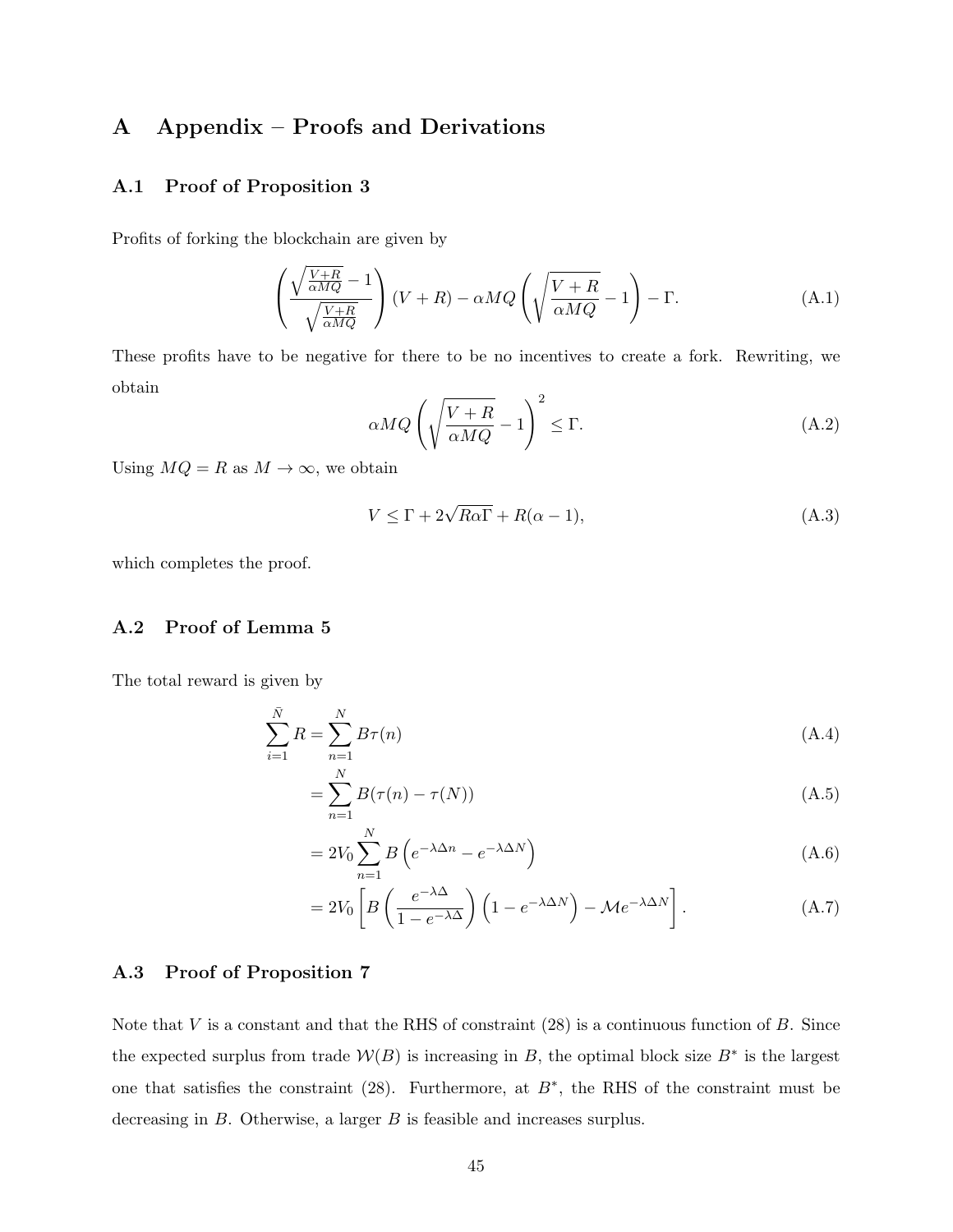The comparative statics results follow straight from constraint (28). A change in  $\varepsilon_{\delta}$  only influences the maximum exposure  $V$ . This implies that an increase in  $V$  tightens the constraint and requires an increase in the function  $f(B|\rho)$ , which one can only achieve by reducing the block size B to generate more revenue. Similarly, increasing the surplus from a trade,  $V_0$ , allows a further increase in B. Any changes in the parameters for creating a fork  $(\alpha, \Gamma)$  have similar effects.

The same arguments can be applied to derive the effects on the optimal block time.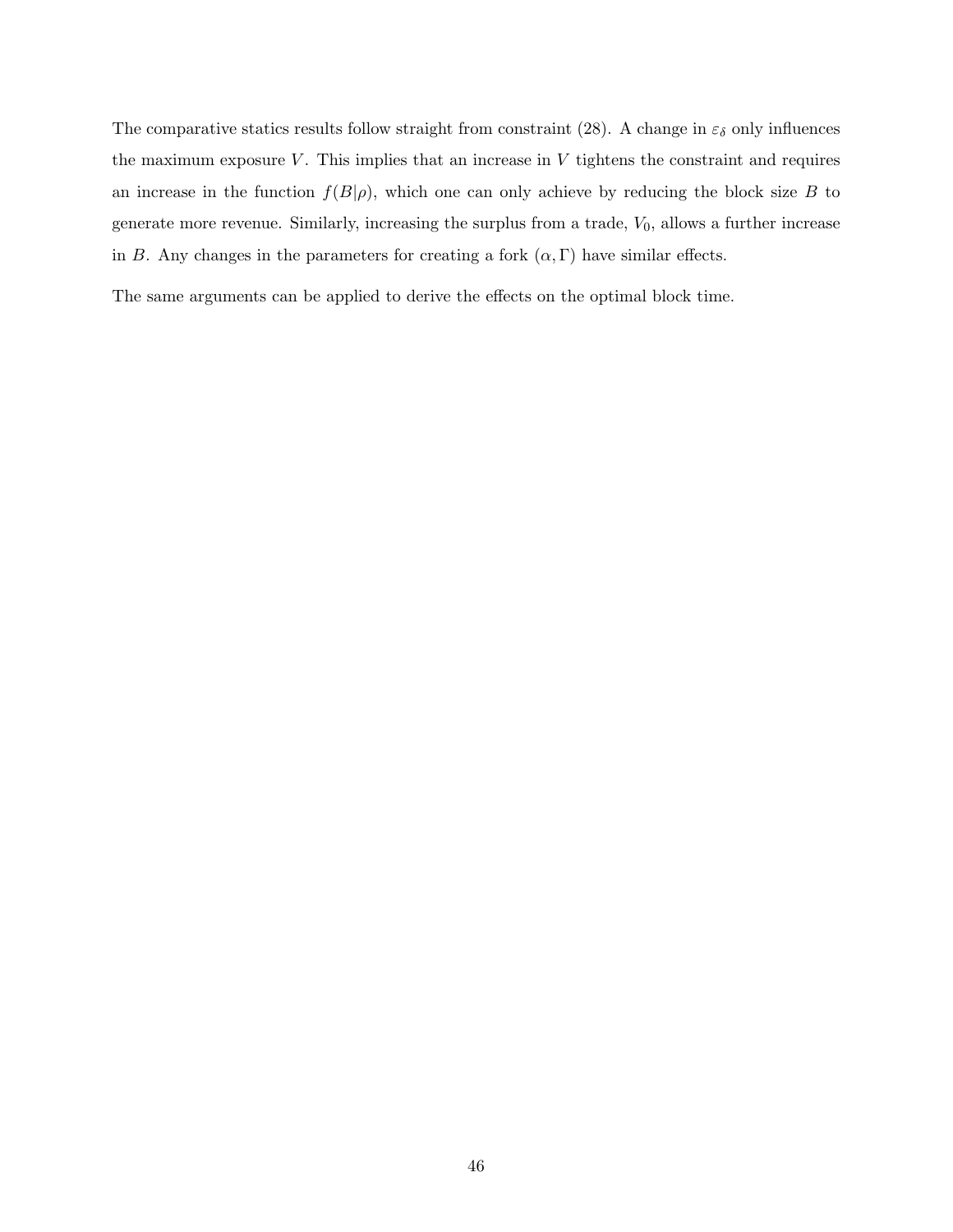# B Additional Material – For Online Publication Only

#### B.1 System Comparison with Heterogeneous Types

Table B.1 compares the blockchain with the legacy system when the degree of time criticality  $\lambda$  is heterogeneous, while Table B.2 reports the case with heterogeneous trade size  $\mathbb{E}(\delta)$ . Not surprisingly, investors with more time-critical trades have a larger benefit from moving to flexible settlement times on a blockchain. When some trades have a larger default exposure, blockchainbased settlement becomes less desirable for the median investor as the costs for avoiding settlement fails increases.

| $\lambda_i \backslash T_{cen}$ 0 0.1 0.5 1 |  |                              |                                                 | $\dot{2}$ |
|--------------------------------------------|--|------------------------------|-------------------------------------------------|-----------|
|                                            |  |                              | $0.0333$ $1.52$ $0.86$ $-1.77$ $-5.00$ $-11.31$ |           |
|                                            |  |                              | $0.0111$ $0.88$ $0.66$ $-0.22$ $-1.32$ $-3.49$  |           |
|                                            |  |                              | $0.0056$ $0.57$ $0.46$ $0.02$ $-0.53$ $-1.63$   |           |
|                                            |  |                              | $0.0028$ $0.34$ $0.28$ $0.06$ $-0.21$ $-0.76$   |           |
| 0.0014                                     |  | $0.19$ $0.16$ $0.05$ $-0.09$ |                                                 | - 0.36    |

Table B.1: Legacy Systems versus Blockchain – Heterogeneous Investors

Table B.2: Legacy Systems versus Blockchain – Heterogeneous Trades

| $\xi_i \backslash T_{cen}$ 0 0.1 0.5 1 |  |                                        | 2 |
|----------------------------------------|--|----------------------------------------|---|
|                                        |  | $10\%$ 0.90 0.78 0.29 -0.32 -1.52      |   |
| $5\%$                                  |  | $0.89$ $0.77$ $0.31$ $-0.27$ $-1.42$   |   |
| $0\%$                                  |  | $0.87$ $0.76$ $0.32$ $-0.23$ $-1.33$   |   |
|                                        |  | $-5\%$ 0.84 0.74 0.32 $-0.20$ $-1.25$  |   |
|                                        |  | $-10\%$ 0.81 0.71 0.31 $-0.19$ $-1.17$ |   |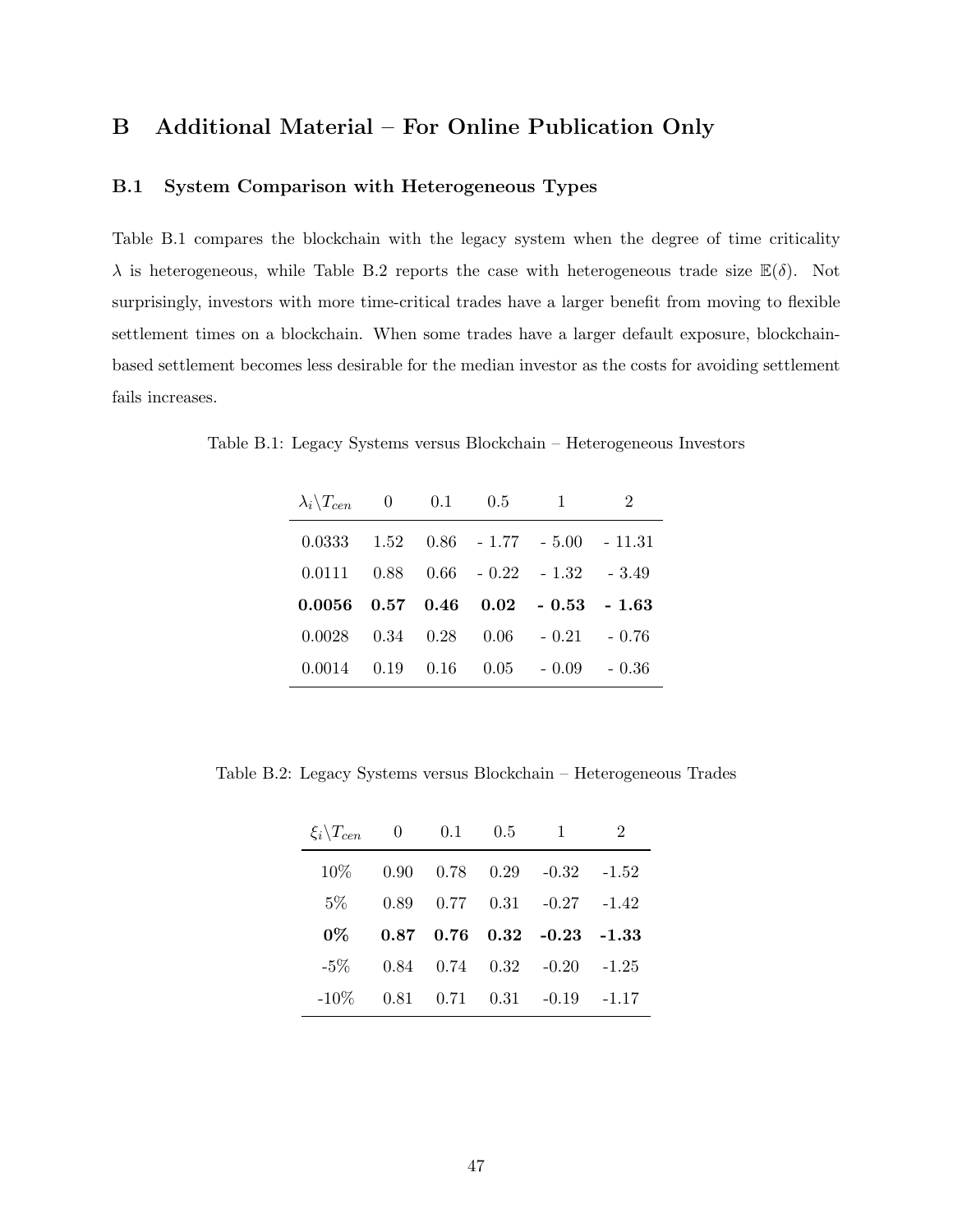#### B.2 Proof of Stake Protocol

We assume that the right for updating the blockchain is allocated randomly across people. The probability that one can update the chain is proportional to the balances pledged as collateral by a user. Suppose the opportunity cost of each unit of balances is  $r$ , which might capture the interest rate over the pledging period. An individual validator chooses the collateral balance  $k_j$  to solve

$$
\max_{k_j} \phi_j R - r k_j,
$$
\n(B.1)

where

$$
\phi_j = \frac{k_j}{\sum_{i=1}^M k_i}.\tag{B.2}
$$

The total balance pledged is thus

$$
MK = \frac{M-1}{rM}R.\tag{B.3}
$$

Similarly, a dishonest investor chooses the collateral balance  $k_0$  to solve

$$
\max\left(\frac{k_0}{MK+k_0}\right)(V+R) - r\alpha k_0 - \Gamma.
$$
\n(B.4)

Hence the optimal investment in creating a fork is given by

$$
k_0 = MK \left( \sqrt{\frac{(V+R)}{r\alpha MK}} - 1 \right). \tag{B.5}
$$

The decision problems of honest and dishonest investors are thus equivalent to those under the PoW protocol. However, a PoS protocol as described above can potentially improve the efficiency of the system for two reasons. First, while computational investment  $MQ$  by miners under the PoW protocol is a deadweight loss, the cost of collateral rMK might be less costly from a social point of view. For example, if validators need to pledge cryptocurrecies issued by the system as collateral, then the associated interest cost is simply redistributed within the system. Of course, there might be other costs, such as a misallocation of cryptocurrency among participants. Second, the system can potentially penalize cheaters by confiscating their collateral. This can be linked to the costs  $\alpha$  or  $\Gamma$  and, thus, directly deter dishonest mining.

Even though a system based on PoS may be cheaper to mitigate incentive problems, it may still be subject to other problems. For example, if all balances were owned initially by one issuer, this issuer can easily propose a long fork starting from the initial block to claim all existing balances in any future dates. As pointed out by BitFury Group (2015), in PoW protocols, this so-called